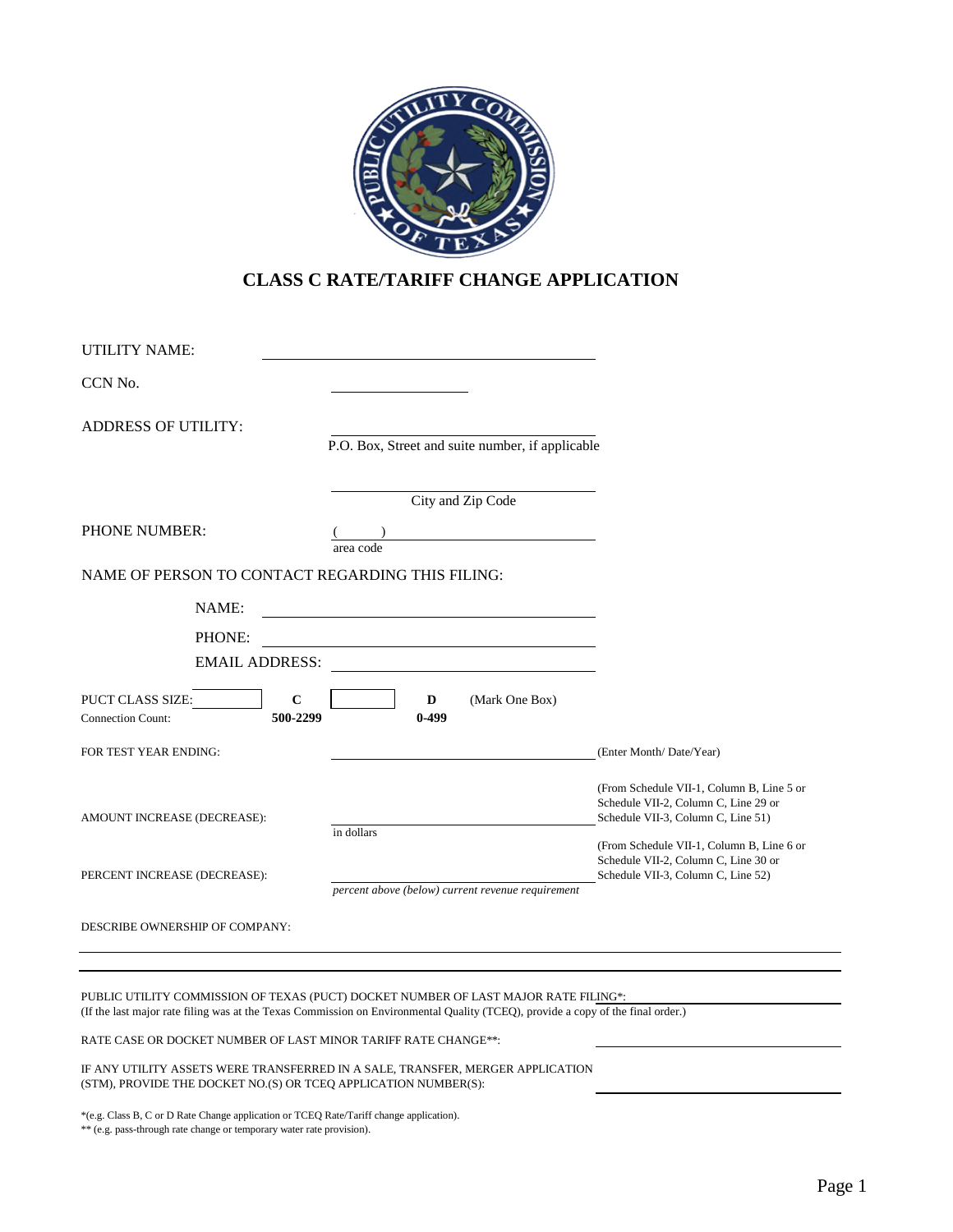# **Class C RATE/TARIFF CHANGE APPLICATION**

## **This application can only be used by Class C and Class D utilities. Class C utilities have connections counts from 500 to 2,299. Class D utilities have connections counts from 0 to 499.**

The application contains schedules for the calculation of rates for one type of utility service (water or sewer). While the instructions that follow relate to only one set of schedules, they apply to each type of utility service that you are providing. Remember that, if applicable, costs should be directly assigned to water and sewer functions. In the event that direct assignment is not possible, allocate expenses between water and sewer as accurately as possible, using cost-causation principles. Complete a set of rate/tariff change application schedules for each type of utility service provided. For instance, if the utility provides water and sewer service, but is only requesting a change for water service, the utility will also need to complete a set of rate/tariff change application schedules for sewer service.

## **These schedules are organized in a manner whereby the user can work through each section in the following order:**

- **1st Record historical test year data on Schedule I-1, Column D. Enter your test year end on the table of contents.**
- **2nd Provide historical revenue information on Schedule 1-2.**
- **3rd Record historical operating expenses and make known and measurable adjustments. (Section II)**
- **4th Calculate return for rate making purposes (Section III).**
- **5th Calculate adjusted taxes other than income (Section IV).**
- **6th Calculate federal income taxes (Section V).**
- **8th Determine revenue requirements (Schedule I).**
- **9th Design proposed rates (Section VI).**

## **10th Calculate the increase (decrease) in revenue for the notice.**

These schedules are intended to assist the utility in calculation of its new rates. The process consists of a number of relatively complex steps. Utilities are required to provide all the information necessary to support amounts included in the schedules and to cross-reference all information. Specifically, the utility must provide the general ledger, invoices and receipts from third party vendors supporting the test year expenses. If the applicant does not use a schedule, it should be marked "N/A", and an explanation provided.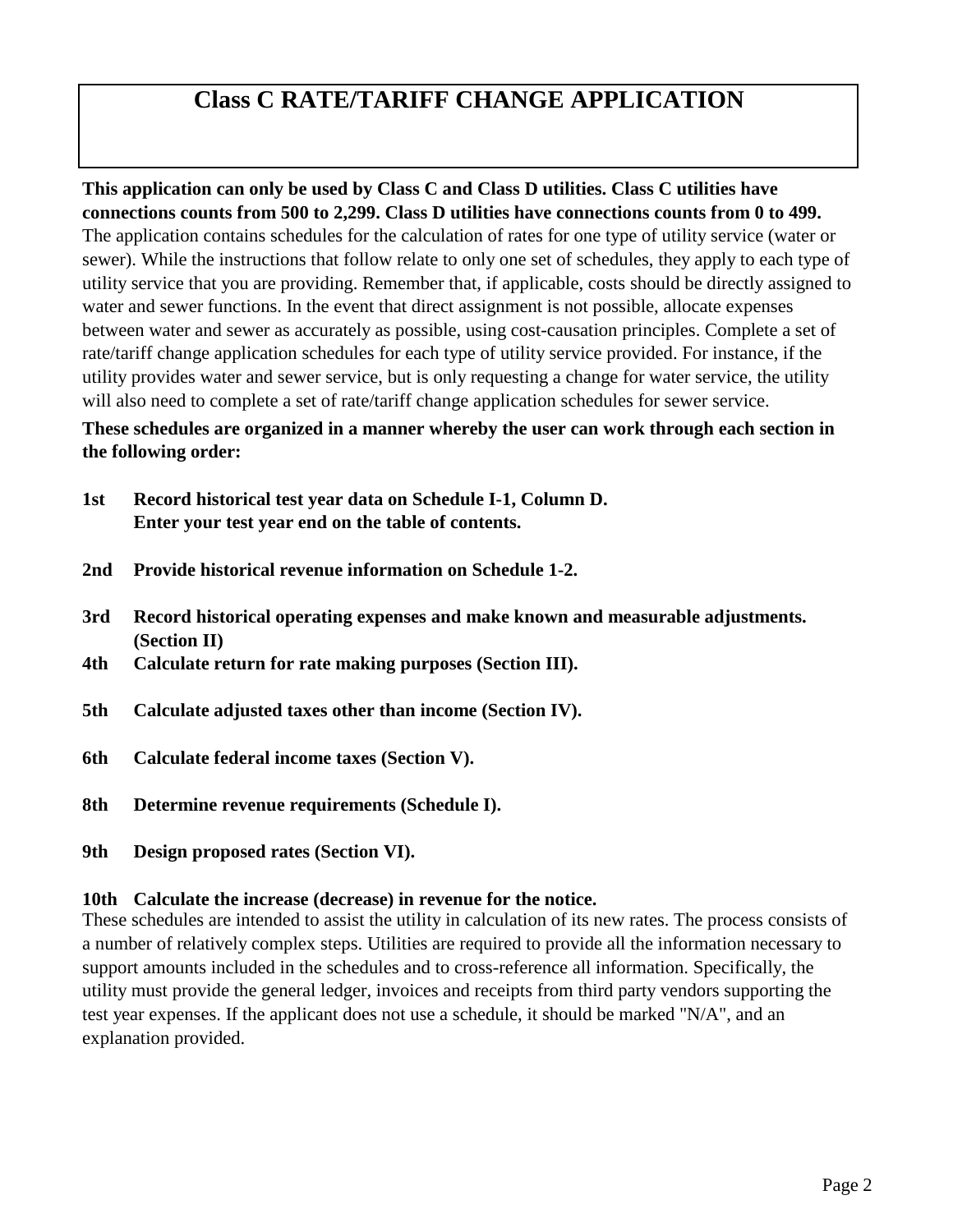# **CLASS C RATE/TARIFF CHANGE APPLICATION ATTACHMENTS REQUIRED FOR SUFFICIENCY**

The utility must submit the following with the rate application as each applies to the specific utility and affiliates:

- 1. Payroll allocation detail on how the split (between water and sewer, or between affiliates) was calculated and supporting documentation.
- 2. Customer Complaint policy and records.
- 3. Federal forms 1096 and 1099 supporting any contract labor requested in the cost of service or capitalized.
- 4. Federal forms W-2 and W-3 supporting any wages claimed in the cost of service or capitalized to plant in service.
- 5. Income statement and balance sheet (per books) for the test year for Texas utility operations. If the utility provides both water and sewer service, then the information provided should include information for both water and sewer service, separately stated and totaled, regardless if the application is for only a water rate change or only a sewer rate change or for both.
- 6. If you have any developer agreements please provide as such.
- 7. All required schedules and supporting workpapers for a rate change. Mark any schedules that are not applicable to the utility with "N/A"
- 8. If the utility's tariff includes a pass-through clause or a surcharge, please provide a reconciliation of revenues collected for the pass-through clause or surcharge, and expenses paid related to the pass-through clause or surcharge for the test year.
- 9. If the utility's cost of service includes any affiliated transactions (affiliates as defined in TWC § 13.002 (2)), the utility must list them separately and provide evidence that meets the affiliate transaction requirements in TWC § 13.185(e) and (f). Provide a schedule that includes direct assignment costs, allocated costs and any other changes between affiliates with a summary by
- 10. Native files for any schedules where only summaries were provided or areas where the applicant used their own created files.
- 11. Proposed notice forms located at puc.texas.gov.
- 12. An affidavit attesting to the correctness of the application included in the application form.

## *The federal forms above should be filed confidentially to protect sensitive information.*

**Affiliates and Affiliated transactions:** In order to be considered for inclusion in the cost of service as a reasonable and necessary cost in accordance with Texas Water Code § 13.185(e), payment to affiliated interests for costs of any services, or any property, right or thing, or for interest expense must be supported by documentation showing that the price to the utility is no higher than prices charged by the supplying affiliate to its other affiliates or divisions for the same item or items, or to unaffiliated persons or corporations.

If the applicant is affiliated with another entity, provide the most recent annual income statement, statement of cash flow, and balance sheet for the affiliated entity(ies).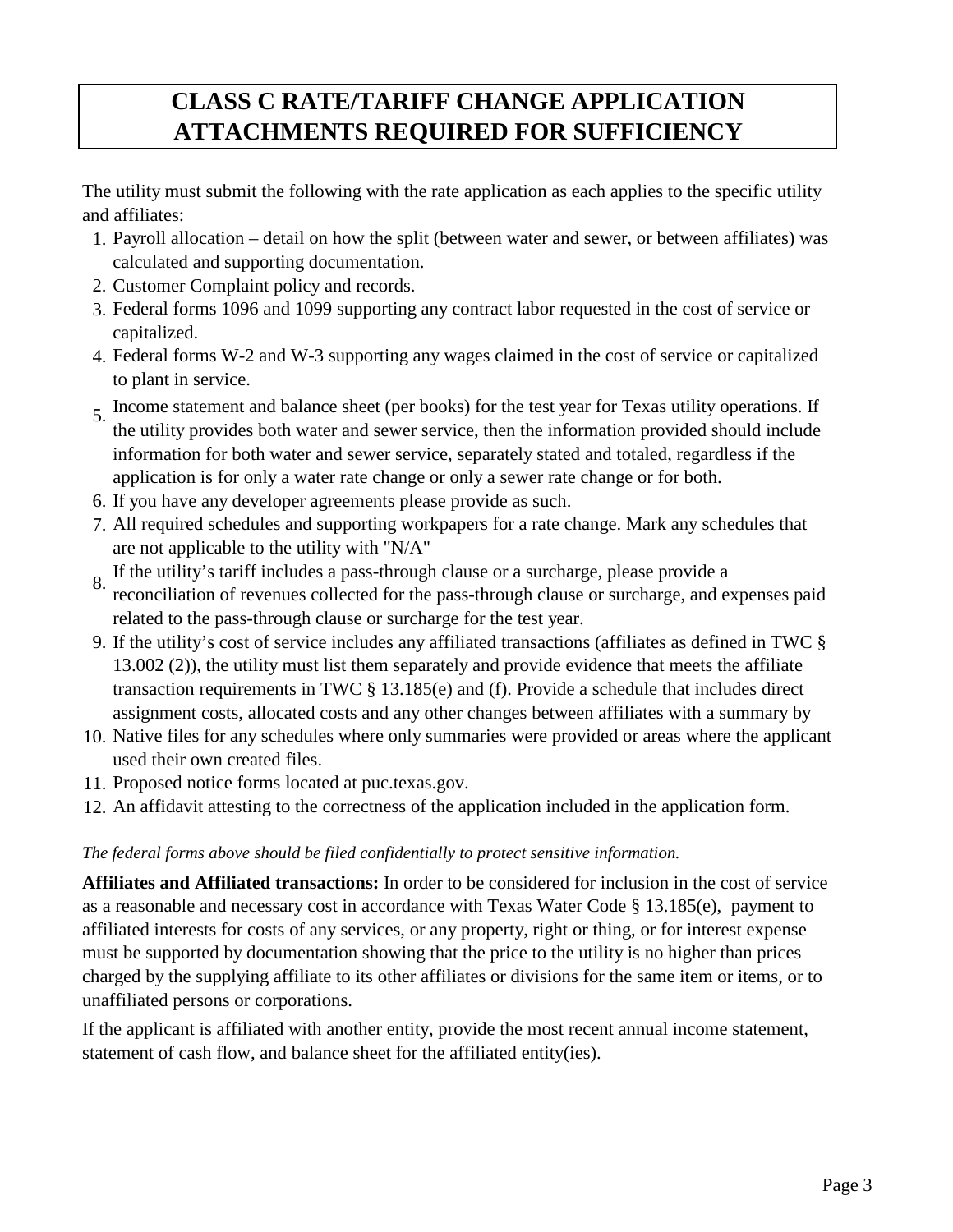## GENERAL RATE/TARIFF CHANGE APPLICATION SCHEDULES UTILITY NAME:

## **Complete all of the following schedules for your Class C or D utility (if the schedule does not apply, include it marked "N/A")**

### TABLE OF CONTENTS (Page 1 of 2)

|                    |                                                    | Attachment          | Items   |
|--------------------|----------------------------------------------------|---------------------|---------|
|                    |                                                    | Schedule            | Checked |
| <b>SECTION I</b>   | REVENUES AND REVENUE REQUIREMENT                   |                     |         |
|                    | <b>Revenue Requirement Summary</b>                 |                     |         |
|                    | <b>Historical Revenue Summary</b>                  | $\frac{I-1}{I-2}$   |         |
|                    | Utility Revenue Summary - Income Statement         | $I-2(a)$            |         |
|                    | Application Reconciled to Income Statement         | $I-2(b)$            |         |
|                    | Include the appropriate schedules:                 |                     |         |
|                    | <b>Connection Count</b>                            | $I-3$               |         |
|                    | Metered Active Connections by Meter Size           | $I-3(a)$            |         |
|                    | <b>Unmetered Active (Flat Rate) Customers</b>      | $I-3(b)$            |         |
| <b>SECTION II</b>  | <b>OPERATIONS AND EXPENSES</b>                     |                     |         |
|                    | Production                                         | $II-1$              |         |
|                    | Water & Sewer Production (metered rates)           | $II-1(a)$           |         |
|                    | Water Production (with unmetered rates)            | $II-1(b)$           |         |
|                    | Other Revenues & Expenses passed through           | $IL-2$              |         |
|                    | <b>Operating Expenses</b>                          | $IL-3$              |         |
|                    | Large Items                                        | $\underline{\Pi-4}$ |         |
|                    | Known & Measurable Changes                         | $IL-5$              |         |
|                    | Allocation of Payroll Expenses                     | $II-6$              |         |
|                    | <b>Employee Pensions/Benefits</b>                  | $II-7$              |         |
|                    | Rate Case Expense                                  | $II-8$              |         |
| <b>SECTION III</b> | RETURN AND RATE BASE/PLANT & EQUIPMENT INFORMATION |                     |         |
|                    | <b>Requested Return</b>                            | $III-1$             |         |
|                    | Rate Base Summary                                  | $III-2$             |         |
|                    | Utility Plant - Original Cost & Depreciation       | $III-3$             |         |
|                    | Utility Plant reconciled to previous filing        | $III-3(a)$          |         |
|                    | <b>Accumulated Depreciation</b>                    | $III-3(b)$          |         |
|                    | <b>Construction Work in Progress</b>               | $III-4$             |         |
|                    | Developer Construction work in progress            | $III-4(a)$          |         |
|                    | Materials and Supplies Inventory                   | $III-4(b)$          |         |
|                    | <b>Working Cash Allowance Calculations</b>         | $III-5$             |         |
|                    | Long Term Debt/ Notes Payable - Water and Sewer    | $III-6$             |         |
|                    | Contributions in Aid of Construction and Advances  | $III-7$             |         |
|                    | <b>Advances for Construction</b>                   | $III-7(a)$          |         |
|                    | Contributions in Aid of Construction               | $III-7(b)$          |         |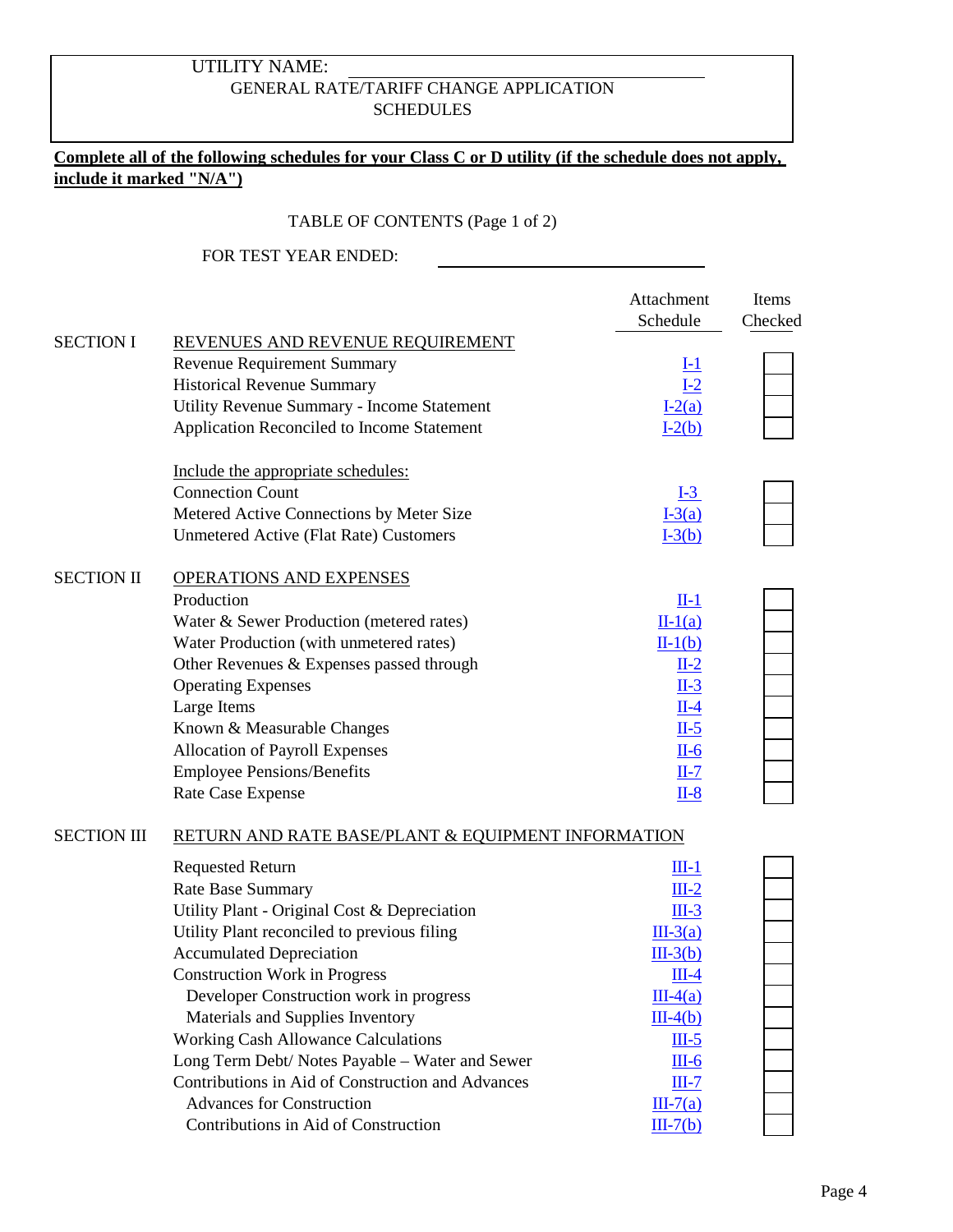# UTILITY NAME: GENERAL RATE/TARIFF CHANGE APPLICATION SCHEDULES

## **Complete all of the following schedules for your Class C or D utility (if the schedule does not apply, include it marked "N/A")**

## TABLE OF CONTENTS (Page 2 of 2)

|                    |                                                                                                                                                                                                                                                                                                                                                      | Attachment<br>Schedule                                                        | Items<br>Checked |
|--------------------|------------------------------------------------------------------------------------------------------------------------------------------------------------------------------------------------------------------------------------------------------------------------------------------------------------------------------------------------------|-------------------------------------------------------------------------------|------------------|
| <b>SECTION IV</b>  | <b>TAXES OTHER THAN INCOME</b><br><b>Property Taxes</b><br><b>Payroll Taxes</b><br><b>Other Taxes</b><br><b>Revenue Related Taxes</b>                                                                                                                                                                                                                | IV<br>$IV-1(a)$<br>$IV-1(b)$<br>$IV-1(c)$<br>$VI-2$                           |                  |
| <b>SECTION V</b>   | <b>FEDERAL INCOME TAXES (FIT)</b><br>Income Taxes at Present Rates-effective rate                                                                                                                                                                                                                                                                    | $\underline{V}$                                                               |                  |
| <b>SECTION VI</b>  | <b>RATE DESIGN</b><br>Fixed & Variable Revenue Requirement Allocation<br><b>Flat Rate</b><br>Rate Calculation for Single Tier Gallonage Charge for<br>All Usage<br>Multi-Tiered Rate Calculation<br><b>Surcharge Calculation</b><br><b>Flat Rate Surcharge Calculation</b><br>Meter Equivalent Surcharge Calculation                                 | <u>VI-1</u><br>$VI-2$<br>$VI-3$<br>$VI-4$<br>$VI-5$<br>$VI-5(a)$<br>$VI-5(b)$ |                  |
| <b>SECTION VII</b> | RATES & REVENUE GENERATED FOR NOTICE<br><b>Revenue Generated for Flat Rate</b><br>Revenue Generated for Single Tier Gallonage Charge<br>for All Usage<br>Revenue Generated for Multi-Tier Gallonage Charges<br><b>Surcharge Revenue Calculation</b><br>Revenue Generated for Flat Rate Surcharge<br>Revenue Generated for Meter Equivalent Surcharge | $VII-1$<br>$VII-2$<br>$VII-3$<br>$VII-4$<br>$VII-4(a)$<br>$VII-4(b)$          |                  |
| SECTION VIII OATH  |                                                                                                                                                                                                                                                                                                                                                      | <b>VIII</b>                                                                   |                  |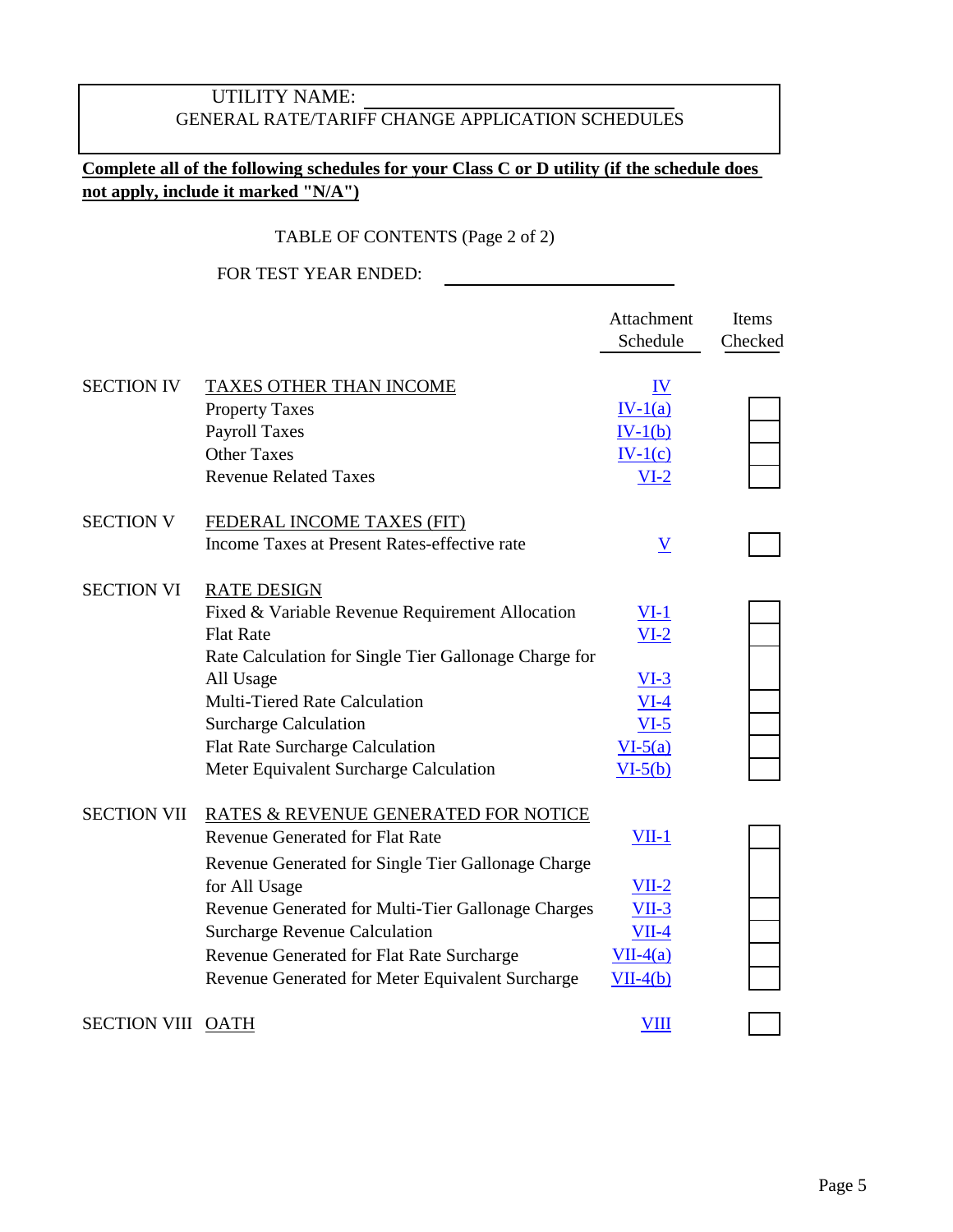# SCHEDULES - CLASS C RATE/TARIFF CHANGE SECTION I - REVENUE REQUIREMENTS AND REVENUES

The purpose of Section I is to summarize the revenue requirement and provide revenues and meter information for the test year.

Complete this section using the instructions on each schedule.

# **Instructions for Section I - Revenue Requirement and Revenues**

This schedule will complete the utility's summarization of revenue requirement after all schedules except the rate design are completed.

- 1. Follow the instructions within the spreadsheet and complete the historical test year column (D) first using financial records. Historical data should be consistent with the applicant's annual reports and financial statements. Provide explanations
- 2. Complete Schedules II-2, 1-2, 1-3(a) and I-3(b).
- 3. Complete the remaining schedules in Sections II through V using the instructions provided in the instruction worksheets for the section or schedule and in the spreadsheets themselves.
- 4. Complete Schedule I-1.
- 5. Complete Section VI Rate Design.

Insert and reference additional workpapers as necessary. For example, you may wish to add schedules that apply to unique situations in your utility.

The schedules are based on the National Association of Regulatory Utility Commissioner (NARUC) chart of accounts and include sub-accounts as necessary for detail needed to determine reasonable and necessary expenditures.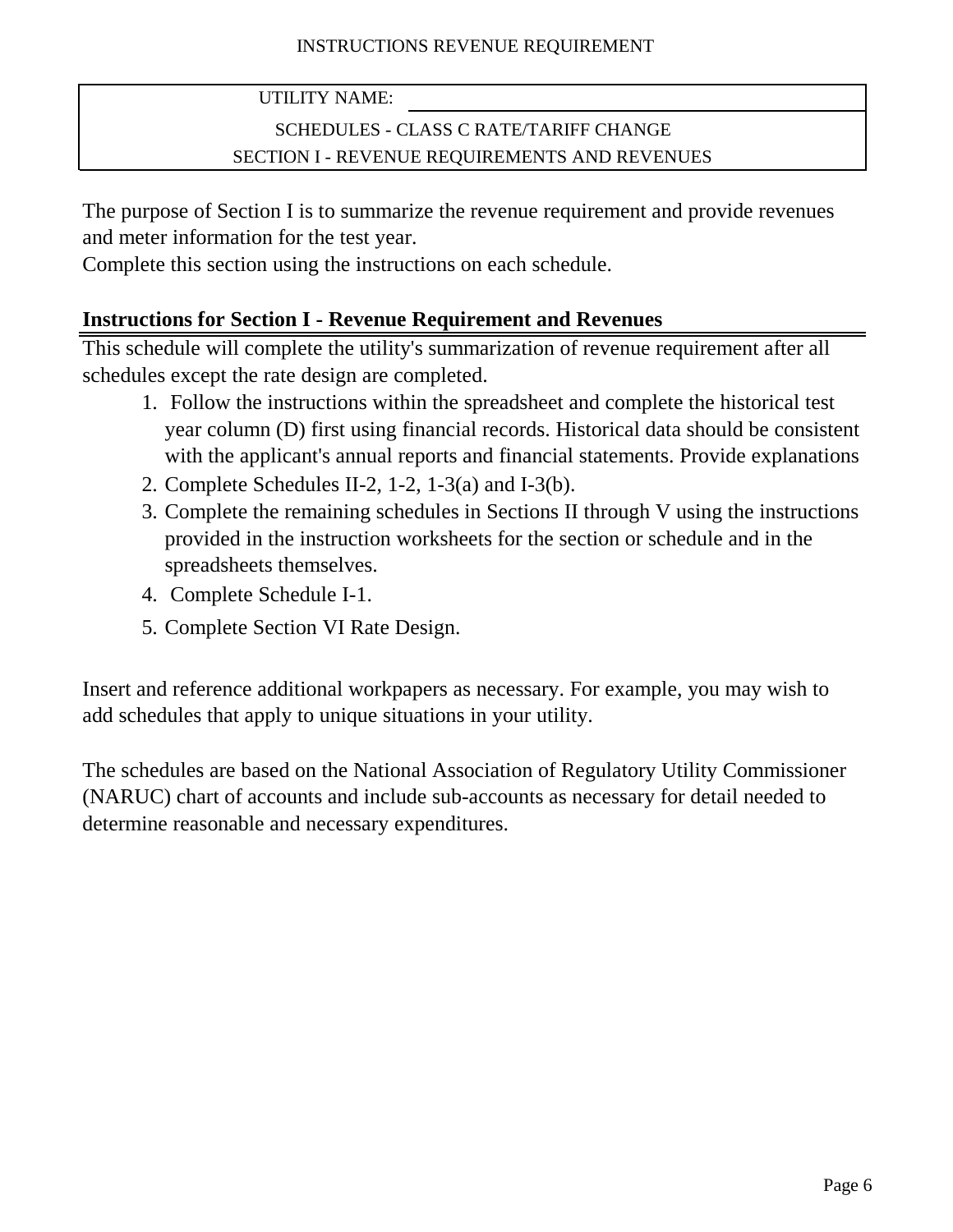### UTILITY NAME: SCHEDULES - CLASS C RATE/TARIFF CHANGE **I-1 REVENUE REQUIREMENT SUMMARY**

**PUCT Docket No.\_\_\_\_\_\_\_\_\_\_\_\_\_** Test Year End:

 $\overline{\phantom{a}}$  , where  $\overline{\phantom{a}}$ 

<span id="page-6-0"></span>

| А    | B                              |         | $\mathbf C$                                    | D                       | E                | $F=D+E$               | G                                                                   |
|------|--------------------------------|---------|------------------------------------------------|-------------------------|------------------|-----------------------|---------------------------------------------------------------------|
|      | Acct. No.                      |         |                                                | Historical<br>Test Year | K & M<br>Changes | Adjusted<br>Test Year |                                                                     |
| Line | Water                          | Sewer   | <b>Account Name</b>                            |                         |                  |                       | Reference / Instructions                                            |
| 1.   | 610                            | 710     | Purchased water/sewer treatment                |                         |                  |                       | Schedule II-3, Columns C-E, Line 1                                  |
| 2.   |                                | 711     | Sludge Removal Expense                         |                         |                  |                       | Schedule II-3, Columns C-E, Line 2                                  |
| 3.   | 615.1                          | 715.1   | Power Expense-wells, booster pumps             |                         |                  |                       | Schedule II-3, Columns C-E, Line 3                                  |
| 4.   | 618                            | 718     | Chemicals and other volume related<br>expenses |                         |                  |                       | Schedule II-3, Columns C-E, Line 4                                  |
| 5.   | 601.1                          | 701.1   | Employee labor                                 |                         |                  |                       | Schedule II-3, Columns C-E, Line 5                                  |
| 6.   | 620                            | 720     | Materials                                      |                         |                  |                       | Schedule II-3, Columns C-E, Line 6                                  |
| 7.   | 631-636                        | 731-736 | Contract work                                  |                         |                  |                       | Schedule II-3, Columns C-E, Line 7                                  |
| 8.   | 650                            | 750     | Transportation expenses                        |                         |                  |                       | Schedule II-3, Columns C-E, Line 8                                  |
| 9.   | 664                            | 764     | Other plant maintenance                        |                         |                  |                       | Schedule II-3, Columns C-E, Line 9                                  |
| 10.  | 601.2                          | 702.2   | Office salaries                                |                         |                  |                       | Schedule II-3, Columns C-E, Line 10                                 |
| 11.  | 603                            | 703     | Management salaries                            |                         |                  |                       | Schedule II-3, Columns C-E, Line 11                                 |
| 12.  | 604                            | 704     | Employee pensions $&$ benefits                 |                         |                  |                       | Schedule II-3, Columns C-E, Line 12                                 |
| 13.  | 615.8                          | 715.8   | Purchased power- G&A                           |                         |                  |                       | Schedule II-3, Columns C-E, Line 13                                 |
| 14.  | 670                            | 770     | Bad debt expense                               |                         |                  |                       | Schedule II-3, Columns C-E, Line 14                                 |
| 15.  | 676                            | 776     | Office services & rentals                      |                         |                  |                       | Schedule II-3, Columns C-E, Line 15                                 |
| 16.  | 677                            | 777     | Office supplies $&$ expenses                   |                         |                  |                       | Schedule II-3, Columns C-E, Line 16                                 |
| 17.  | 656-659                        | 756-759 | Insurance                                      |                         |                  |                       | Schedule II-3, Columns C-E, Line 17                                 |
| 18.  | 667                            | 767     | Regulatory expense (other)                     |                         |                  |                       | Schedule II-3, Columns C-E, Line 18                                 |
| 19.  | 675                            | 775     | Miscellaneous expenses                         |                         |                  |                       | Schedule II-3, Columns C-E, Line 19                                 |
| 20.  |                                |         |                                                |                         |                  |                       | Schedule II-3, Columns C-E, Line 20                                 |
| 21.  |                                |         | <b>Total operating Expenses</b>                |                         |                  |                       | Add Lines 1-20                                                      |
| 22.  | 403                            |         | Depreciation                                   |                         |                  |                       | Schedule III-3, Column F, Line 32                                   |
| 23.  | 408<br>Taxes Other than Income |         |                                                |                         |                  |                       | Schedule IV-2, Column F, Line 8                                     |
| 24.  | 409/10                         |         | Income Tax Expense                             |                         |                  |                       | Schedule V, Column C, Line 6                                        |
| 25.  |                                |         | <b>TOTAL EXPENSES</b>                          |                         |                  |                       | Add Lines 21-24                                                     |
| 26.  |                                |         | TOTAL HISTORIC REVENUE                         |                         |                  |                       | Schedule I-2, Line 6                                                |
| 27.  |                                |         | HISTORICAL TEST YEAR RETURN                    |                         |                  |                       | Line 26 less Line 25                                                |
| 28.  |                                |         | <b>REQUESTED RETURN</b>                        |                         |                  |                       | Schedule III-1, Line 3                                              |
| 29.  |                                |         | TOTAL REVENUE REQUIREMENT                      |                         |                  |                       | Line 25 plus Line 28                                                |
| 30.  |                                |         | LESS: OTHER REVENUES                           |                         |                  |                       | Schedule II-2(b), Column D, Line 8                                  |
| 31.  |                                |         | Revenue for Rate Design                        |                         | (to VI, line 1)  |                       | Line 29 less Line 30 (if line 30 is<br>negative, add the two lines) |

| <b>IR</b><br>$\sim$<br>766<br>expense<br>case)<br>egulatorv<br><b>Schedule</b><br>(rate<br>,000<br>$11 - 7$<br>-24<br>. | Line<br>. :olumn |
|-------------------------------------------------------------------------------------------------------------------------|------------------|
|-------------------------------------------------------------------------------------------------------------------------|------------------|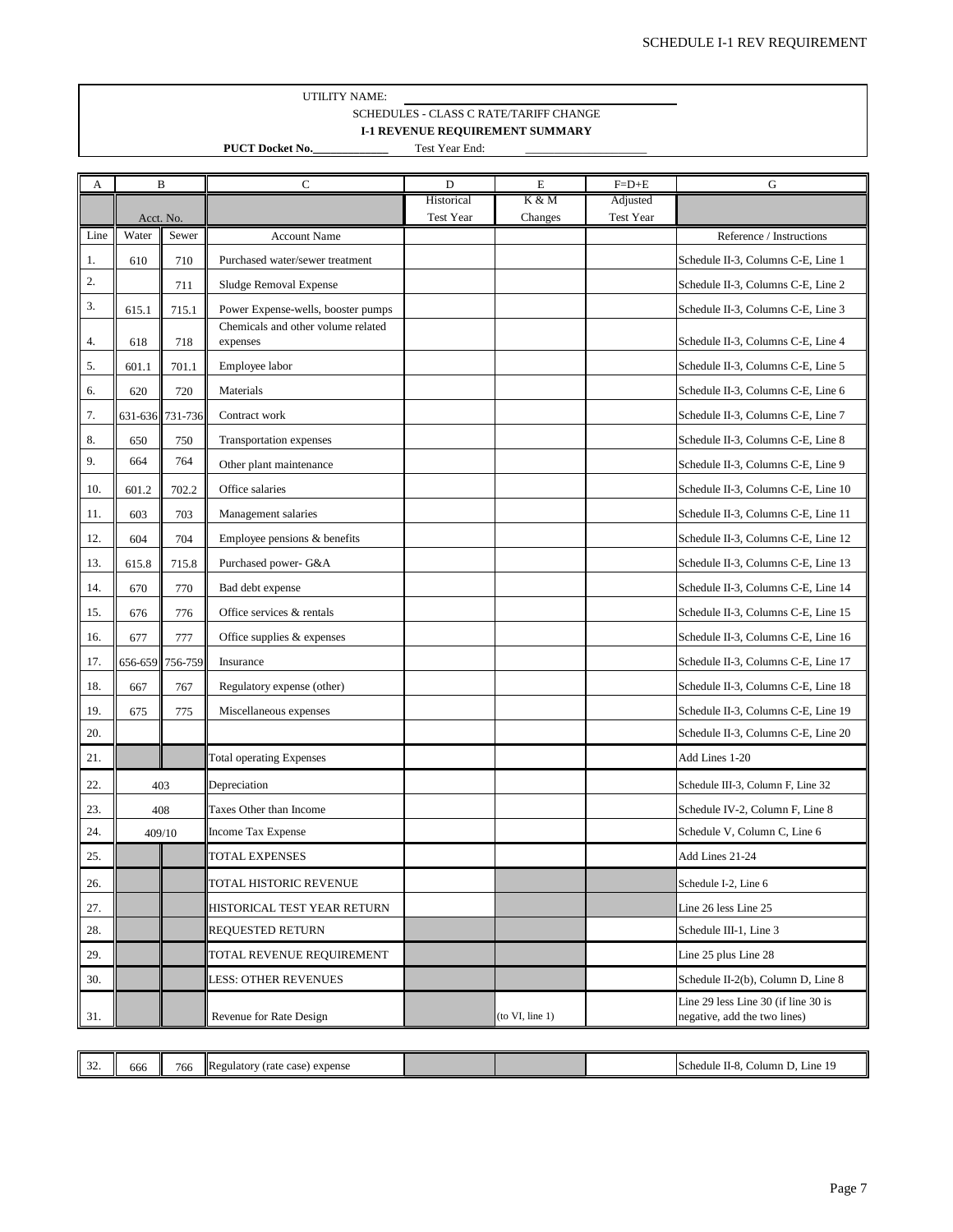## SCHEDULES - CLASS C RATE/TARIFF CHANGE

FOR TEST YEAR ENDED:

### **I-2 HISTORICAL REVENUE SUMMARY**

### <span id="page-7-0"></span>**I-2(a) - UTILITY REVENUE SUMMARY - INCOME STATEMENT**

| Line No.         | <b>NARUC A/C Description</b>                                                 | <b>Historical Test Year</b> |                                         |
|------------------|------------------------------------------------------------------------------|-----------------------------|-----------------------------------------|
| .,               | 461 Metered connections minimum monthly<br>charge revenue                    |                             | From financial records                  |
| 2.               | 461 Metered connection gallonage rate revenue                                |                             | From financial records                  |
| 3.               | 460 Unmetered (Flat rate) revenue                                            |                             | From financial records                  |
| $\overline{4}$ . | Total Metered & Flat Rate Revenue                                            |                             |                                         |
| 5.               | Plus: Total Other Revenues                                                   |                             | From Schedule II-2(b), Column B, Line 8 |
| 6.               | Total Historic Test Year Revenues per income<br>statement and Annual Report* |                             | Line $4 +$ Line $5$                     |

### (to I-1, Column D, line 26)

\*Provide all calculations and explanations for any differences between the applicant's annual report and this schedule.

\* If the utility provides other than residential retail service (wholesale, industrial, etc.), provide a work paper with the detail of this account by NARUC sub account number.

### **I-2(b) - APPLICATION RECONCILED TO INCOME STATEMENT**

|              |                                                                          | A     | B                                                       |
|--------------|--------------------------------------------------------------------------|-------|---------------------------------------------------------|
| Line No.     | Expense Source & Descriptions of<br>Reconciling Items                    | Total | Work Paper Reference/<br>Reconciliation Description     |
| $\mathbf{1}$ | Total Expenses Per Class C Rate Application<br><b>RECONCILING ITEMS:</b> |       | From Schedule I-1, Column D, Line 21                    |
| 2.           | Non-utility Expenses                                                     |       | From Income Statement                                   |
| 3.           | <b>Regulatory Assessment Fee</b>                                         |       | From Income Statement                                   |
| 4.           | <b>Depreciation Difference</b>                                           |       | Income Statement Expense minus Rate Application Expense |
| 5.           | Taxes Other Than Income Difference                                       |       | Income Statement Expense minus Rate Application Expense |
| 6.           | <b>Income Tax Difference</b>                                             |       | Income Statement Expense minus Rate Application Expense |
| 7            | <b>Interest Expense</b>                                                  |       | <b>Income Statement</b>                                 |
| 8            | Other (Please Explain)                                                   |       |                                                         |
| 9            | Subtotaled Rate Change Expenses:                                         |       | Sum of Lines 1 through 8                                |
| 10.          | Income Statement Total Expenses:                                         |       | From Income Statement (must equal Line 9)               |
| 11.          | Total Revenues per Class C Rate Application:                             |       | Schedule I-2(a) Line 6                                  |
| 12.          | Gain on Sale of Fixed Assets                                             |       | From Income Statement                                   |
| 13.          | Interest Income                                                          |       | From Income Statement                                   |
| 14.          | Other non-utility revenue:                                               |       | From Income Statement                                   |
| 15.          |                                                                          |       |                                                         |
| 16.          |                                                                          |       |                                                         |
| 17.          |                                                                          |       |                                                         |
| 18.          | <b>Subtotaled Revenues:</b>                                              |       | Sum Lines 11 through 17.                                |
| 19.          | <b>Total Income Statement Revenues:</b>                                  |       | From Income Statement (must equal Line 18)              |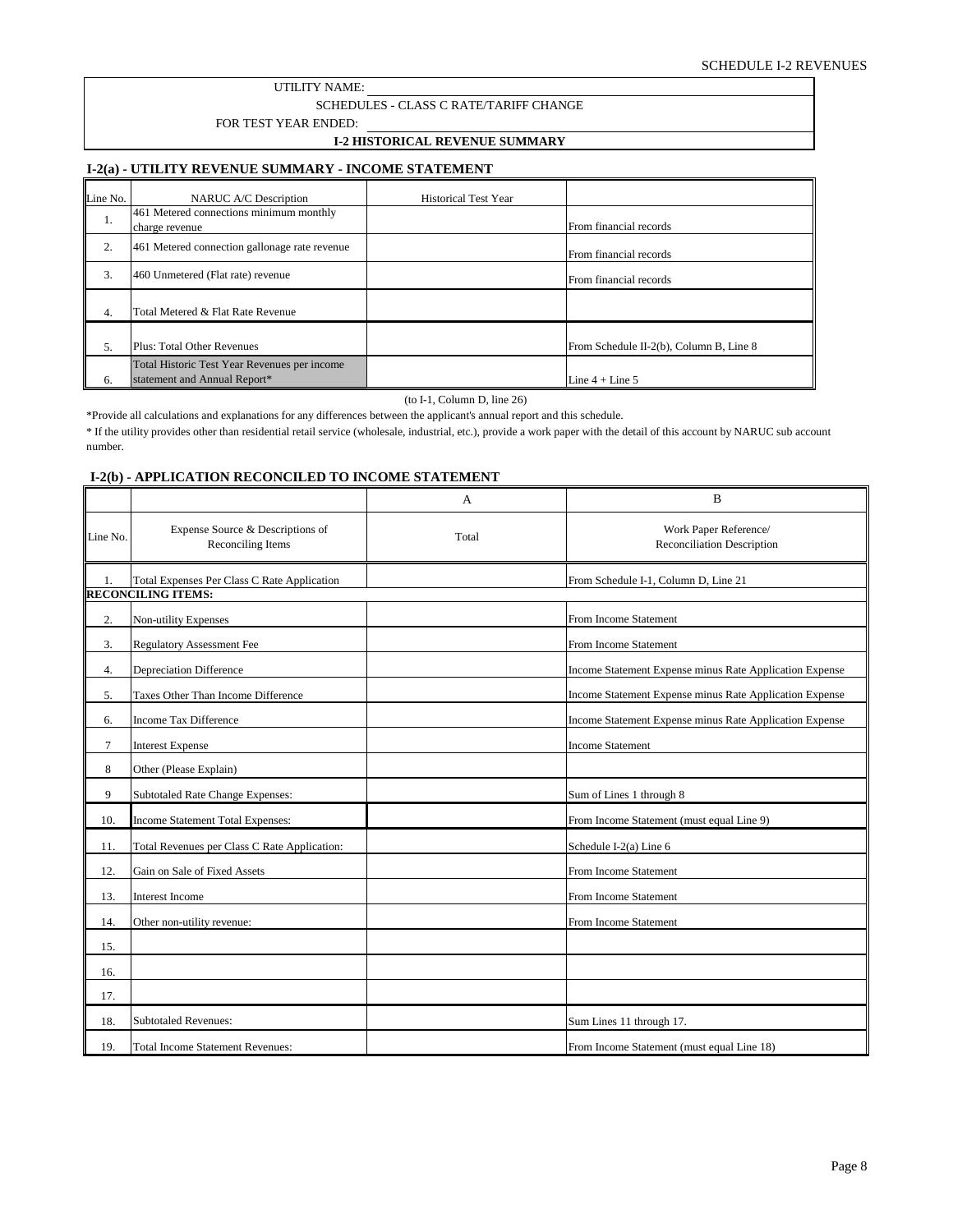## SCHEDULES - CLASS C RATE/TARIFF CHANGE **I-3 CONNECTION COUNT**

FOR TEST YEAR ENDED:

## <span id="page-8-0"></span>**I-3(a): METERED ACTIVE CONNECTIONS BY METER SIZE (COMPANIES WITH METERED RATE CUSTOMERS)**

| A           | B             | C                     | D                      | Ε                   | F           | G               | Η                                   |
|-------------|---------------|-----------------------|------------------------|---------------------|-------------|-----------------|-------------------------------------|
|             |               |                       | Number of Connections  |                     |             |                 |                                     |
| Line<br>No. | Meter<br>Size | End of Prior<br>Year  | Test Year<br>Additions | End of<br>Test Year | Average     | Meter<br>Ratios | Meter<br>Equivalencies<br>End of TY |
|             |               | PUCT report<br>Sch. 9 |                        | $(C+D)$             | $(C + E)/2$ |                 | (E X G)                             |
| 1.          | 5/8"          |                       |                        |                     |             | 1.0             |                                     |
| 2.          | 3/4"          |                       |                        |                     |             | 1.5             |                                     |
| 3.          | 1"            |                       |                        |                     |             | $2.5\,$         |                                     |
| 4.          | 11/2"         |                       |                        |                     |             | 5.0             |                                     |
| 5.          | 2"            |                       |                        |                     |             | $\rm 8.0$       |                                     |
| 6.          | 3"            |                       |                        |                     |             | 15.0            |                                     |
| 7.          |               |                       |                        |                     |             |                 |                                     |
| 8.          |               |                       |                        |                     |             |                 |                                     |
| 9.          | Total         |                       |                        |                     |             |                 |                                     |
| $10\,$      | Average       |                       |                        |                     |             |                 |                                     |

## **I-3(b) UNMETERED ACTIVE (FLAT RATE) CUSTOMERS (COMPANIES WITH UNMETERED (FLAT) RATE CUSTOMERS)**

| lľ<br>$\mathbf{A}$ | $\overline{B}$           | $\mathsf{C}$          | D                            | E              | $\overline{F}$                         |  |  |  |  |
|--------------------|--------------------------|-----------------------|------------------------------|----------------|----------------------------------------|--|--|--|--|
|                    |                          |                       | Number of Active Connections |                |                                        |  |  |  |  |
| Line<br>No.        | <b>Flat Rate</b><br>Unit | End of Prior<br>Year  | Test Year<br>Additions       | End of<br>Year | Average                                |  |  |  |  |
|                    |                          | PUCT report<br>Sch. 9 |                              | $(C + D)$      | $\left( \text{C} + \text{E} \right)/2$ |  |  |  |  |
| 1.                 |                          |                       |                              |                |                                        |  |  |  |  |
| 2.                 |                          |                       |                              |                |                                        |  |  |  |  |
| 3.                 |                          |                       |                              |                |                                        |  |  |  |  |
| 4.                 |                          |                       |                              |                |                                        |  |  |  |  |
| 5.                 | Total                    |                       |                              |                |                                        |  |  |  |  |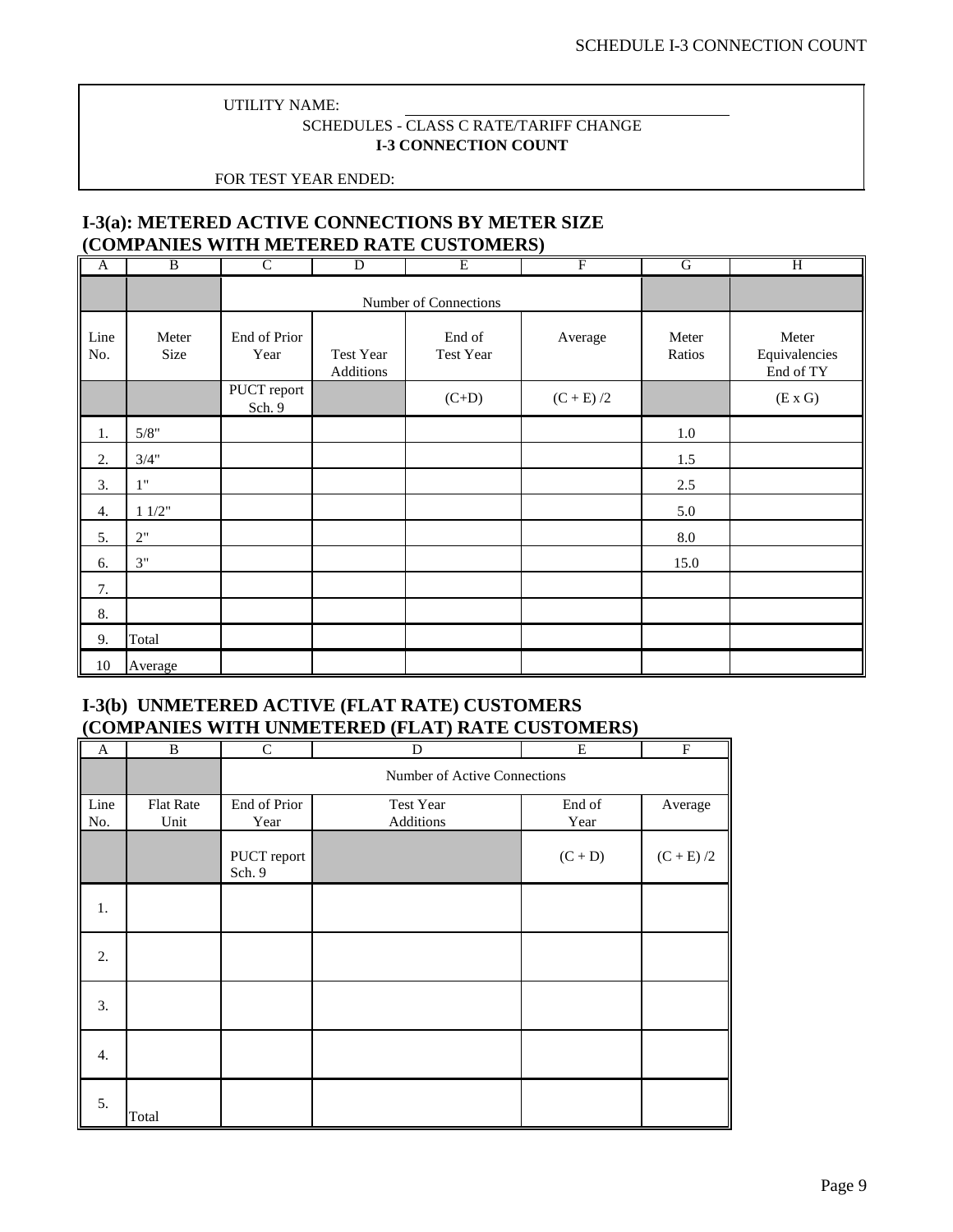# SCHEDULES - CLASS C RATE/TARIFF CHANGE SECTION II - OPERATIONS AND MAINTENANCE

Complete all schedules per instructions found in the column headers and reference column.

While working through Schedules II-3 and II-6 through II-8 transfer test year amounts to column F of Schedule I-1.

Insert and reference additional workpapers as necessary. For example, the applicant may use additional schedules that address unique aspects of the utility.

## **Schedule II-5 Known & Measurable Changes**

A utility is allowed to recover reasonable and necessary expenses incurred during the test year. Certain expenses may have increased or decreased during the year, so the 12 months of test year expenses would be different from the amount you would have paid for the new level of expenses for the whole 12-month period. Additionally, the utility may know that a certain expense will be changing in the near future. If you know the amount the expense will be changing, then you can adjust your test year expenses to include the change. Known and measurable changes in expenses should be recorded if they occur, but it is possible that none have occurred. If the applicant has no known and measurable changes, simply put N/A on the appropriate schedule.

Some examples of generally allowable changes with documentation/support are:

- Electric rates went up or down during the test year.
- You hired a new employee during the test year or gave your employees a raise.
- You received notice that your chemical expenses will be going up by a specified amount.
- You received a written notice from your landlord that your office rent will increase by a specified amount.
- Your property tax is decreasing because the legislature passed a law that limits property taxes.

Some examples of increases that would generally not be allowed are:

- You are thinking about hiring an extra employee.
- You have heard that your rent might be increased in a couple of months.
- Projected inflation.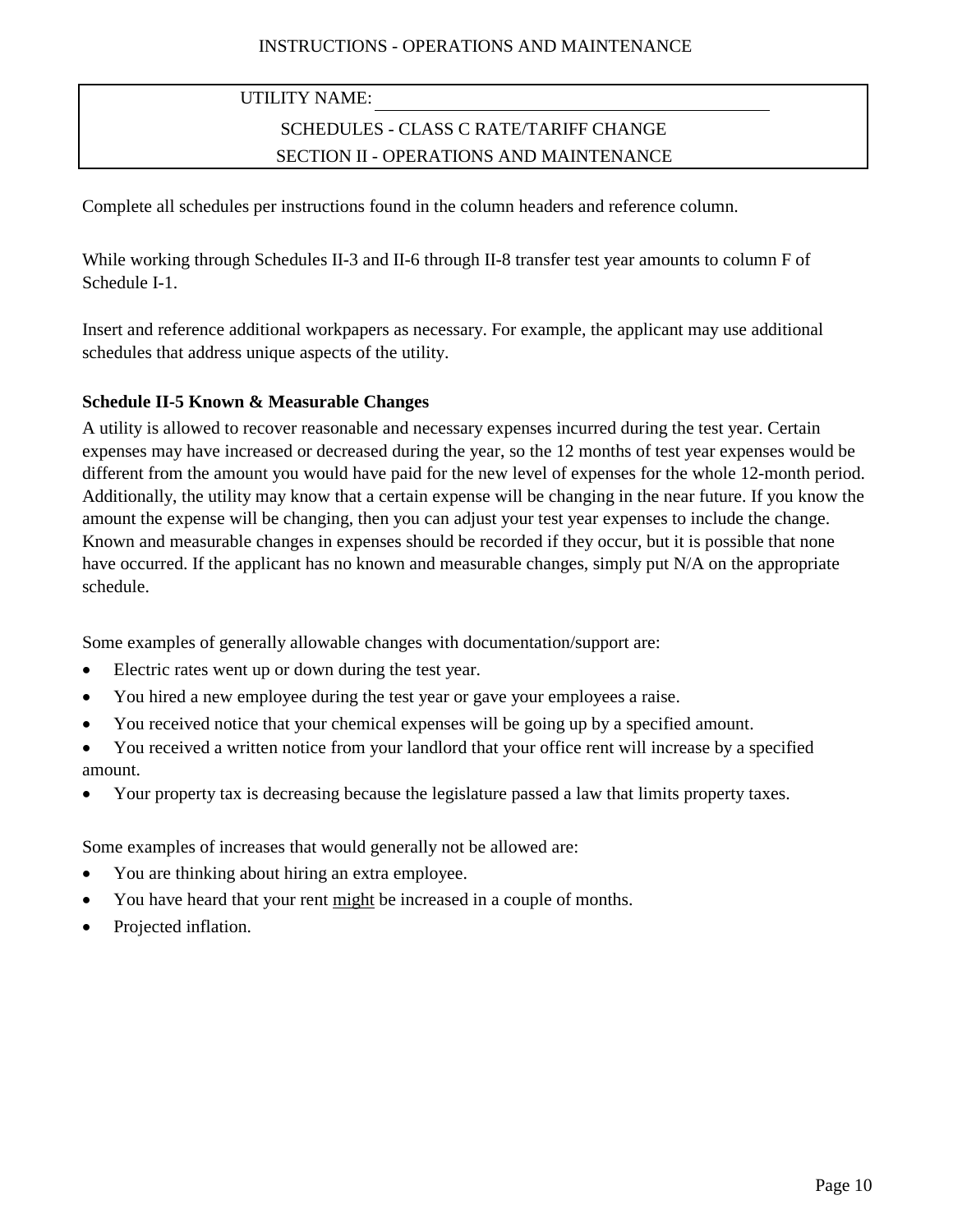### FOR TEST YEAR ENDED: SCHEDULES - CLASS C RATE/TARIFF CHANGE **II-1 - PRODUCTION**

## <span id="page-10-0"></span>**II-1(a): WATER & SEWER PRODUCTION: (COMPANIES WITH METERED RATE CUSTOMERS)**

|                |                                        |                                                                                                                   | А    | B       | $C = A + B$ | D                         |
|----------------|----------------------------------------|-------------------------------------------------------------------------------------------------------------------|------|---------|-------------|---------------------------|
| Line           | $(1,000 \text{ Gallons})$              |                                                                                                                   | Test | K & M   | Adjusted    | Reference                 |
| No.            | <b>Water Production</b>                | <b>Sewer Treatment</b>                                                                                            | Year | Changes | Test Year   |                           |
| 1              | Total water pumped                     | Total Number of Gallons Treated<br>(Pumped)<br>(Total Master Meter Reading for the<br>year for the utility only.) |      |         |             | <b>PUCT Annual Report</b> |
| $\mathbf{2}$   | Total water purchased                  | Total Number of Gallons Treated by<br>Another Source (Purchased<br>Treatment)                                     |      |         |             | <b>PUCT Annual Report</b> |
| 3              | Total water produced                   | Total Number of Gallons Treated                                                                                   |      |         |             | Line $1 +$ Line $2$       |
| $\overline{4}$ | Total water sold                       | Total Number of Gallons Billed                                                                                    |      |         |             | <b>PUCT Annual Report</b> |
| 5              | Total accounted for non-revenue water* |                                                                                                                   |      |         |             |                           |
| 6              | Total unaccounted for water            |                                                                                                                   |      |         |             | Lines 3 less 4 less 5     |
| $\overline{7}$ | Percentage                             |                                                                                                                   |      |         |             | Line 6 divided by Line 3  |

\* Describe the tracking technique for calculating line 5 and provide the records reflecting the calculation.

Provide all calculations and explanations for any differences between the applicant's annual report and the items requested on this schedule.

Known and measurable calculations and explanations:

### **II-1(b) WATER PRODUCTION (COMPANIES WITH UNMETERED (FLAT) RATE CUSTOMERS)**

|             |                                  |              |                 | $C=A+B$                      |                      |
|-------------|----------------------------------|--------------|-----------------|------------------------------|----------------------|
| Line<br>No. | Description                      | Test<br>Year | K & M<br>Change | Adjusted<br><b>Test Year</b> | Reference            |
|             | Water Purchased (1,000 gallons)  |              |                 |                              | PUCT report Sch. D-1 |
|             | Water Pumped (1,000 gallons)     |              |                 |                              | PUCT report Sch. D-1 |
|             | Total production (1,000 gallons) |              |                 |                              | Line $1 +$ Line 2    |

Known and measurable calculations and explanations: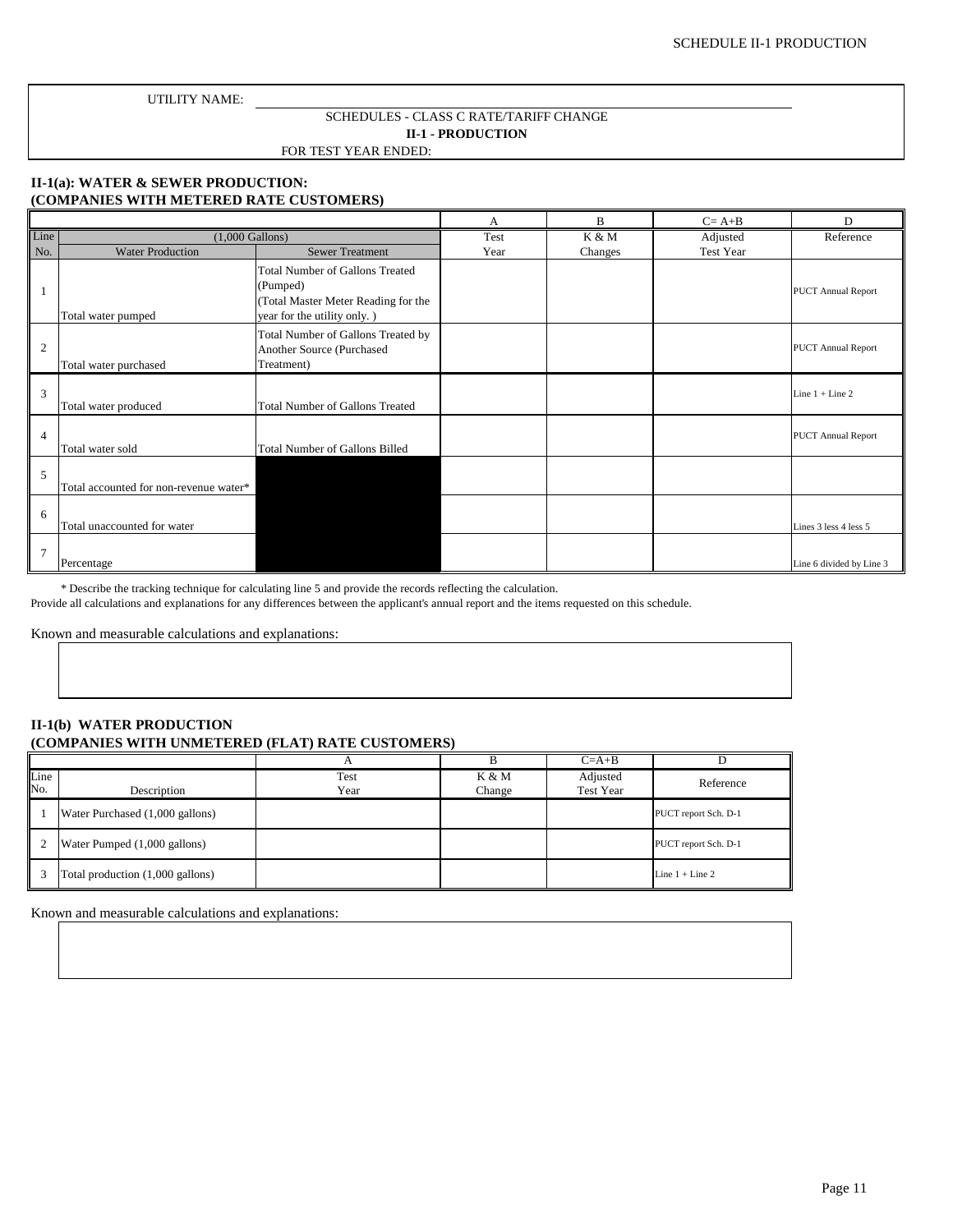### SCHEDULES - CLASS C RATE/TARIFF CHANGE **II-2 OTHER REVENUES & EXPENSES PASSED THROUGH** FOR TEST YEAR ENDED:

### <span id="page-11-0"></span>**II-2(a) PURCHASED WATER OR OTHER PASS THROUGH EXPENSES\***

| Line       | л               |                                                     |                |                    |                                                                 |
|------------|-----------------|-----------------------------------------------------|----------------|--------------------|-----------------------------------------------------------------|
| No.        |                 |                                                     |                |                    |                                                                 |
|            | Purchased from: | Units purchased<br>(in<br>(e.g. 1,000 gal, AC - FT) | Price Per Unit | $Cost(B \times C)$ | Total Calculated   Actual Cost paid per   <br>financial records |
| 1.         |                 |                                                     |                |                    |                                                                 |
| $\cdot$ 2. |                 |                                                     |                |                    |                                                                 |
| 3.         |                 |                                                     |                |                    |                                                                 |
| -4.        | Total**         |                                                     |                |                    |                                                                 |

\* Examples include Ground Water Conservation or subsidence district fees

\*\* Totals of purchased water only must agree with Schedule II-1(a), Column A, Line 2, or provide a reconciliation.

### **II-2(b) OTHER REVENUES COLLECTED FROM CUSTOMERS**

| Line | А                                         | B                       | D                        |
|------|-------------------------------------------|-------------------------|--------------------------|
| No.  |                                           |                         |                          |
|      | Item passed thru or type of other         | Test year historical    | Test year revenues       |
|      | revenue                                   | revenues collected      | netted against COS       |
| 1.   | Tap Fees**                                |                         | $-()$ <sup>*</sup>       |
| 2.   | Late Fees                                 |                         |                          |
| 3.   | Meter Test Fees                           |                         |                          |
| 4.   | <b>Reconnect Fees</b>                     |                         |                          |
| 5.   | Purchased Water Fees***                   |                         |                          |
| 6.   | Groundwater Conservation District Fees*** |                         |                          |
| 7.   | Other (attach detail)***                  |                         |                          |
| 8.   | <b>Total Other Revenues</b>               |                         |                          |
|      |                                           | $(to Sch. I-2, line 5)$ | $(to Sch. I-1, line 30)$ |

\* Do not include expenses passed-through to customers, but record these in Schedule II-2(a). Include only revenues associated with expenses included in the cost of service.

\*\* Tap fees should be reported on Sch. III-7(b) for Developer CIAC and Sch. III-3 for Customer CIAC.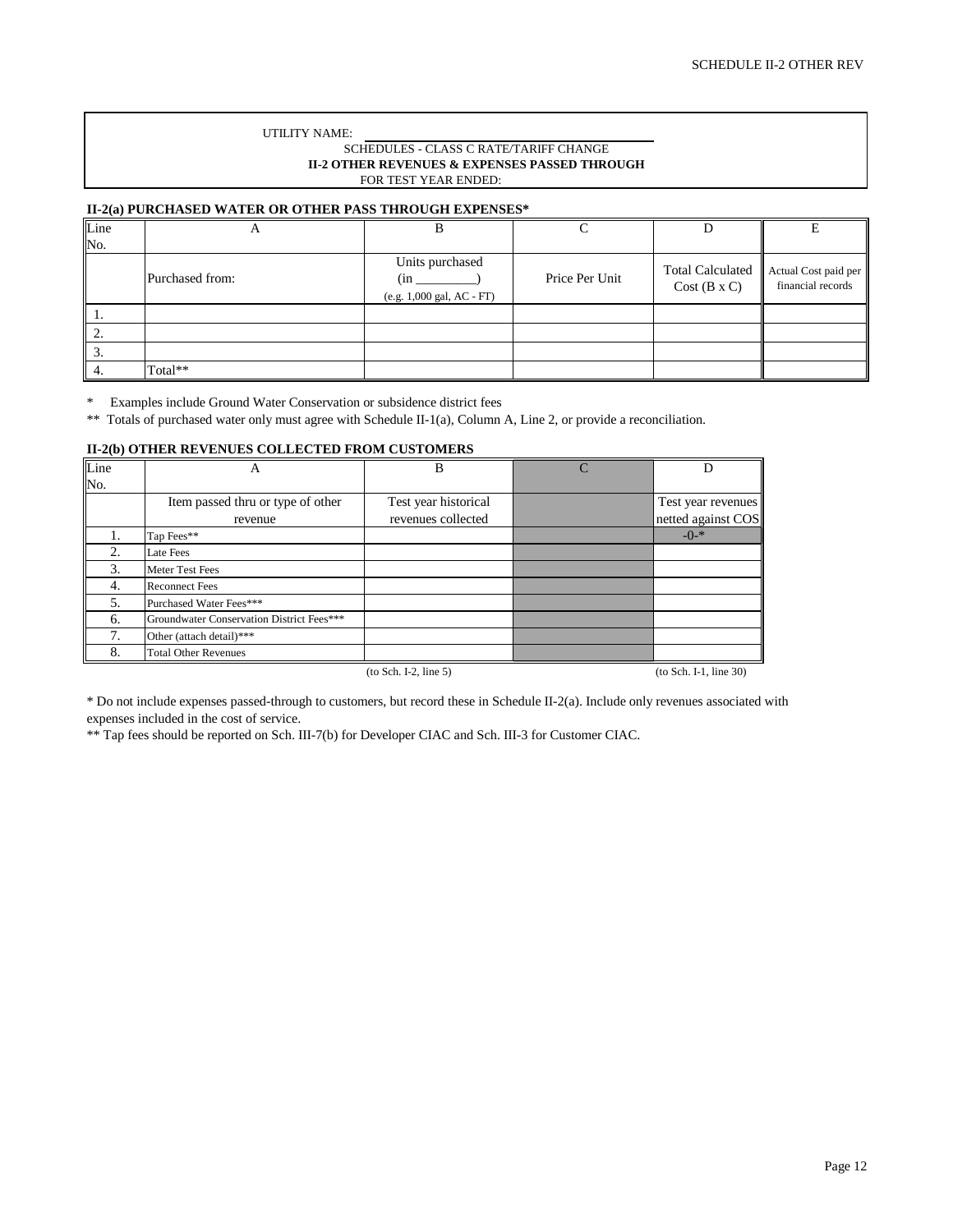#### **II-3 OPERATING EXPENSES** SCHEDULES - CLASS C RATE/TARIFF CHANGE

FOR TEST YEAR ENDED:

<span id="page-12-0"></span>INSTRUCTIONS: This page is required to support Schedule I-1 Rev Requirement. Complete the columns A and B with historical financial data for the last two record periods and column C with the actual financial data for the t of expenses included in this account by identifying all large\* items in Schedule II-4 Large Items Identified. The known and measurable (K&M) change column represents the total change in expenses anticipated for the year af year. Identify all K&M expenses anticipated in Schedule II-5 Known & Measurable Revenues or Expenses Justifications. The K&M amount represents only the increase or decrease in line item expense from the test year.

\* A large item is more than 10% of the test year account balance and more than \$1,000. If the actual for the Test Year is higher than previous years, explain the increase.

|     |         |                        |                                                | $\mathbf{A}$             | $\mathbf{B}$            | $\mathcal{C}$    | D                                            | E                                                     |
|-----|---------|------------------------|------------------------------------------------|--------------------------|-------------------------|------------------|----------------------------------------------|-------------------------------------------------------|
|     |         | <b>NARUC Acct. No.</b> | <b>NARUC Account Description</b>               | 2 Years before Test Year | 1 Year before Test Year | <b>Test Year</b> | K & M Change (K&M)<br>Positive or (negative) | <b>Adjusted Test Year</b><br>(Column C plus Column D) |
|     | Water   | <b>Sewer</b>           |                                                |                          |                         |                  |                                              |                                                       |
|     | 610     | 710                    | Purchased Water / Sewer Treatment              |                          |                         |                  |                                              |                                                       |
|     |         | 711                    | Sludge Removal Expense                         |                          |                         |                  |                                              |                                                       |
|     | 615.1   | 715.1                  | Purchased Power-wells, booster pumps           |                          |                         |                  |                                              |                                                       |
| 4.  | 618     | 718                    | Chemicals and other volume related<br>expenses |                          |                         |                  |                                              |                                                       |
| 5.  | 601.1   | 701.1                  | Employee Labor (non-administrative)            |                          |                         |                  |                                              |                                                       |
| 6.  | 620     | 720                    | Materials and Supplies                         |                          |                         |                  |                                              |                                                       |
| 7.  | 631-636 | 731-736                | <b>Contract Work</b>                           |                          |                         |                  |                                              |                                                       |
| 8.  | 650     | 750                    | <b>Transportation Expenses</b>                 |                          |                         |                  |                                              |                                                       |
| 9.  | 664     | 764                    | Other Plant Maintenance                        |                          |                         |                  |                                              |                                                       |
| 10. | 601.2   | 702.2                  | Office Salaries                                |                          |                         |                  |                                              |                                                       |
| 11. | 603     | 703                    | <b>Management Salaries</b>                     |                          |                         |                  |                                              |                                                       |
| 12. | 604     | 704                    | Employee Pensions & Benefits                   |                          |                         |                  |                                              |                                                       |
| 13. | 615.8   | 715.8                  | Purchased Power - G&A                          |                          |                         |                  |                                              |                                                       |
| 14. | 670     | 770                    | <b>Bad Debt Expense</b>                        |                          |                         |                  |                                              |                                                       |
| 15. | 676     | 776                    | Office Services & Rentals                      |                          |                         |                  |                                              |                                                       |
| 16. | 677     | 777                    | Office Supplies & Expenses                     |                          |                         |                  |                                              |                                                       |
| 17. | 656-659 | 756-759                | Insurance                                      |                          |                         |                  |                                              |                                                       |
| 18. | 667     | 767                    | Regulatory Expense (Other)                     |                          |                         |                  |                                              |                                                       |
| 19. | 675     | 775                    | Miscellaneous Expenses                         |                          |                         |                  |                                              |                                                       |
| 20. |         |                        |                                                |                          |                         |                  |                                              |                                                       |
| 21. |         |                        | <b>TOTAL</b>                                   |                          |                         |                  |                                              |                                                       |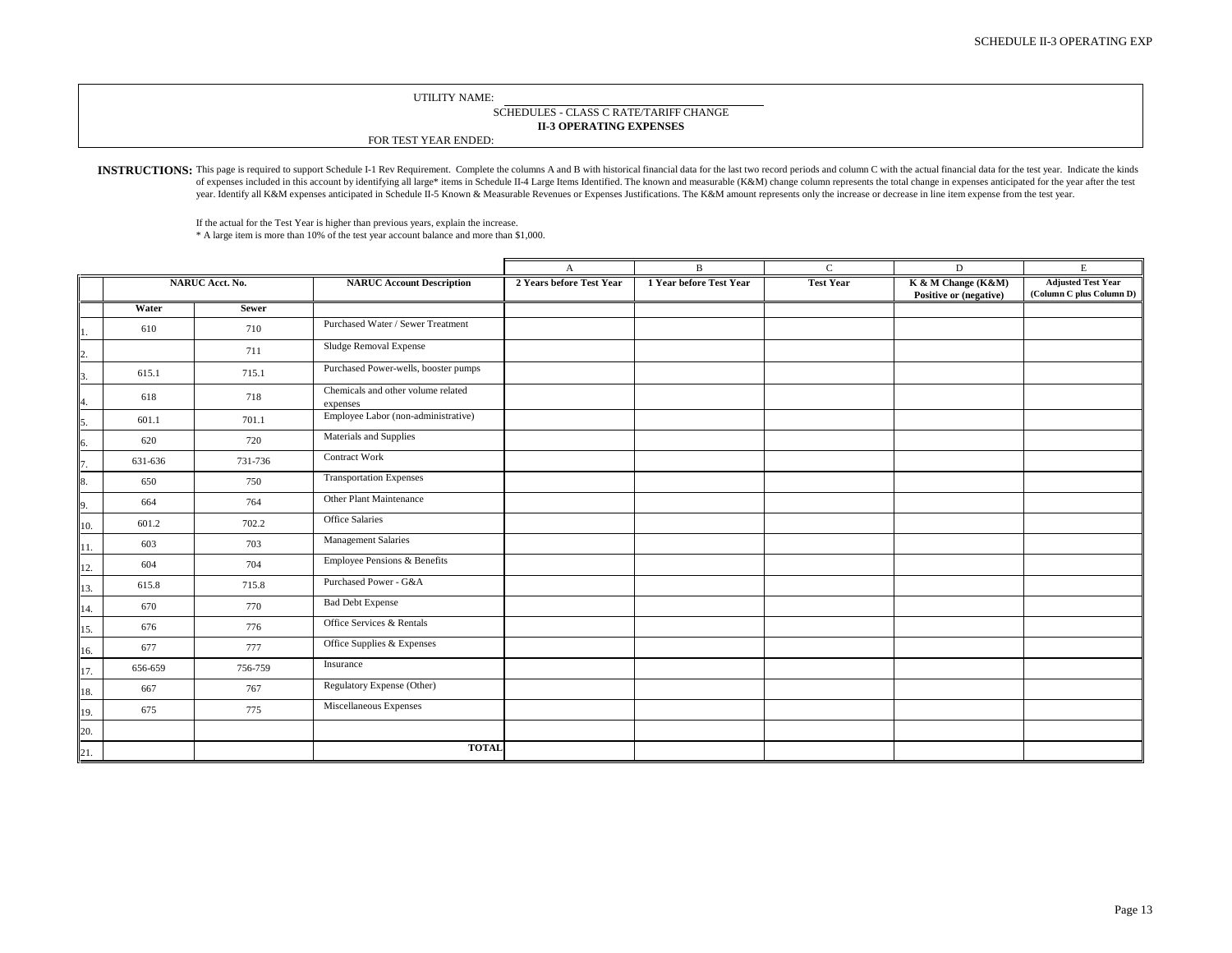### SCHEDULES - CLASS C RATE/TARIFF CHANGE **II-4 LARGE ITEMS**

### FOR TEST YEAR ENDED:

<span id="page-13-0"></span>INSTRUCTIONS: Describe all large items listed in Schedule II-3 Operating Expenses in the test year column, the amount of the large item, and the justification for the large item. For each large item, provide documentation from the vendor, contractor, etc. that supports the cost.

\* A large item is more than 10% of the test year account balance and more than \$1,000.

|                | <b>NARUC</b>    | <b>Description of Expense</b> | Amount of Large<br>Item | Justification | <b>Schedule</b>   | ${\large \bf Supplementary\,\, documentation}$ |
|----------------|-----------------|-------------------------------|-------------------------|---------------|-------------------|------------------------------------------------|
|                | ${\bf Account}$ |                               |                         |               | ${\bf Reference}$ |                                                |
|                | <b>Number</b>   |                               |                         |               |                   | attachment number                              |
|                |                 |                               |                         |               |                   |                                                |
| 1.             |                 |                               |                         |               |                   |                                                |
|                |                 |                               |                         |               |                   |                                                |
|                |                 |                               |                         |               |                   |                                                |
| 2.             |                 |                               |                         |               |                   |                                                |
|                |                 |                               |                         |               |                   |                                                |
| $\mathbf{3}$ . |                 |                               |                         |               |                   |                                                |
|                |                 |                               |                         |               |                   |                                                |
| 4.             |                 |                               |                         |               |                   |                                                |
|                |                 |                               |                         |               |                   |                                                |
|                |                 |                               |                         |               |                   |                                                |
| 5.             |                 |                               |                         |               |                   |                                                |
|                |                 |                               |                         |               |                   |                                                |
| 6.             |                 |                               |                         |               |                   |                                                |
|                |                 |                               |                         |               |                   |                                                |
| 7.             |                 |                               |                         |               |                   |                                                |
|                |                 |                               |                         |               |                   |                                                |
|                |                 |                               |                         |               |                   |                                                |
| 8.             |                 |                               |                         |               |                   |                                                |
|                |                 |                               |                         |               |                   |                                                |
| 9.             |                 |                               |                         |               |                   |                                                |
|                |                 |                               |                         |               |                   |                                                |
| 10.            |                 |                               |                         |               |                   |                                                |
|                |                 |                               |                         |               |                   |                                                |
| 11.            |                 |                               |                         |               |                   |                                                |
|                |                 |                               |                         |               |                   |                                                |
|                |                 |                               |                         |               |                   |                                                |
| 12.            |                 |                               |                         |               |                   |                                                |
|                |                 |                               |                         |               |                   |                                                |
| 13.            |                 |                               |                         |               |                   |                                                |
|                |                 |                               |                         |               |                   |                                                |
| 14.            |                 |                               |                         |               |                   |                                                |
|                |                 |                               |                         |               |                   |                                                |
| 15.            |                 |                               |                         |               |                   |                                                |
|                |                 |                               |                         |               |                   |                                                |
|                |                 |                               |                         |               |                   |                                                |
| 16.            |                 |                               |                         |               |                   |                                                |
|                |                 |                               |                         |               |                   |                                                |
| 17.            |                 |                               |                         |               |                   |                                                |
|                |                 |                               |                         |               |                   |                                                |
| 18.            |                 |                               |                         |               |                   |                                                |
|                |                 |                               |                         |               |                   |                                                |
|                |                 |                               |                         |               |                   |                                                |
| 19.            |                 |                               |                         |               |                   |                                                |
|                |                 |                               |                         |               |                   |                                                |
| 20.            |                 |                               |                         |               |                   |                                                |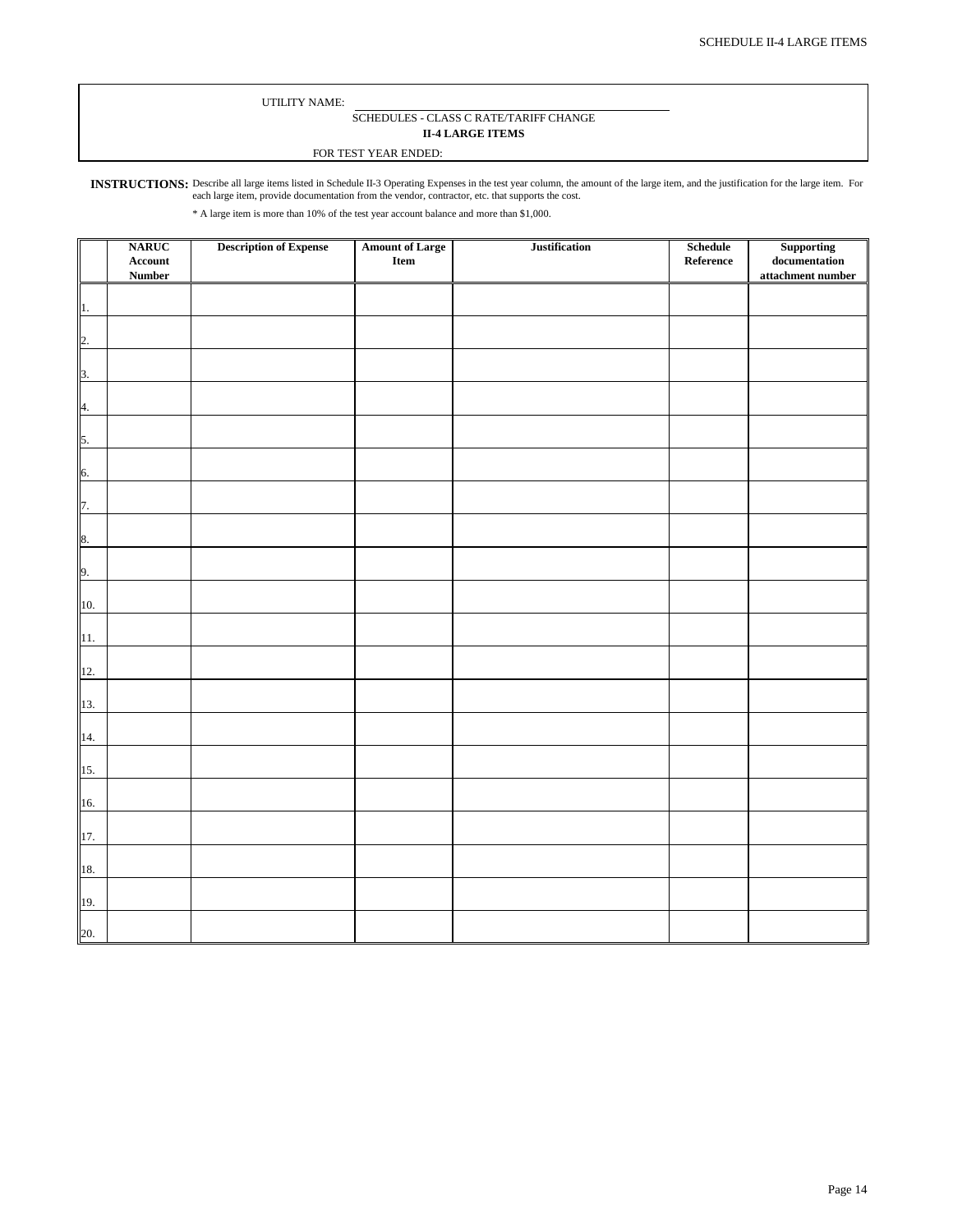### UTILITY NAME: SCHEDULES - CLASS C RATE/TARIFF CHANGE **II-5 KNOWN & MEASURABLE REVENUES OR EXPENSES JUSTIFICATION**

#### FOR TEST YEAR ENDED:

<span id="page-14-0"></span>**INSTRUCTIONS:** each change, provide documentation from the vendor, contractor, etc. that supports the increase or decrease in costs. Adequate supporting Describe all known and measurable changes in revenues and expenses, the amount of the change, and the justification for the change. For documentation consists of a rate change notice, a new contract etc. which must be submitted with the application. Reference the source documentation to this schedule.

|                  | <b>NARUC Account</b> | <b>Description of Expense</b> | <b>Amount of</b>  | <b>Justification</b> | Schedule  | Supporting                             |
|------------------|----------------------|-------------------------------|-------------------|----------------------|-----------|----------------------------------------|
|                  | <b>Number</b>        |                               | <b>Large Item</b> |                      | Reference | $\label{eq:local} {\bf documentation}$ |
|                  |                      |                               |                   |                      |           | attachment number                      |
| 1.               |                      |                               |                   |                      |           |                                        |
| $\overline{2}$ . |                      |                               |                   |                      |           |                                        |
| 3.               |                      |                               |                   |                      |           |                                        |
| $\overline{4}$ . |                      |                               |                   |                      |           |                                        |
| 5.               |                      |                               |                   |                      |           |                                        |
| 6.               |                      |                               |                   |                      |           |                                        |
| 7.               |                      |                               |                   |                      |           |                                        |
| 8.               |                      |                               |                   |                      |           |                                        |
| 9.               |                      |                               |                   |                      |           |                                        |
| 10.              |                      |                               |                   |                      |           |                                        |
| 11.              |                      |                               |                   |                      |           |                                        |
| 12.              |                      |                               |                   |                      |           |                                        |
|                  |                      |                               |                   |                      |           |                                        |
| 13.              |                      |                               |                   |                      |           |                                        |
| 14.              |                      |                               |                   |                      |           |                                        |
| 15.              |                      |                               |                   |                      |           |                                        |
| 16.              |                      |                               |                   |                      |           |                                        |
| 17.              |                      |                               |                   |                      |           |                                        |
| 18.              |                      |                               |                   |                      |           |                                        |
| 19.              |                      |                               |                   |                      |           |                                        |
| 20.              |                      |                               |                   |                      |           |                                        |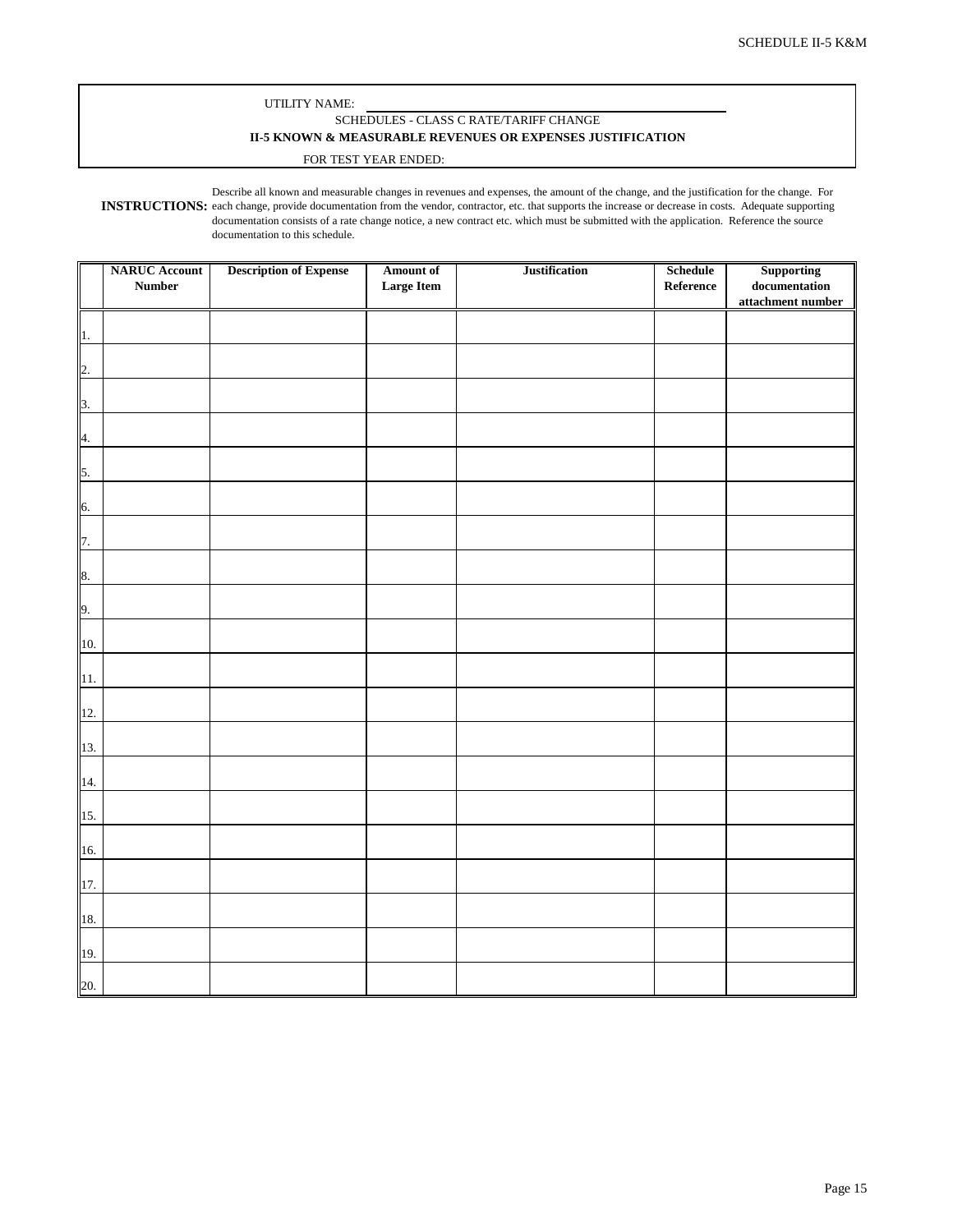SCHEDULES - CLASS C RATE/TARIFF CHANGE

**II-6 ALLOCATION OF PAYROLL EXPENSES**

FOR TEST YEAR ENDED:

### <span id="page-15-0"></span>**II-6(a) PAYROLL COSTS SOME SALARIES MUST BE CAPITALIZED IN THIS REPORT IF EMPLOYEES INSTALL PLANT IN SERVICE**

|                  |                  | A                                                                              | B                      | $\mathbf{C}$           | D                                      | E                                             | F                                                  | G                           | H                |
|------------------|------------------|--------------------------------------------------------------------------------|------------------------|------------------------|----------------------------------------|-----------------------------------------------|----------------------------------------------------|-----------------------------|------------------|
| Line<br>No.      | Employee<br>Name | Test Year<br>Payroll                                                           | Capitalized<br>Payroll | Expensed<br>Payroll    | 1st<br>7000 or new limit<br>(FUTA max) | $7,001$ to<br>9000 or new limit<br>(SUTA max) | $9,001$ to<br>118500 or new limit<br>(or FICA max) | over<br>118500 or new limit | Total<br>Payroll |
|                  |                  |                                                                                |                        |                        |                                        |                                               |                                                    |                             |                  |
| 1.               |                  |                                                                                |                        |                        |                                        |                                               |                                                    |                             |                  |
| $\overline{2}$ . |                  |                                                                                |                        |                        |                                        |                                               |                                                    |                             |                  |
| $\overline{3}$ . |                  |                                                                                |                        |                        |                                        |                                               |                                                    |                             |                  |
| 4.               |                  |                                                                                |                        |                        |                                        |                                               |                                                    |                             |                  |
| 5.               |                  |                                                                                |                        |                        |                                        |                                               |                                                    |                             |                  |
| 6.               |                  |                                                                                |                        |                        |                                        |                                               |                                                    |                             |                  |
| 7.               |                  |                                                                                |                        |                        |                                        |                                               |                                                    |                             |                  |
| $8. \,$          |                  |                                                                                |                        |                        |                                        |                                               |                                                    |                             |                  |
| 9.               | Total            |                                                                                |                        |                        |                                        |                                               |                                                    |                             |                  |
| 10.              |                  | Column B, Line 9 divided by Column A, Line 9<br>multiply by 100 for percentage |                        | Percentage Capitalized |                                        |                                               |                                                    |                             |                  |

### **II-6(b) ALLOCATION OF PAYROLL TO EXPENSE:**

**Line 'Total Payroll Expenses' should equal the total from 'Expensed Payroll' (Column C, Line 9) above**

| Line |       | Acct. No. | <b>Account Name</b>                    | Test Year |                                                  |
|------|-------|-----------|----------------------------------------|-----------|--------------------------------------------------|
| No.  | Water | Sewer     |                                        | Expense   |                                                  |
|      | 601.1 | 701.1     | Employee labor                         |           | Should equal Schedule II-3, Column C, Line 5.    |
| ٠.   | 601.2 | 702.2     | Office salaries                        |           | Should equal Schedule II-3, Column C, Line 10.   |
|      | 603   | 703       | Management salaries                    |           | Should equal Schedule II-3, Column C, Line 11.   |
| 4.   |       |           | Total Payroll Expenses (Add Lines 1-3) |           | Should equal Schedule II-6(a), Column C, Line 9. |

\*Attach a brief summary of the utility's capitalization policy and explain any changes in capitalization rates of

more the 5% per year.

\*\* Attach an explanation and calculation for K&M salary changes from test year.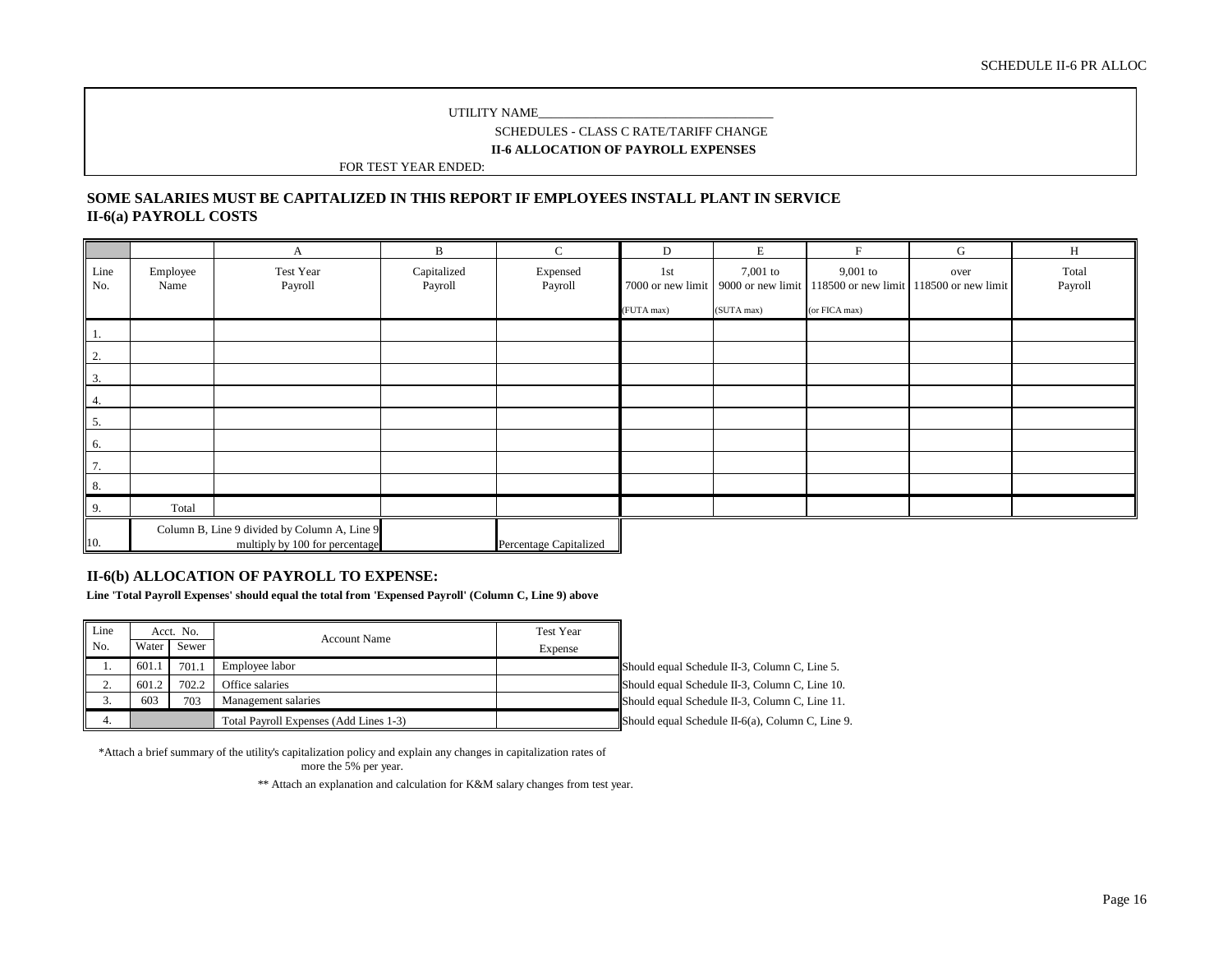### UTILITY NAME: SCHEDULES - CLASS C RATE/TARIFF CHANGE **II-7 EMPLOYEE PENSIONS AND BENEFITS**

FOR THE TEST YEAR ENDED:

<span id="page-16-0"></span>**This page is supplemental information. It is required to complete Schedule I-1. References below refer to Schedule I-1.**

| Line No.<br>Account No. |     | <b>Account Name</b>                   |  |  |
|-------------------------|-----|---------------------------------------|--|--|
| 13.                     | 604 | <b>Employee pensions and benefits</b> |  |  |
|                         |     |                                       |  |  |

### **Employee pensions and benefits**

**List the amount spent on Employee's pensions and benefits for the last two record periods and estimate for the Test Year. Indicate the kinds of expenses included in this account by identifying all items by category. For example, Pensions includes such items as ESOPs and IRAs. The "Other" column includes such items as dental, vision, life insurance, etc. Also include the number of employees covered and charged to account 674 and indicate the cost per employee. As applicable, provide information on any qualified pensions offered to employees and documentation, such as actuarial studies, discussing net pension costs as well as current funding status of the utility's projected benefit obligation. If the Test Year amount is higher than previous years, indicate the reason for the anticipated change:**

**List types of Pensions & Benefits:**

|                                     | \$                  | \$              | \$                                    | \$    | \$                         |
|-------------------------------------|---------------------|-----------------|---------------------------------------|-------|----------------------------|
| Year                                | <b>Total Amount</b> | <b>Pensions</b> | Health                                | Other | <b>Amount Capitalized*</b> |
| <b>Cost per Employee:</b>           |                     |                 |                                       |       |                            |
|                                     | \$                  | \$              | \$                                    | \$    | \$                         |
| Year                                | <b>Total Amount</b> | <b>Pensions</b> | Health                                | Other | <b>Amount Capitalized*</b> |
| <b>Number of Employees covered:</b> |                     |                 |                                       |       |                            |
| <b>Cost per Employee:</b>           |                     |                 |                                       |       |                            |
| List types of Pensions & Benefits:  |                     |                 |                                       |       |                            |
|                                     | \$                  | \$              | \$                                    | \$    | \$                         |
| Year                                | <b>Total Amount</b> | <b>Pensions</b> | Health                                | Other | <b>Amount Capitalized*</b> |
| <b>Number of Employees covered:</b> |                     |                 |                                       |       |                            |
| <b>Cost per Employee:</b>           |                     |                 | *(use % on Schedule 11-6(a), line 10) |       |                            |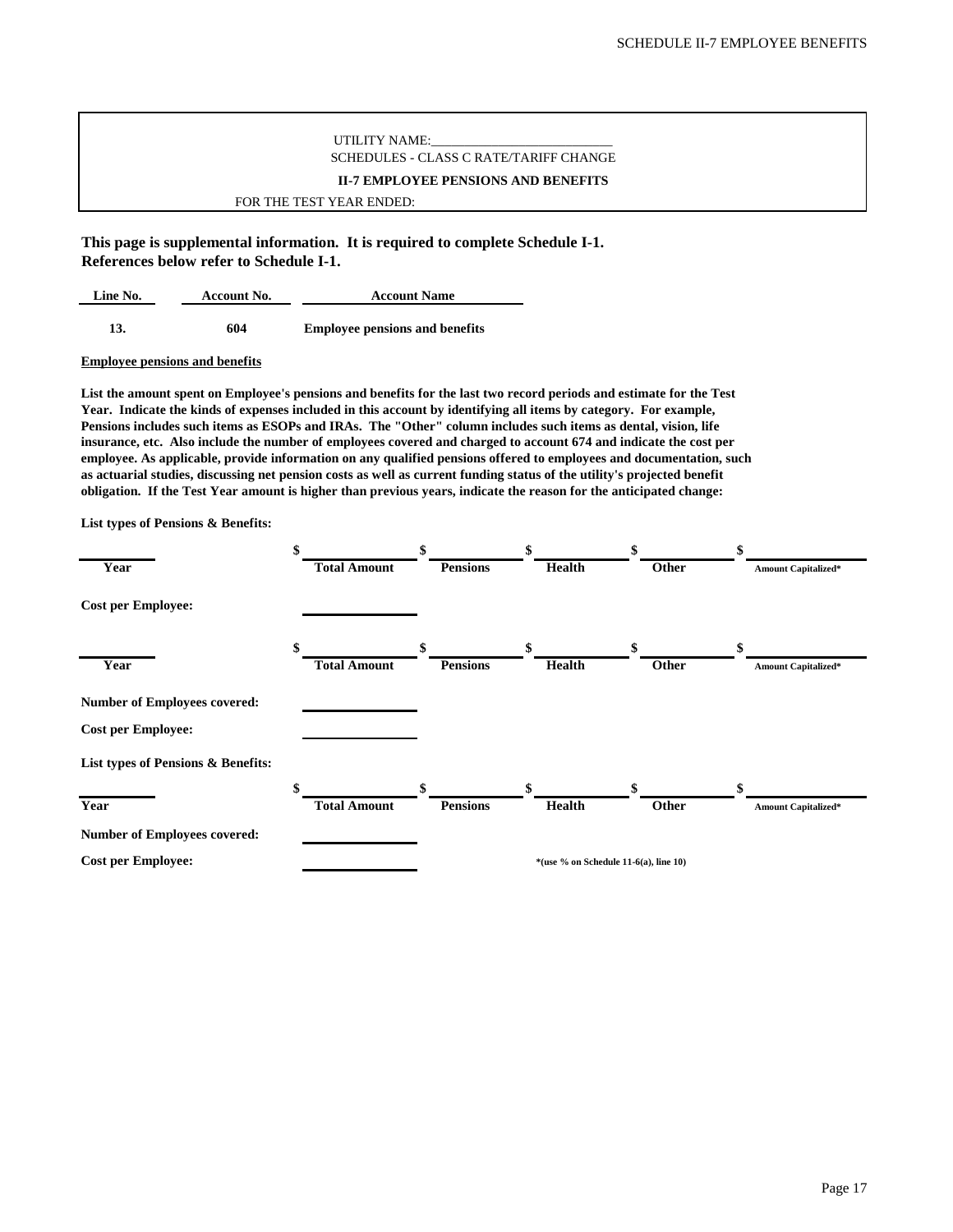### **II-8 RATE CASE EXPENSE** SCHEDULES - CLASS C RATE/TARIFF CHANGE

### FOR THE TEST YEAR ENDED:

<span id="page-17-0"></span>**INSTRUCTIONS:** List the amount spent on rate case expense. Provide the items comprising the rate case expense claim (include the actual billings or invoices in support of each kind of rate case expense) and the items comprising the actual expenses of the rate case. Invoices should include number of hours billed, hourly rate, and services performed for each block of time billed, and the name of the person providing the service. Include a detailed list of travel, entertainment, meals expense included in rate case expense specifically by item with an attached invoice, and summarized by type of expense. Record Commission filing fees or fees to consultants, attorneys, etc. in formal and informal rate cases, complaints, or other dealings with the Commission, which are not reported under Professional Services. Typically, the commission allows recovery of rate case expense through a surcharge.

If the applicant does not file every year, the expense must be amortized over the time between filings and only one year's worth should be charged to customers. Add additional pages if necessary.

|                          | $\mathbf A$   | $\, {\bf B}$        | $\mathbf C$              | $\label{eq:3} \mathbf{D}$ | $\mathbf E$                                          |
|--------------------------|---------------|---------------------|--------------------------|---------------------------|------------------------------------------------------|
|                          | <b>Vendor</b> | <b>Posting Date</b> | <b>Invoice Date</b>      | Amount                    | <b>Supporting documentation</b><br>attachment number |
|                          |               |                     |                          |                           |                                                      |
| $\mathbf{1}$ .           |               |                     |                          |                           |                                                      |
|                          |               |                     |                          |                           |                                                      |
| $\overline{2}$ .         |               |                     |                          |                           |                                                      |
|                          |               |                     |                          |                           |                                                      |
| $\frac{3}{2}$            |               |                     |                          |                           |                                                      |
| $\overline{4}$ .         |               |                     |                          |                           |                                                      |
|                          |               |                     |                          |                           |                                                      |
| $\overline{\phantom{a}}$ |               |                     |                          |                           |                                                      |
|                          |               |                     |                          |                           |                                                      |
| 6.                       |               |                     |                          |                           |                                                      |
|                          |               |                     |                          |                           |                                                      |
| 7.                       |               |                     |                          |                           |                                                      |
| 8.                       |               |                     |                          |                           |                                                      |
|                          |               |                     |                          |                           |                                                      |
| $\overline{9}$ .         |               |                     |                          |                           |                                                      |
|                          |               |                     |                          |                           |                                                      |
| 10.                      |               |                     |                          |                           |                                                      |
| 11.                      |               |                     |                          |                           |                                                      |
|                          |               |                     |                          |                           |                                                      |
| 12.                      |               |                     |                          |                           |                                                      |
|                          |               |                     |                          |                           |                                                      |
| 16.                      |               |                     |                          |                           |                                                      |
| 17.                      |               |                     |                          |                           |                                                      |
|                          |               |                     |                          |                           |                                                      |
| $\overline{18}$ .        |               |                     |                          |                           |                                                      |
| 19.                      |               |                     |                          |                           |                                                      |
|                          |               |                     | Total (Sum Lines 1 - 18) |                           |                                                      |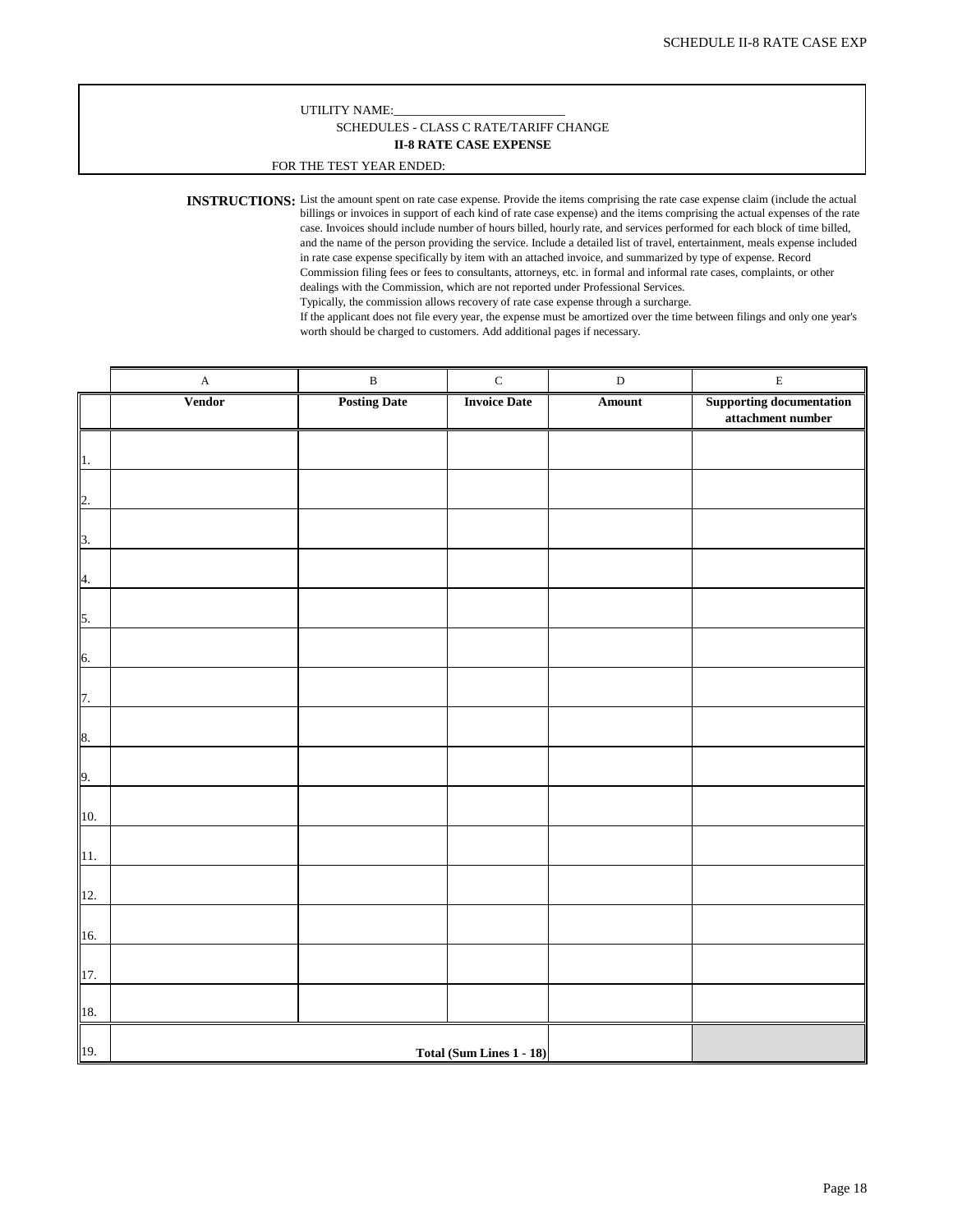# SCHEDULES - CLASS C RATE/TARIFF CHANGE **SECTION III RATE BASE INSTRUCTIONS** UTILITY NAME:

# **Section III provides working tables to allow the calculation of rate base and return on rate base.**

Round all cents to the nearest whole dollar. Round all percentages to two decimal places.

## **Fill out the schedules as listed below.**

- **1** Complete Schedules III-3 through III-7 as they apply to your company. These tables will be used to fill out Schedule III-2.
- **2** Transfer resulting year end balances (See "References" column) to Schedule III-2.

**3** Complete Schedule III-1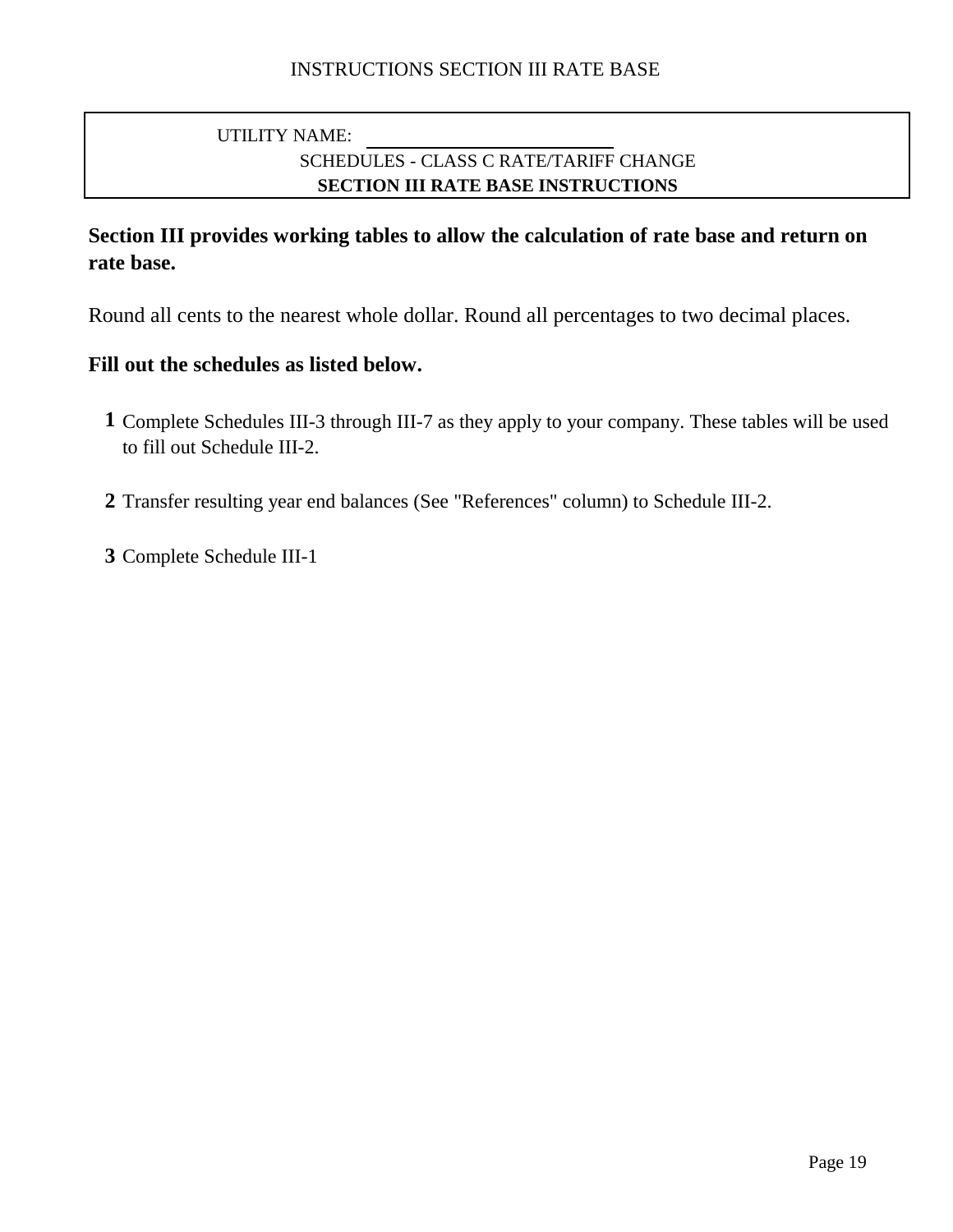## UTILITY NAME: SCHEDULES - CLASS C RATE/TARIFF CHANGE **SCHEDULE III-1 RATE OF RETURN INSTRUCTIONS**

Round all cents to the nearest whole dollar. Round all percentages to two decimal places.

Fill in the schedule using your financial information.

### **Determining an appropriate ROE percentage**

As part of the cost that the utility passes on to its customers, a utility's ROE must be authorized by the PUCT. Other factors may be considered in establishing a ROE including, but not limited to company-specific business and financial risk factors. Return percentages should be calculated at a combined level and then applied to the rate-base amounts for water and sewer to produce the return dollars that the utility is requesting to include in the water and sewer costs of service.

Please see link below for examples of recent requests, testimonies, and Commission decisions. [http://www.puc.texas.gov/industry/water/reports/rates/ROR\\_Report.pdf](http://www.puc.texas.gov/industry/water/reports/rates/ROR_Report.pdf)

Note: If the utility is requesting a *hypothetical* capital structure for the determination of overall rate of return, enter the requested capital-structure percentages for equity and debt in lines 4 and 5 of Column C.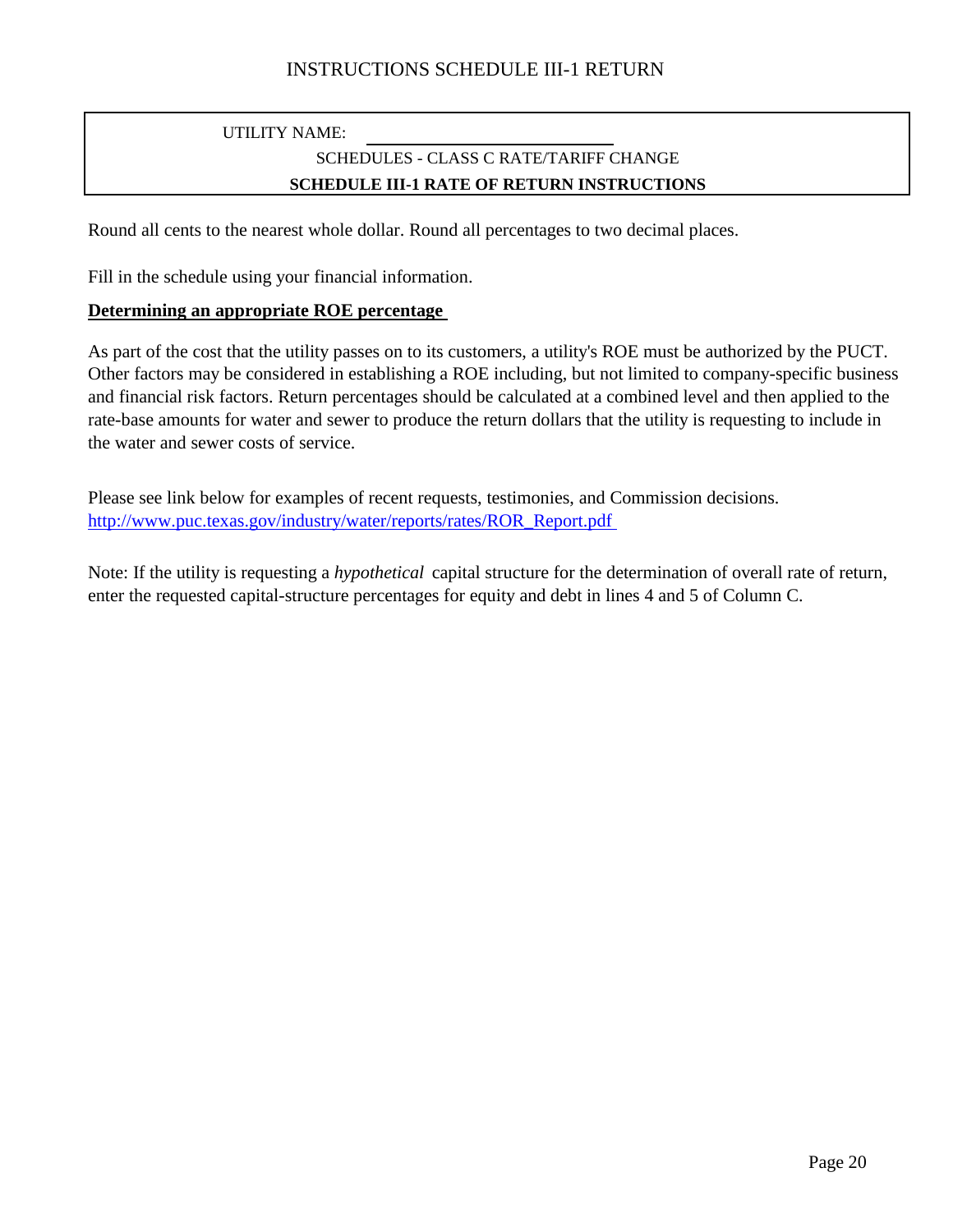### UTILITY NAME: **III-1 REQUESTED RETURN** SCHEDULES - CLASS C RATE/TARIFF CHANGE FOR THE TEST YEAR ENDED:

### <span id="page-20-0"></span>**RETURN ON RATE BASE:**

| Line<br>No. |                                                        |                              |
|-------------|--------------------------------------------------------|------------------------------|
|             | Test year end rate base (from Schedule III-2, Line 14) |                              |
| ◠           | Requested ROR (Column F, Line 7 below)                 |                              |
|             | Return on rate base (Line 1 x Line 2)                  | To Sch. I-1, Col. F, Line 28 |

### **Rate of Return:**

For col. A line 5, actual equity should equal the amount the owner has contributed to the business to finance invested capital. However, if your actual debt percentage or equity percentage is greater than 60%, then use a 50/50% claimed capital structure.

|             |                                                                                         | $\mathbf{A}$         | B                                                                | C                                              | D    | E                                  | F                            |                                         |
|-------------|-----------------------------------------------------------------------------------------|----------------------|------------------------------------------------------------------|------------------------------------------------|------|------------------------------------|------------------------------|-----------------------------------------|
| Line<br>No. | <b>Description</b>                                                                      | <b>Actual Amount</b> | Actual<br>Percentage                                             | <b>Claimed</b><br>Percentage                   | Rate | Reference                          | <b>Weighted Average Rate</b> |                                         |
|             |                                                                                         |                      | Amount from<br>previous column<br>divided by Line 6,<br>Column C | Proposed<br>Capital<br>Structure<br>Percentage |      |                                    | $F = C x D$                  |                                         |
| 4.          | Long Term Debt and Advances<br>from associated companies from<br>III-6, Col. E, Line 9. |                      |                                                                  |                                                |      | From Sch. III-6,<br>Col. H, Line 9 |                              |                                         |
| 5.          | Equity<br>(Balance sheet plus adjustments)                                              |                      |                                                                  |                                                |      | Applicant<br>testimony/ROE*        |                              |                                         |
| 6.          | <b>Total Capitalization</b><br>Col. A line 4 plus Col. A line 5                         |                      |                                                                  |                                                |      |                                    |                              |                                         |
| 7.          | Overall Rate of Return                                                                  |                      |                                                                  |                                                |      | Line $4 +$ Line $5$                |                              | Total Col. F, Line 7 to Line 2<br>above |

\* Please explain the applicant's requested return on Equity on Column D line 5. Include all calculations.

COMMENTS: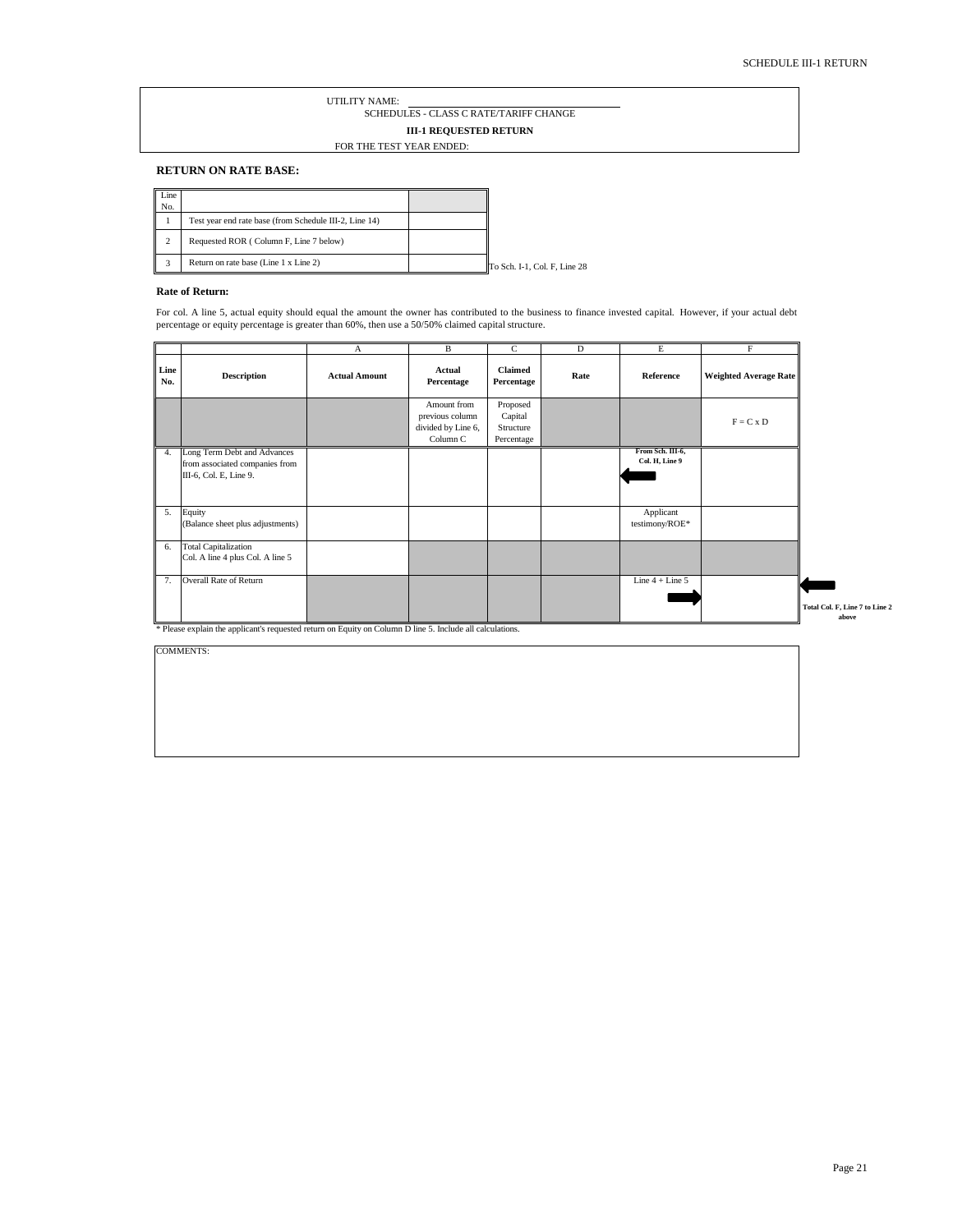#### UTILITY NAME: \_\_\_\_\_\_\_\_\_\_\_\_\_\_\_\_\_\_\_\_\_\_ SCHEDULES - CLASS C RATE/TARIFF CHANGE **III-2 RATE BASE SUMMARY**

FOR THE TEST YEAR ENDED:

<span id="page-21-0"></span>If more than one public water system (PWS) or Wastewater System enter the total of all of the systems here.

|      | A                                              | B      | C                                      |
|------|------------------------------------------------|--------|----------------------------------------|
| Line |                                                |        |                                        |
| No.  | Description                                    | Amount | Reference (From)                       |
|      | <b>Additions:</b>                              |        |                                        |
|      |                                                |        |                                        |
|      |                                                |        |                                        |
|      |                                                |        |                                        |
| 1.   | Utility plant (Original Cost)                  |        | Schedule III-3, Column D, Line 32      |
|      |                                                |        |                                        |
|      |                                                |        |                                        |
| 2.   | Construction work in progress                  |        | Schedule III-4(a), Column C, Line 5    |
|      |                                                |        |                                        |
|      |                                                |        |                                        |
| 3.   | Materials and supplies                         |        | Schedule III-4(b), Column B, Line 3    |
|      |                                                |        |                                        |
|      |                                                |        |                                        |
|      |                                                |        |                                        |
| 4.   | Prepayments                                    |        | Schedule III-4(b), Column C, Line 3    |
|      |                                                |        | Schedule III-5, Line 2,                |
|      |                                                |        | Corresponding Column for Class C or D, |
| 5.   | Working cash (capital)                         |        | Water or Sewer                         |
|      |                                                |        |                                        |
|      |                                                |        |                                        |
| 6.   | <b>Other Additions</b>                         |        | Provide documentation to support       |
|      |                                                |        |                                        |
|      |                                                |        |                                        |
| 7.   | TOTAL ADDITIONS (Add Lines 1 through 6)        |        |                                        |
|      |                                                |        |                                        |
|      |                                                |        |                                        |
|      |                                                |        |                                        |
|      | <b>Deductions:</b>                             |        |                                        |
|      |                                                |        |                                        |
|      |                                                |        |                                        |
| 8.   | Reserve for depreciation (Accumulated)         |        | Schedule III-3, Column G, Line 32      |
|      |                                                |        |                                        |
|      |                                                |        |                                        |
| 9.   | Advances for construction                      |        | Schedule III-7(a), Column F, Line 6    |
|      |                                                |        |                                        |
|      |                                                |        |                                        |
| 10.  | Developer Contributions in aid of construction |        | Schedule III-7(b), Column G, Line 6    |
|      |                                                |        |                                        |
|      |                                                |        |                                        |
| 12.  | Other Deductions                               |        | Add schedule                           |
|      |                                                |        |                                        |
|      |                                                |        |                                        |
|      |                                                |        |                                        |
| 13.  | TOTAL DEDUCTIONS (Add lines 8 through 12)      |        |                                        |
|      |                                                |        |                                        |
|      |                                                |        |                                        |
| 14.  | RATE BASE (Line 7 less Line 13)                |        |                                        |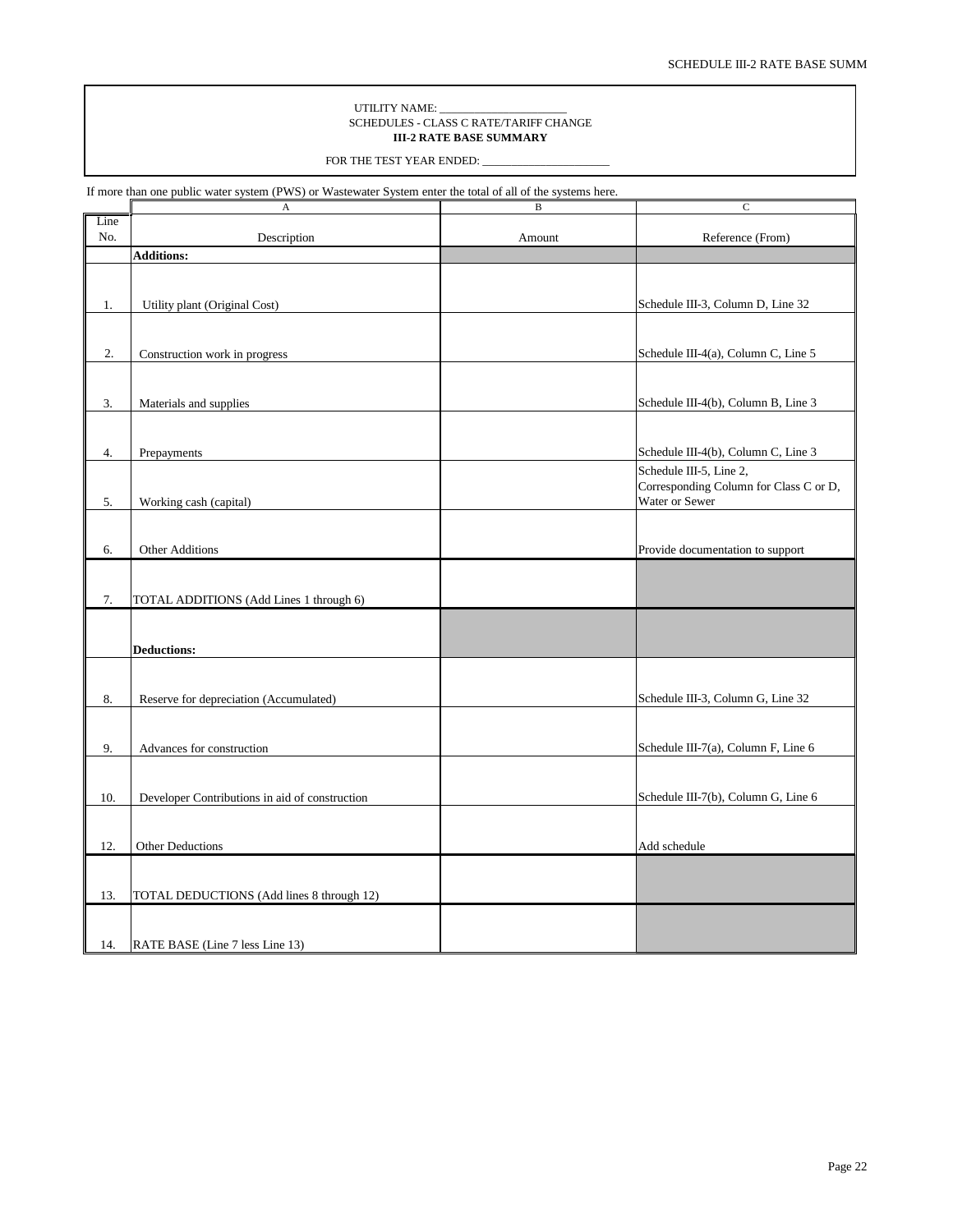## SCHEDULES - CLASS C RATE/TARIFF CHANGE

### **SCHEDULE III-3 PLANT IN SERVICE INSTRUCTIONS**

A list of all used and useful assets must be submitted for each rate/tariff change. Round all cents to the nearest whole dollar. Round all percentages to two decimal places.

Provide a Schedule III-3 for each public water system or wastewater system and a summary Schedule III-3 for the applicant including all utility plant in service. If more room is needed, you may add lines or make a separate table. The PUCT will accept your own schedules as long as it has the same information as Schedule III-3. Schedule III-3(a) (required) reconciles the utility's current plant balances to the previous case filed. The instructions are for listing only one item, and you should repeat the instructions for each item added to the table. The instructions can be used to set up your own table as long as it contains the same columns.

The information developed in this table will be used in other tables throughout the application. The instructions that follow this table will tell you where to enter the information. The utility can include plant and equipment paid for by developer contributions in the depreciation schedule, but the utility cannot include plant and equipment paid for by customer contributions. Furthermore, when calculating the return on net invested capital, developer and customer contributions must be removed. This schedule may be used to capitalize regulatory assets. A group asset depreciation study may be submitted instead of Schedule III-3, for any utility that had group asset depreciation approved in its preceding rate case. Utilities electing group asset depreciation for the first time, must provide both the group asset depreciation study and Schedule III-3 in their rate filing package.

## **Column [A] – NARUC Account No./Item Description**

Each asset should be listed individually in order to claim straight line depreciation. The description of each individual asset listed under its NARUC account in Column A must include the following in the description and identify its location by the public water system or subdivision for water assets and the wastewater system or subdivision for sewer, as applicable:

## **Water NARUC Accounts**

- 303 Land
- 304 Structures: material type, function of each structure.
- 305 Storage Tanks: material type, capacity in gallons.
- 306 Intake Structures: quantity of pumps, horsepower per pump, capacity per pump in gallons per minute (gpm), wet well capacity in gallons.
- 307 Wells: design or rated capacity in gallons per minute (gpm).
- 310 Power Generation: size of generator in kW.
- 311 Well/Booster Pump: horsepower and capacity in gpm.
- 320 Water Treatment Equipment: type of treatment, design capacity in gallons per day (GPD).
- 331 Transmission/Distribution: material type, size of main in inches and length in feet.
- 333 Services: material type, size in inches and length in feet.
- 334 Meters and Meter Installations
- 335 Hydrants
- 340 Office Equipment
- 341 Vehicles
- 343 Shop Tools
- 344 Lab Equipment
- 345 Power Operated Equipment
- 348 Fencing & Other Tangible Plant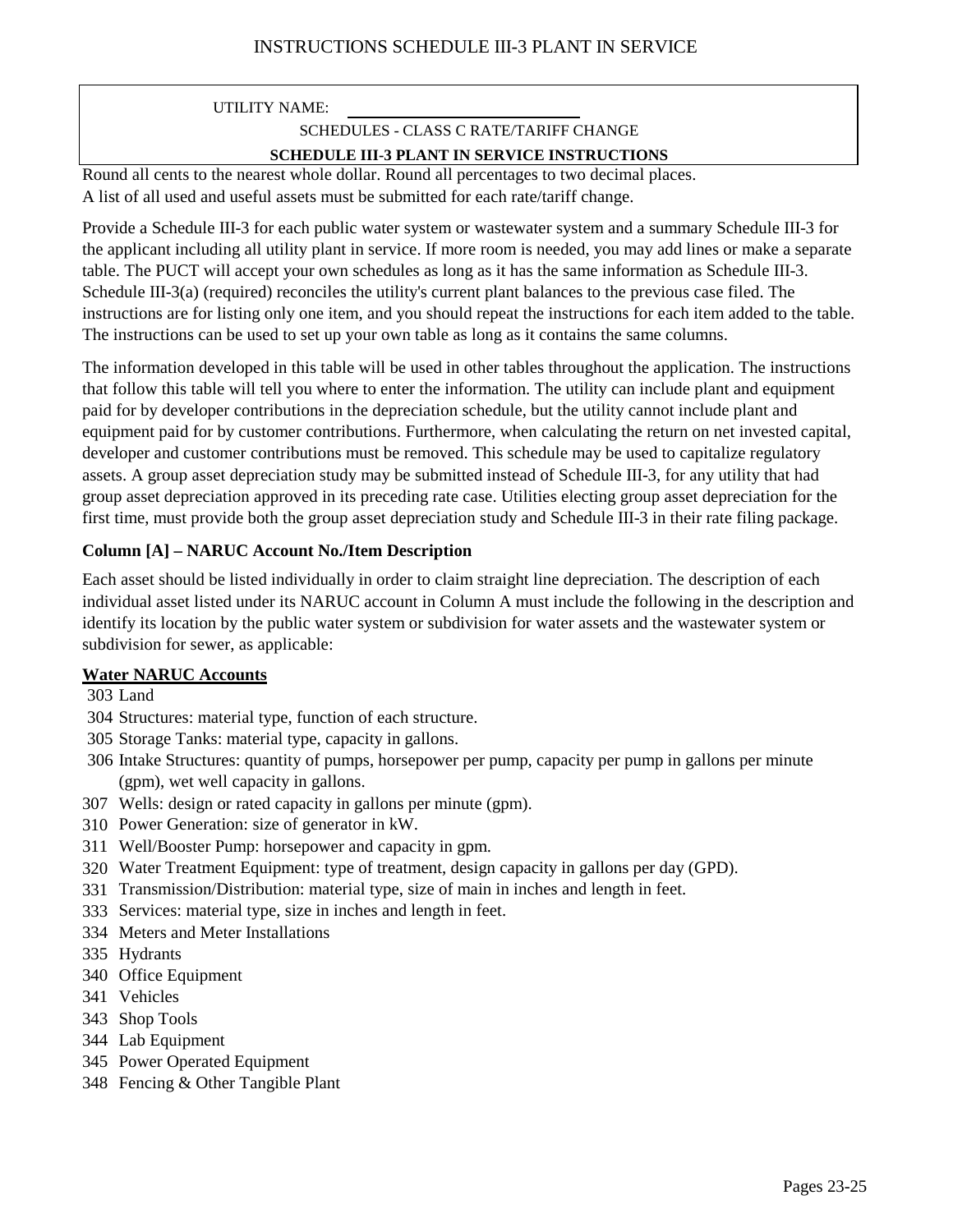## SCHEDULES - CLASS C RATE/TARIFF CHANGE

### **SCHEDULE III-3 PLANT IN SERVICE INSTRUCTIONS**

### **Column [A] – NARUC Account No./Item Description (Continued)**

### **Sewer NARUC Accounts**

- 353 Land
- 354 Structures: building function.
- 355 Power Generation: size of generator in kW.
- 360 Force Mains: material type, size (pipe diameter) of main in inches and length in feet.
- 361 Gravity Mains: material type, size (pipe diameter) of main in inches and length in feet.
- 362 Filtration Equipment: type.
- 363 Services to Customers
- 364 Flow Meters: size in inches.
- 370 Manholes: type and quantity
- 371 Lift Station facility: quantity of pumps, horsepower per pump, capacity per pump in gallons per minute (gpm), wet well capacity in gallons.
- 375 Transmission/Distribution Mains
- 380 Treatment facility: type of treatment, design capacity in gallons per day (GPD).
- 381 Plant Sewers
- 382 Outfall Sewer Lines
- 390 Office Equipment
- 391 Vehicles
- 393 Shop Tools
- 394 Lab Equipment
- 395 Power Operated Equipment
- 396 Communication Equipment
- 397 Misc. Equipment
- 398 Fencing & Other Tangible Plant

## **Column [B] – Date of Installation (MM/DD/YYYY)**

The date of installation is the date the asset was installed or constructed and operated in the provision of water or sewer service.

### **Column [C] – Service Life (Years)**

## **Column [D.1] – Original Cost when installed (\$)**

This is the amount that was paid for when the asset was installed. The original cost must be supported by invoices or receipts and must match the amount that was booked in the utility's general ledger when the asset was installed.

## **Column [D.2] – Customer Contributions in Aid of Construction (CIAC)(\$)**

## **Column [D] – Adjusted Original Cost Net of Customer CIAC (\$)**

This amount is calculated by subtracting the dollar amount of CIAC (Column D.2) from the asset's original cost (Column D.1)

## **Column [E] – Economic Life (Number of Days)**

Calculate the total number of days the asset has been in service since the date the asset was installed or constructed and operated in the provision of water or sewer service.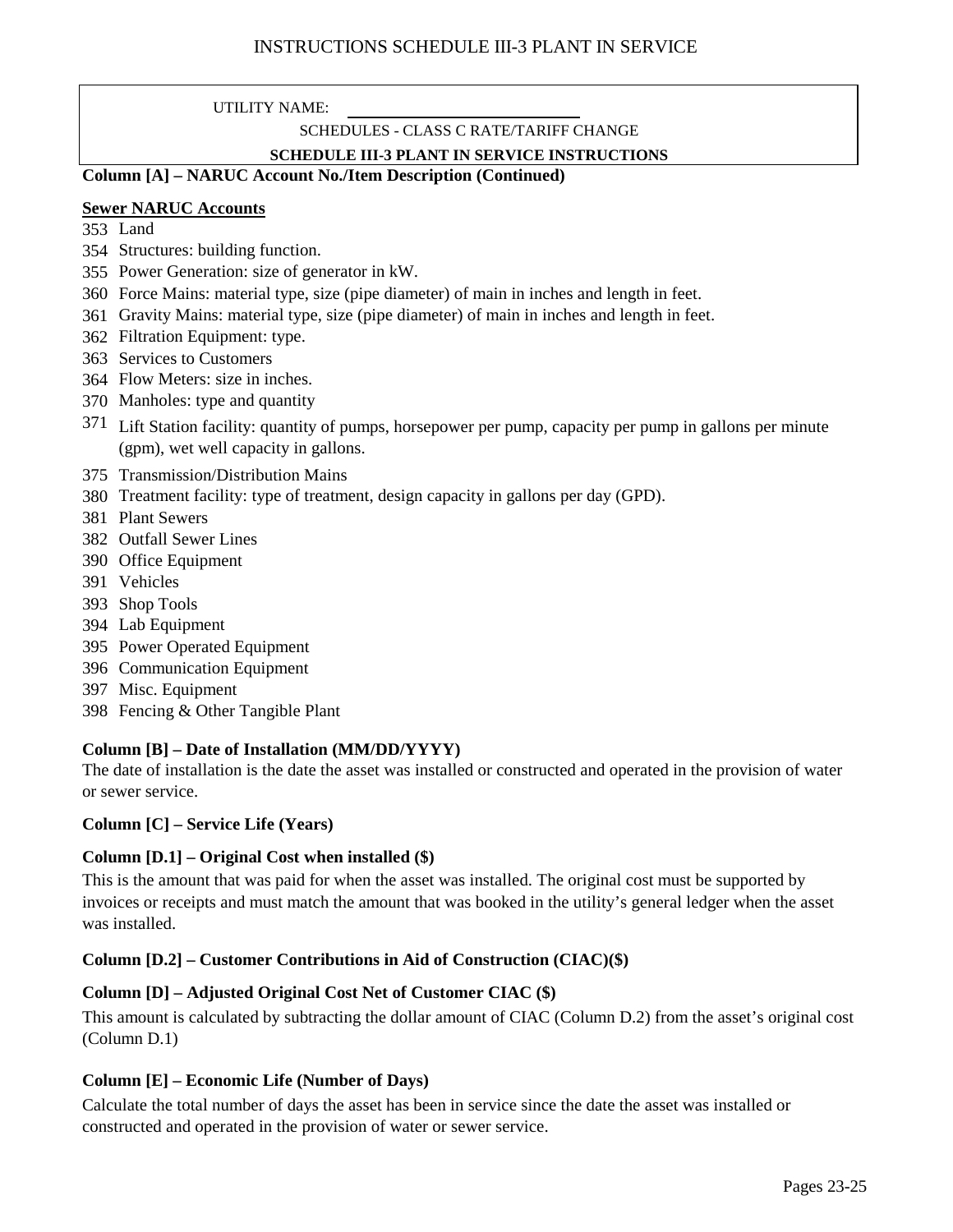## SCHEDULES - CLASS C RATE/TARIFF CHANGE **SCHEDULE III-3 PLANT IN SERVICE INSTRUCTIONS**

### **Column [F] – Annual Depreciation Expense (\$)**

This amount is calculated by dividing the Original Cost when installed (Column D.1) by the asset's Service Life (Column C)

### **Column [G] – Accumulated Depreciation (\$)**

This amount is calculated by multiplying the Annual Depreciation (Column F) by the Economic Life (Column E) and dividing the result by 365.25 days.

## **Column [H] – Net Book Value or Net Plant (\$)**

This is the amount of the item remaining that has not been depreciated and is calculated by subtracting the Accumulated Depreciation (Column G) from the Adjusted Original Cost net of Customer CIAC (Column D).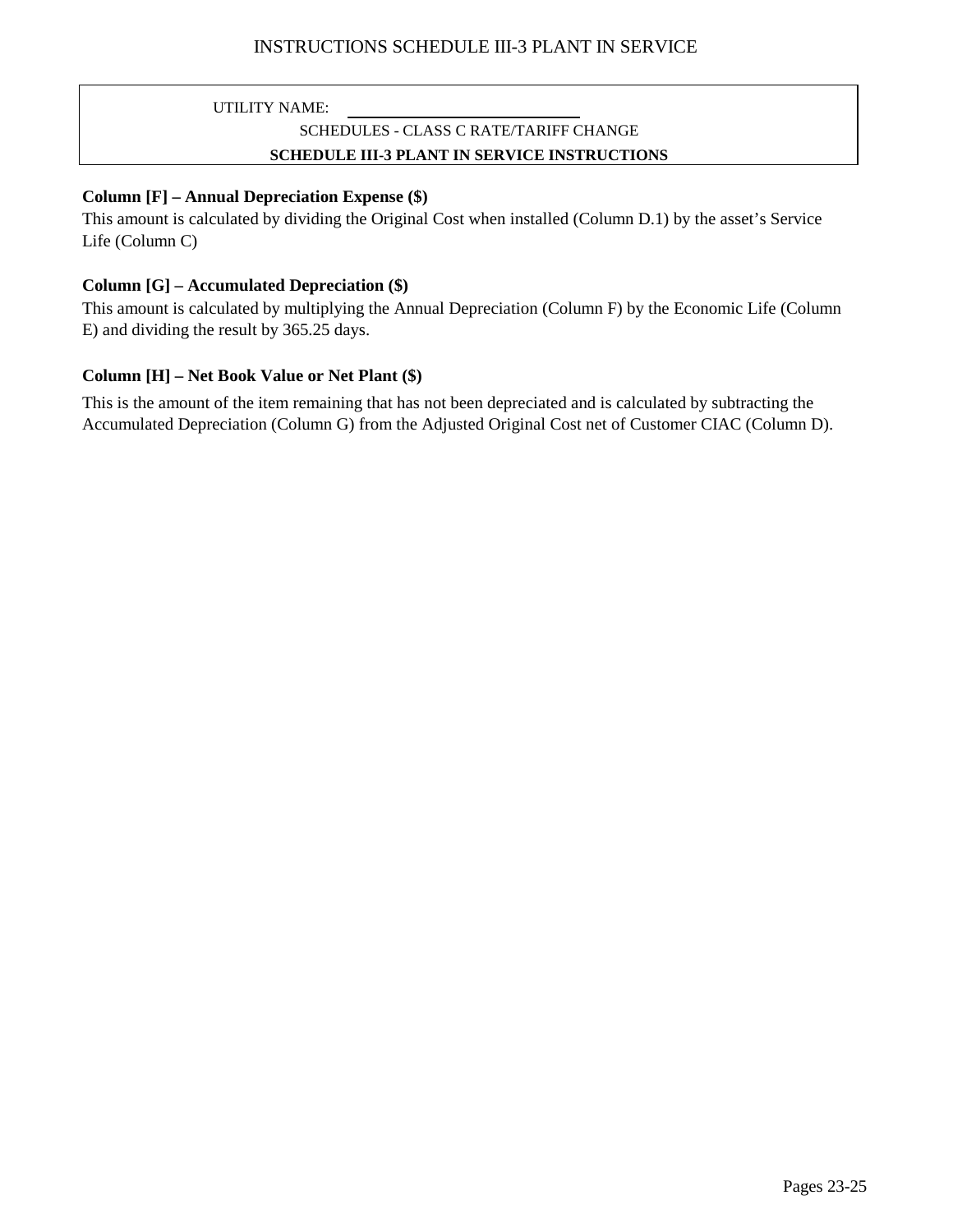<span id="page-25-0"></span>

#### FOR THE TEST YEAR ENDED:

PWS ID or WQ Discharge Permit Number: (Provide a schedule for each PWS or Wastewater system)

|                       | (Provide a schedule for each PWS or Wastewater system)<br>SCHEDULES - CLASS C RATE/TARIFF CHANGE<br>III-3 UTILITY PLANT - ORIGINAL COST & DEPRECIATION<br>Add schedules as needed, provide a summary also |                                          |                                                                |                            |                                      |                    |                                                        |                                             |                                               |                                                                            |                                                            |                                                                                     |                                                             |                                                 |                                                                                      |
|-----------------------|-----------------------------------------------------------------------------------------------------------------------------------------------------------------------------------------------------------|------------------------------------------|----------------------------------------------------------------|----------------------------|--------------------------------------|--------------------|--------------------------------------------------------|---------------------------------------------|-----------------------------------------------|----------------------------------------------------------------------------|------------------------------------------------------------|-------------------------------------------------------------------------------------|-------------------------------------------------------------|-------------------------------------------------|--------------------------------------------------------------------------------------|
|                       |                                                                                                                                                                                                           |                                          | $[A.1]$                                                        | $\left[ \text{A.2}\right]$ | $\left[ \mathbf{B}\right]$           | [C]                | $[D.1]$                                                | $[D.2]$                                     | $\left[ \mathbf{D}\right]$                    | [E.1]                                                                      | $[E.2]$                                                    | $[{\bf F}]$                                                                         | [G]                                                         | $[{\bf H}]$                                     | $[{\rm I}]$                                                                          |
| Line<br>$\mathbf{No}$ |                                                                                                                                                                                                           | <b>NARUC Acct.</b><br>No.<br>Water Sewer | <b>Item Description</b>                                        | Plant<br>Name              | Date of Installation<br>(MM/DD/YYYY) | Service Life (Yrs) | <b>Original Cost</b><br><b>When Installed</b><br>$($)$ | Customer<br>${\bf CIAC\ Anount^*}$<br>$($)$ | <b>Adjusted Original</b><br>$\bf Cost$<br>(S) | <b>Economic Life</b><br>(Total Days<br>In Service)<br>[Test Year End Date] | <b>Remaining Service</b><br>Life (Yrs)<br>[Service Life] - | <b>Annual Depreciation</b><br>(S)                                                   | Accumulated<br><b>Depreciation</b><br>(Reserve) (\$)<br>[G] | Net Book Value<br>$($)$                         | <b>Developer</b><br><b>Contributions in Aid</b><br>of Construction<br>(DCIAC)<br>(S) |
|                       |                                                                                                                                                                                                           |                                          |                                                                |                            |                                      |                    |                                                        |                                             | $[D] = [D.1] - [D.2]$                         | [Date of Installation]                                                     | [Economic<br>Life/365.251                                  | $\left[ \mathbf{F} \right] = \left[ \mathbf{D} \right] / \left[ \mathbf{C} \right]$ | $=(F*E.1)/365.25$                                           | $[\mathbf{H}]=[\mathbf{D}]\text{-}\mathbf{[G]}$ |                                                                                      |
|                       |                                                                                                                                                                                                           |                                          | <b>Examples of descriptions</b>                                |                            |                                      |                    |                                                        |                                             |                                               |                                                                            |                                                            |                                                                                     |                                                             |                                                 |                                                                                      |
|                       |                                                                                                                                                                                                           |                                          | Well #1                                                        | Plant # I                  |                                      |                    |                                                        |                                             |                                               |                                                                            |                                                            |                                                                                     |                                                             |                                                 |                                                                                      |
|                       |                                                                                                                                                                                                           |                                          | Well Pump 5 hp                                                 | Plant # I                  |                                      |                    |                                                        |                                             |                                               |                                                                            |                                                            |                                                                                     |                                                             |                                                 |                                                                                      |
|                       |                                                                                                                                                                                                           |                                          | Booster Pump 25 hp                                             | Plant # I                  |                                      |                    |                                                        |                                             |                                               |                                                                            |                                                            |                                                                                     |                                                             |                                                 |                                                                                      |
|                       |                                                                                                                                                                                                           |                                          | <b>Chlorination Equip</b><br>20,000 gallon Ground Storage Tank | Plant # I<br>Plant # I     |                                      |                    |                                                        |                                             |                                               |                                                                            |                                                            |                                                                                     |                                                             |                                                 |                                                                                      |
|                       |                                                                                                                                                                                                           |                                          | 5,000 gallon Pressure Tank                                     | Plant # I                  |                                      |                    |                                                        |                                             |                                               |                                                                            |                                                            |                                                                                     |                                                             |                                                 |                                                                                      |
|                       |                                                                                                                                                                                                           |                                          | 3" PVC Water Lines                                             | Plant # I                  |                                      |                    |                                                        |                                             |                                               |                                                                            |                                                            |                                                                                     |                                                             |                                                 |                                                                                      |
|                       |                                                                                                                                                                                                           |                                          | 3" Sch 80 PVC Pressure Main 2,552 LF                           | Plant # I                  |                                      |                    |                                                        |                                             |                                               |                                                                            |                                                            |                                                                                     |                                                             |                                                 |                                                                                      |
|                       |                                                                                                                                                                                                           |                                          | 4" Gate Valves                                                 | Plant # I                  |                                      |                    |                                                        |                                             |                                               |                                                                            |                                                            |                                                                                     |                                                             |                                                 |                                                                                      |
|                       |                                                                                                                                                                                                           |                                          | <b>Gravity Collection Lines</b>                                | Plant # I                  |                                      |                    |                                                        |                                             |                                               |                                                                            |                                                            |                                                                                     |                                                             |                                                 |                                                                                      |
|                       |                                                                                                                                                                                                           |                                          | <b>Grinder Pumps</b>                                           | Plant # I                  |                                      |                    |                                                        |                                             |                                               |                                                                            |                                                            |                                                                                     |                                                             |                                                 |                                                                                      |
| 1.                    | 303                                                                                                                                                                                                       | 353                                      | Land                                                           |                            |                                      |                    |                                                        |                                             |                                               |                                                                            |                                                            |                                                                                     |                                                             |                                                 |                                                                                      |
| 1.01                  |                                                                                                                                                                                                           |                                          |                                                                |                            |                                      |                    |                                                        |                                             |                                               |                                                                            |                                                            |                                                                                     |                                                             |                                                 |                                                                                      |
| 1.02                  |                                                                                                                                                                                                           |                                          |                                                                |                            |                                      |                    |                                                        |                                             |                                               |                                                                            |                                                            |                                                                                     |                                                             |                                                 |                                                                                      |
| 1.03                  |                                                                                                                                                                                                           |                                          |                                                                |                            |                                      |                    |                                                        |                                             |                                               |                                                                            |                                                            |                                                                                     |                                                             |                                                 |                                                                                      |
| 2.                    | 304                                                                                                                                                                                                       | 354                                      | <b>Structures &amp; Improvements</b>                           |                            |                                      |                    |                                                        |                                             |                                               |                                                                            |                                                            |                                                                                     |                                                             |                                                 |                                                                                      |
| 2.01                  |                                                                                                                                                                                                           |                                          |                                                                |                            |                                      |                    |                                                        |                                             |                                               |                                                                            |                                                            |                                                                                     |                                                             |                                                 |                                                                                      |
| 2.02                  |                                                                                                                                                                                                           |                                          |                                                                |                            |                                      |                    |                                                        |                                             |                                               |                                                                            |                                                            |                                                                                     |                                                             |                                                 |                                                                                      |
| 2.03                  |                                                                                                                                                                                                           |                                          |                                                                |                            |                                      |                    |                                                        |                                             |                                               |                                                                            |                                                            |                                                                                     |                                                             |                                                 |                                                                                      |
| 3.                    | 310                                                                                                                                                                                                       | 355                                      | <b>Power Generation Equipment</b><br>(Electrical/Generator)    |                            |                                      |                    |                                                        |                                             |                                               |                                                                            |                                                            |                                                                                     |                                                             |                                                 |                                                                                      |
| 3.01                  |                                                                                                                                                                                                           |                                          |                                                                |                            |                                      |                    |                                                        |                                             |                                               |                                                                            |                                                            |                                                                                     |                                                             |                                                 |                                                                                      |
| 3.02                  |                                                                                                                                                                                                           |                                          |                                                                |                            |                                      |                    |                                                        |                                             |                                               |                                                                            |                                                            |                                                                                     |                                                             |                                                 |                                                                                      |
| 3.0                   |                                                                                                                                                                                                           |                                          |                                                                |                            |                                      |                    |                                                        |                                             |                                               |                                                                            |                                                            |                                                                                     |                                                             |                                                 |                                                                                      |
| 4.                    | 331                                                                                                                                                                                                       | 375                                      | <b>Transmission/Distribution Mains</b>                         |                            |                                      |                    |                                                        |                                             |                                               |                                                                            |                                                            |                                                                                     |                                                             |                                                 |                                                                                      |
| 4.01                  |                                                                                                                                                                                                           |                                          |                                                                |                            |                                      |                    |                                                        |                                             |                                               |                                                                            |                                                            |                                                                                     |                                                             |                                                 |                                                                                      |
| 4.02                  |                                                                                                                                                                                                           |                                          |                                                                |                            |                                      |                    |                                                        |                                             |                                               |                                                                            |                                                            |                                                                                     |                                                             |                                                 |                                                                                      |
| 4.01                  |                                                                                                                                                                                                           |                                          |                                                                |                            |                                      |                    |                                                        |                                             |                                               |                                                                            |                                                            |                                                                                     |                                                             |                                                 |                                                                                      |
| 5.                    |                                                                                                                                                                                                           | 333 363                                  | <b>Services to Customers</b>                                   |                            |                                      |                    |                                                        |                                             |                                               |                                                                            |                                                            |                                                                                     |                                                             |                                                 |                                                                                      |
| 5.01                  |                                                                                                                                                                                                           |                                          |                                                                |                            |                                      |                    |                                                        |                                             |                                               |                                                                            |                                                            |                                                                                     |                                                             |                                                 |                                                                                      |
| 5.02                  |                                                                                                                                                                                                           |                                          |                                                                |                            |                                      |                    |                                                        |                                             |                                               |                                                                            |                                                            |                                                                                     |                                                             |                                                 |                                                                                      |
| 5.03                  |                                                                                                                                                                                                           |                                          |                                                                |                            |                                      |                    |                                                        |                                             |                                               |                                                                            |                                                            |                                                                                     |                                                             |                                                 |                                                                                      |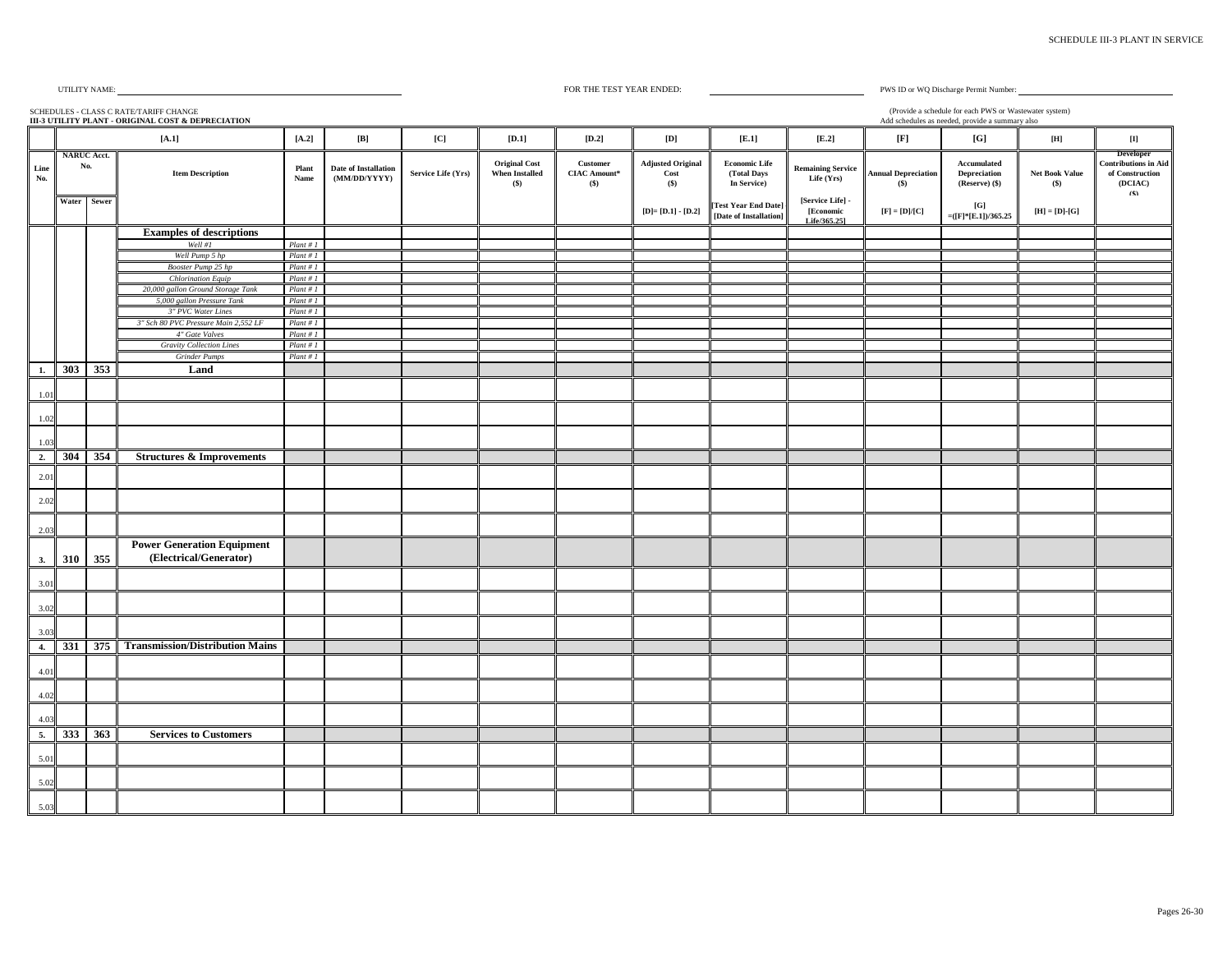SCHEDULES - CLASS C RATE/TARIFF CHANGE

#### FOR THE TEST YEAR ENDED:

PWS ID or WQ Discharge Permit Number: (Provide a schedule for each PWS or Wastewater system)

Add schedules as needed, provide a summary also **[A.2] [B] [C] [D.1] [D.2] [D] [E.1] [E.2] [F] [G] [H] [I]** Line<br>No. **Item Description Plant Name Date of Installation (MM/DD/YYYY) Service Life (Yrs) Original Cost When Installed (\$) Customer CIAC Amount\* (\$) Adjusted Original Cost (\$) Economic Life (Total Days In Service) Remaining Service Life (Yrs) Annual Depreciation (\$) Accumulated Depreciation (Reserve) (\$) Net Book Value (\$) Developer Contributions in Aid of Construction (DCIAC) (\$) Water Sewer [D]= [D.1] - [D.2] [Test Year End Date] - [Date of Installation] [Service Life] - [Economic Life/365.25]**  $[F] = [D]/[C]$   $[G]$  $\begin{bmatrix} [G] \\ =([F]^*[E.1])/365.25 \end{bmatrix}$   $[H] = [D] - [G]$ **[A.1] NARUC Acct. No. III-3 UTILITY PLANT - ORIGINAL COST & DEPRECIATION 6. 340 390 Office Equipment** 6.01 6.0 6.03 **7. 341 391 Vehicles** 7.01 7.02 7.03 **8. 343 393 Shop Tools** 8.0 8.02 8.03 **9. 344 394 Lab Equipment** 9.01 9.02 9.03 **10. 345 395 Power Operated Equipment** 10.01 10.02 10.03 **11. 348 398 Fencing & Other Tangible Plant** 11.01 11.02 11.03 **12. 305 Storage Tanks** 12.01 12.02 12.03 **13 306 Intake Structures**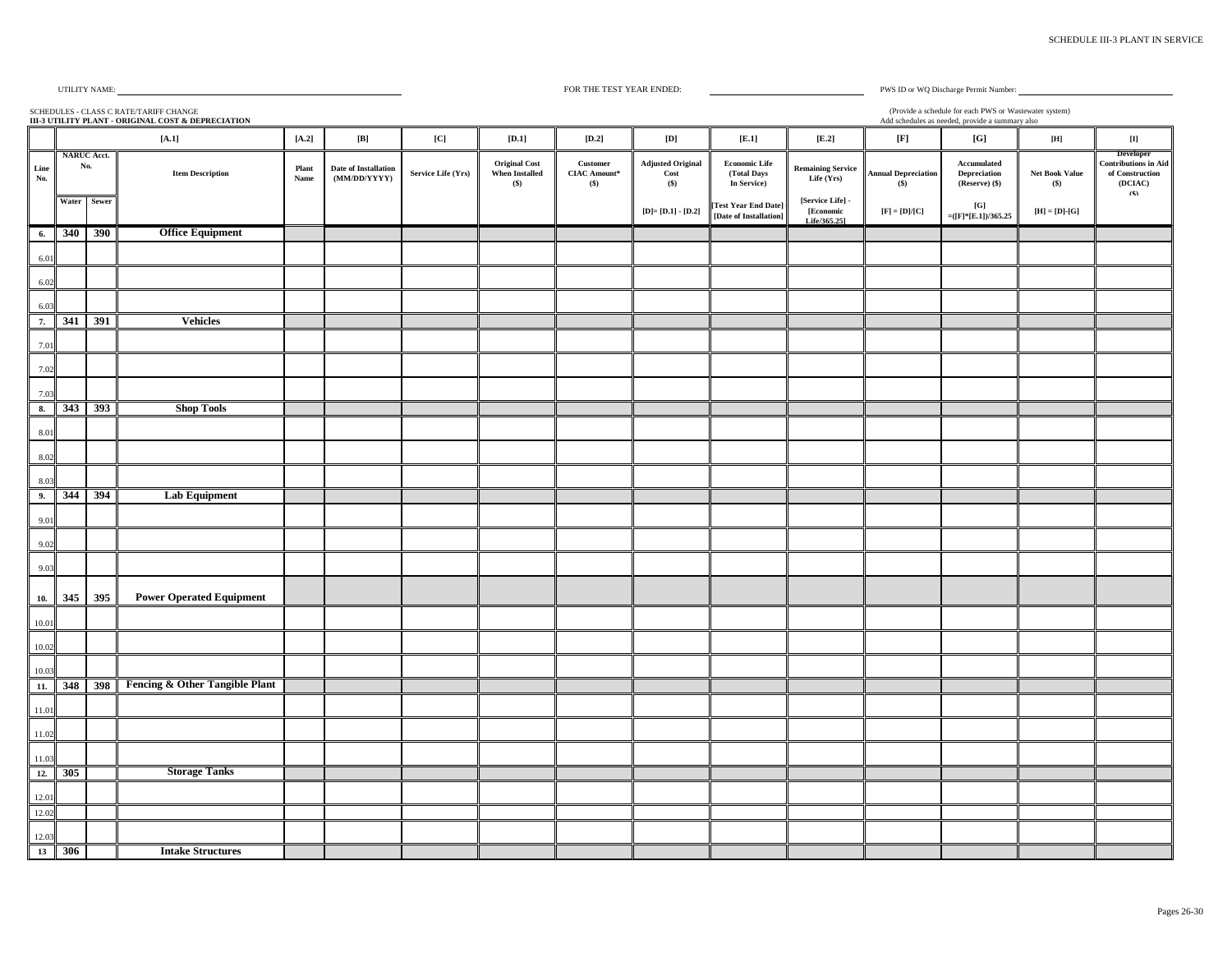#### FOR THE TEST YEAR ENDED:

PWS ID or WQ Discharge Permit Number: (Provide a schedule for each PWS or Wastewater system)

SCHEDULES - CLASS C RATE/TARIFF CHANGE Add schedules as needed, provide a summary also **[A.2] [B] [C] [D.1] [D.2] [D] [E.1] [E.2] [F] [G] [H] [I]** Line<br>No. **Item Description Plant Name Date of Installation (MM/DD/YYYY) Service Life (Yrs) Original Cost When Installed (\$) Customer CIAC Amount\* (\$) Adjusted Original Cost (\$) Economic Life (Total Days In Service) Remaining Service Life (Yrs) Annual Depreciation (\$) Accumulated Depreciation (Reserve) (\$) Net Book Value (\$) Developer Contributions in Aid of Construction (DCIAC) (\$) Water Sewer [D]= [D.1] - [D.2] [Test Year End Date] - [Date of Installation] [Service Life] - [Economic Life/365.25]**  $[F] = [D]/[C]$   $[G]$  $\begin{bmatrix} [G] \\ =([F]^*[E.1])/365.25 \end{bmatrix}$   $[H] = [D] - [G]$ **[A.1] NARUC Acct. No. III-3 UTILITY PLANT - ORIGINAL COST & DEPRECIATION** 13.01 13.02 13.03 **14. 307 Wells** 14.01 14.02 14.03 **15. 311 Well Pumps (> 5 hp)** 15.01 15.02 15.03 **16. 311 Well Pumps (< 5 hp)** 16.01 16.02 16.03 **17. 311 Booster Pumps (> 5hp)** 17.01 17.02 17.03 **18. 311 Booster Pumps (< 5hp)** 18.01 18.02 18.03 **19. 320 380 Water Treatment Equipment/ Treatment and Disposal Equipment** 19.01 19.02 19.03 **20. 334 Meters and Meter Installations**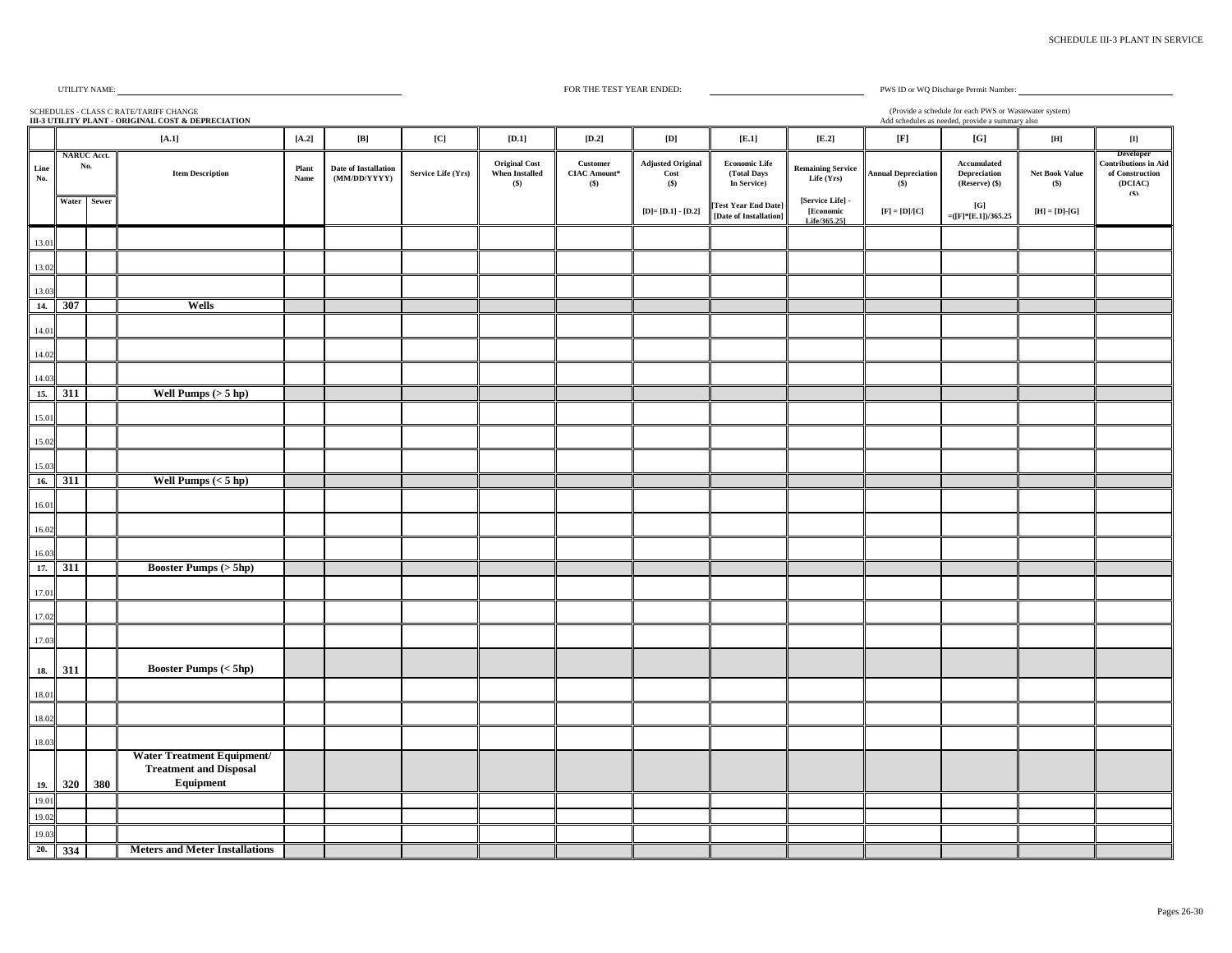#### FOR THE TEST YEAR ENDED:

PWS ID or WQ Discharge Permit Number: (Provide a schedule for each PWS or Wastewater system)

SCHEDULES - CLASS C RATE/TARIFF CHANGE Add schedules as needed, provide a summary also **[A.2] [B] [C] [D.1] [D.2] [D] [E.1] [E.2] [F] [G] [H] [I]** Line<br>No. **Plant**<br>**No. 7 Item Description Name Date of Installation (MM/DD/YYYY) Service Life (Yrs) Original Cost When Installed (\$) Customer CIAC Amount\* (\$) Adjusted Original Cost (\$) Economic Life (Total Days In Service) Remaining Service Life (Yrs) Annual Depreciation (\$) Accumulated Depreciation (Reserve) (\$) Net Book Value (\$) Developer Contributions in Aid of Construction (DCIAC) (\$) Water Sewer [D]= [D.1] - [D.2] [Test Year End Date] - [Date of Installation] [Service Life] - [Economic Life/365.25]**  $[F] = [D]/[C]$   $[G]$  $\begin{bmatrix} [G] \\ =([F]^*[E.1])/365.25 \end{bmatrix}$   $[H] = [D] - [G]$ **[A.1] NARUC Acct. No. III-3 UTILITY PLANT - ORIGINAL COST & DEPRECIATION** 20.01 20.02 20.03 **21. 335 Hydrants** 21.01 21.02 21.03 **22. 360 Collection Sewers - Force** 22.01 22.02 22.03 **23. 361 Collection Sewers - Gravity** 23.01 23.02 23.03 **24. 362 Clarifier & Media** 24.01 24.02 24.03 **25. 364 Flow Meters** 25.01 25.02 25.03 **26. 370 Manholes / Receiving Wells** 26.01 26.02 26.03 **27. 371 Lift Station Pumps**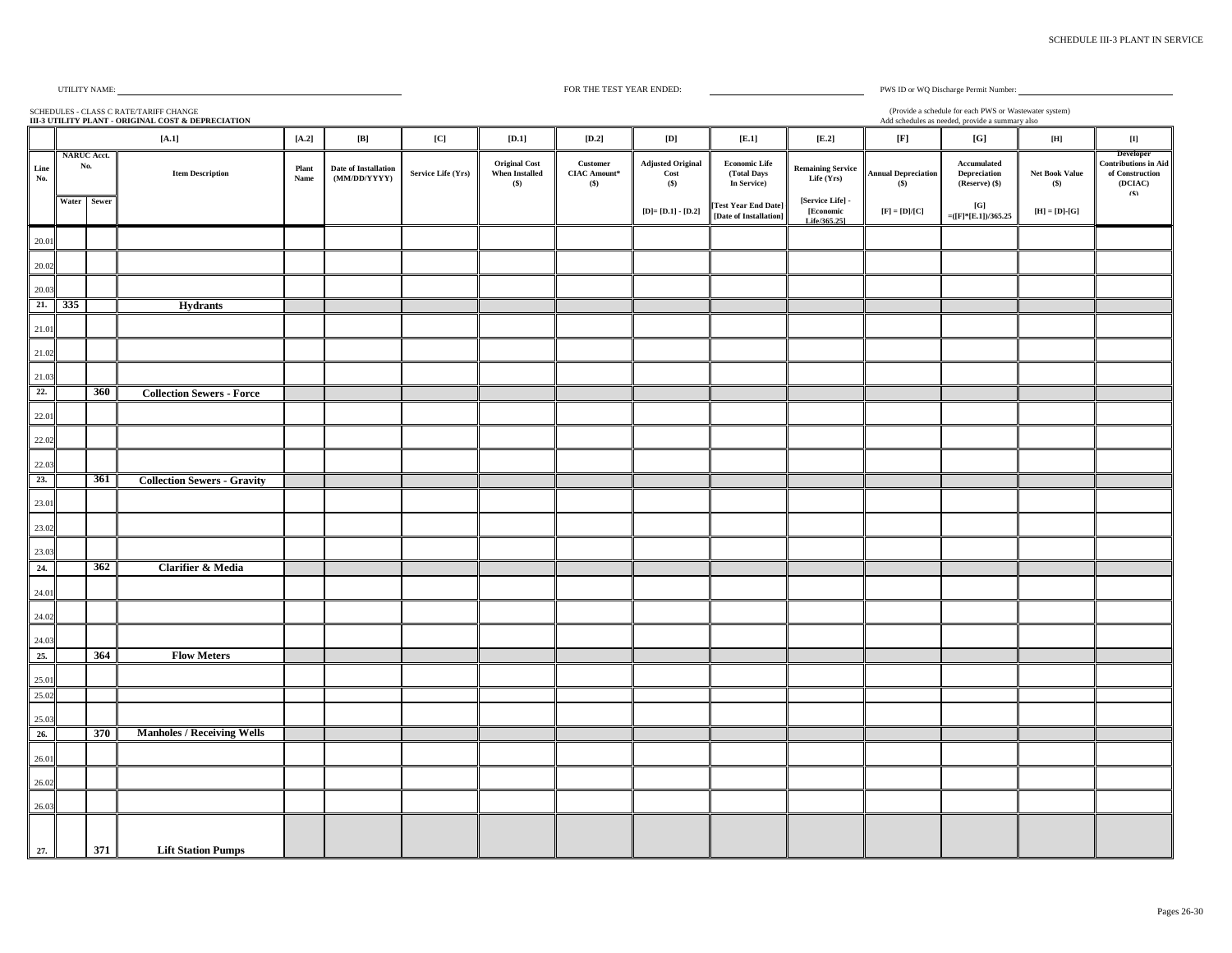| <b>SCHEDULE III-3 PLANT IN SERVICE</b> |  |  |
|----------------------------------------|--|--|
|                                        |  |  |

#### FOR THE TEST YEAR ENDED:

(Provide a schedule for each PWS or Wastewater system)

PWS ID or WQ Discharge Permit Number:

|                                 | (Provide a schedule for each PWS or Wastewater system)<br>SCHEDULES - CLASS C RATE/TARIFF CHANGE<br>Add schedules as needed, provide a summary also<br>III-3 UTILITY PLANT - ORIGINAL COST & DEPRECIATION |     |                                |               |                                             |                    |                                                        |                                          |                                           |                                                    |                                               |                                                                                     |                                               |                                |                                                                        |
|---------------------------------|-----------------------------------------------------------------------------------------------------------------------------------------------------------------------------------------------------------|-----|--------------------------------|---------------|---------------------------------------------|--------------------|--------------------------------------------------------|------------------------------------------|-------------------------------------------|----------------------------------------------------|-----------------------------------------------|-------------------------------------------------------------------------------------|-----------------------------------------------|--------------------------------|------------------------------------------------------------------------|
|                                 |                                                                                                                                                                                                           |     | $[A,1]$                        | $[A.2]$       | $[{\bf B}]$                                 | [C]                | $\left[  \right. \mathbf{D.1}\right]$                  | $[D.2]$                                  | [D]                                       | $\left[ $ .1\right]                                | $[E.2]$                                       | $[{\bf F}]$                                                                         | [G]                                           | $[{\bf H}]$                    | $\begin{bmatrix} 1 \end{bmatrix}$                                      |
| $\mathop{\mathsf{Line}}$<br>No. | <b>NARUC Acct.</b><br>No.                                                                                                                                                                                 |     | <b>Item Description</b>        | Plant<br>Name | <b>Date of Installation</b><br>(MM/DD/YYYY) | Service Life (Yrs) | <b>Original Cost</b><br><b>When Installed</b><br>$($)$ | Customer<br><b>CIAC Amount*</b><br>$($)$ | <b>Adjusted Original</b><br>Cost<br>$($)$ | <b>Economic Life</b><br>(Total Days<br>In Service) | <b>Remaining Service</b><br>Life (Yrs)        | <b>Annual Depreciation</b><br>$($)$                                                 | Accumulated<br>Depreciation<br>(Reserve) (\$) | <b>Net Book Value</b><br>$($)$ | Developer<br>Contributions in Aid<br>of Construction<br>(DCIAC)<br>(S) |
|                                 | Water Sewer                                                                                                                                                                                               |     |                                |               |                                             |                    |                                                        |                                          | $[D] = [D.1] - [D.2]$                     | [Test Year End Date]<br>[Date of Installation]     | [Service Life] -<br>[Economic<br>Life/365.251 | $\left[ \mathbf{F} \right] = \left[ \mathbf{D} \right] / \left[ \mathbf{C} \right]$ | [G]<br>$=(F*E.1)/365.25$                      | $[H] = [D]$ -[G]               |                                                                        |
| 27.01                           |                                                                                                                                                                                                           |     |                                |               |                                             |                    |                                                        |                                          |                                           |                                                    |                                               |                                                                                     |                                               |                                |                                                                        |
| 27.02                           |                                                                                                                                                                                                           |     |                                |               |                                             |                    |                                                        |                                          |                                           |                                                    |                                               |                                                                                     |                                               |                                |                                                                        |
| 27.03                           |                                                                                                                                                                                                           |     |                                |               |                                             |                    |                                                        |                                          |                                           |                                                    |                                               |                                                                                     |                                               |                                |                                                                        |
| 28.                             |                                                                                                                                                                                                           | 381 | <b>Plant Sewers</b>            |               |                                             |                    |                                                        |                                          |                                           |                                                    |                                               |                                                                                     |                                               |                                |                                                                        |
| 28.01                           |                                                                                                                                                                                                           |     |                                |               |                                             |                    |                                                        |                                          |                                           |                                                    |                                               |                                                                                     |                                               |                                |                                                                        |
| 28.02                           |                                                                                                                                                                                                           |     |                                |               |                                             |                    |                                                        |                                          |                                           |                                                    |                                               |                                                                                     |                                               |                                |                                                                        |
| 28.03                           |                                                                                                                                                                                                           |     |                                |               |                                             |                    |                                                        |                                          |                                           |                                                    |                                               |                                                                                     |                                               |                                |                                                                        |
| 29.                             |                                                                                                                                                                                                           | 382 | <b>Outfall Sewer Lines</b>     |               |                                             |                    |                                                        |                                          |                                           |                                                    |                                               |                                                                                     |                                               |                                |                                                                        |
| 29.01                           |                                                                                                                                                                                                           |     |                                |               |                                             |                    |                                                        |                                          |                                           |                                                    |                                               |                                                                                     |                                               |                                |                                                                        |
| 29.02                           |                                                                                                                                                                                                           |     |                                |               |                                             |                    |                                                        |                                          |                                           |                                                    |                                               |                                                                                     |                                               |                                |                                                                        |
| 29.03                           |                                                                                                                                                                                                           |     |                                |               |                                             |                    |                                                        |                                          |                                           |                                                    |                                               |                                                                                     |                                               |                                |                                                                        |
| 30.                             |                                                                                                                                                                                                           | 396 | <b>Communication Equipment</b> |               |                                             |                    |                                                        |                                          |                                           |                                                    |                                               |                                                                                     |                                               |                                |                                                                        |
| 30.01                           |                                                                                                                                                                                                           |     |                                |               |                                             |                    |                                                        |                                          |                                           |                                                    |                                               |                                                                                     |                                               |                                |                                                                        |
| 30.02                           |                                                                                                                                                                                                           |     |                                |               |                                             |                    |                                                        |                                          |                                           |                                                    |                                               |                                                                                     |                                               |                                |                                                                        |
| 30.03                           |                                                                                                                                                                                                           |     |                                |               |                                             |                    |                                                        |                                          |                                           |                                                    |                                               |                                                                                     |                                               |                                |                                                                        |
| 31.                             |                                                                                                                                                                                                           | 397 | Misc. Equipment                |               |                                             |                    |                                                        |                                          |                                           |                                                    |                                               |                                                                                     |                                               |                                |                                                                        |
| 31.01                           |                                                                                                                                                                                                           |     |                                |               |                                             |                    |                                                        |                                          |                                           |                                                    |                                               |                                                                                     |                                               |                                |                                                                        |
| 31.02                           |                                                                                                                                                                                                           |     |                                |               |                                             |                    |                                                        |                                          |                                           |                                                    |                                               |                                                                                     |                                               |                                |                                                                        |
| 31.03                           |                                                                                                                                                                                                           |     |                                |               |                                             |                    |                                                        |                                          |                                           |                                                    |                                               |                                                                                     |                                               |                                |                                                                        |
| 32                              |                                                                                                                                                                                                           |     | Subtotal (Items 1 - 31)        |               |                                             |                    |                                                        |                                          |                                           |                                                    |                                               |                                                                                     |                                               |                                |                                                                        |

\*Any amount incurred by the utility's customers will be deducted from the original cost. The adjusted original cost (Original cost (Original Cost - Customer CIAC), column D, will be depreciated and the net book value will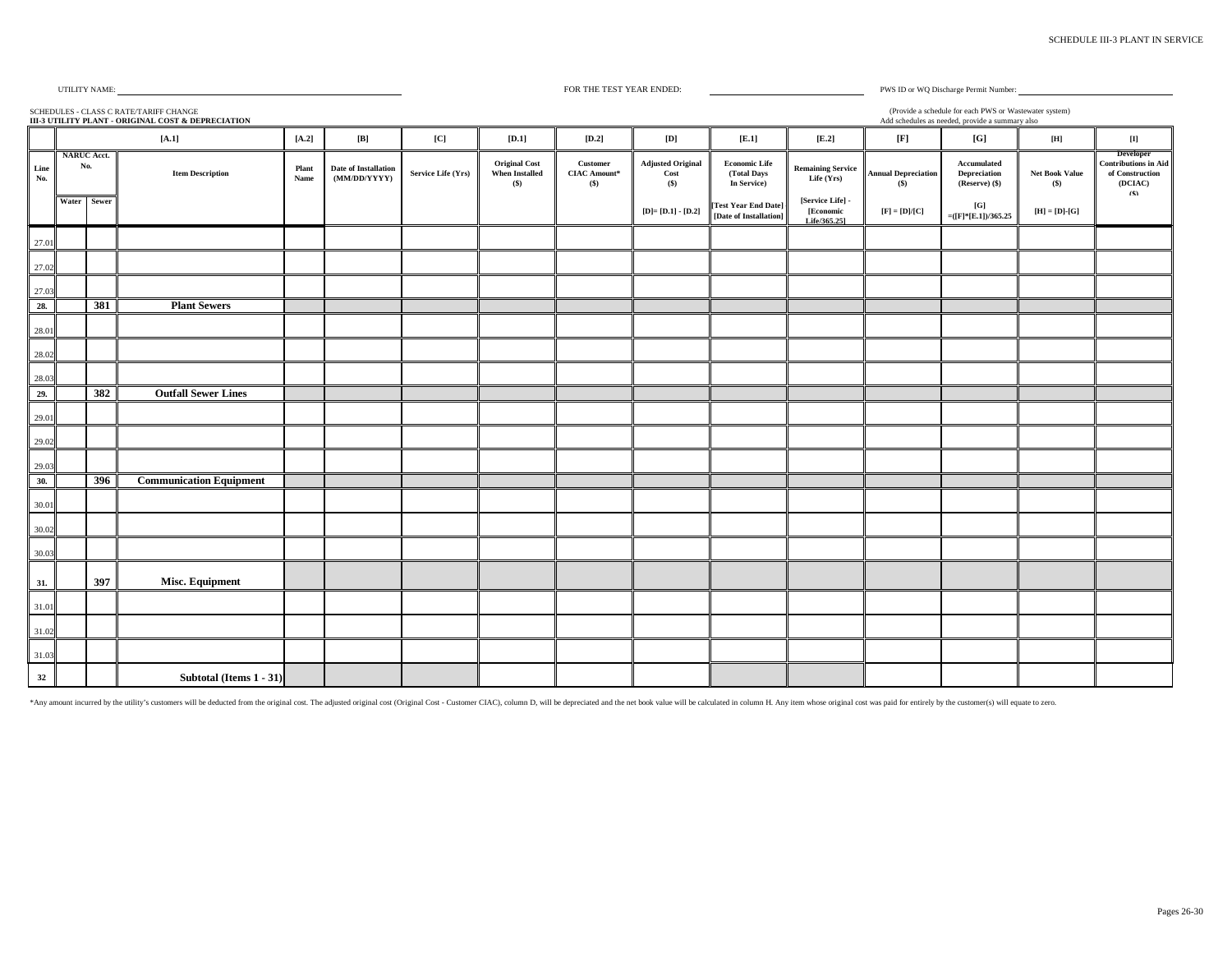## <span id="page-30-0"></span>UTILITY NAME: FOR TEST YEAR ENDED: SCHEDULES - CLASS C RATE/TARIFF CHANGE **III-3(a) UTILITY PLANT IN SERVICE-RECONCILIATION TO PRIOR CASE**

| $\mathbf{A}$     | B                                                        | $\overline{C}$                     | $\mathbf D$  |
|------------------|----------------------------------------------------------|------------------------------------|--------------|
| Line             |                                                          |                                    |              |
| No.              | Description                                              | Amount                             | Amount       |
|                  | Beginning Gross Plant balance - (from                    | Must match previous rate           |              |
| 1.               | previous rate case)                                      | case                               | \$           |
| $\overline{2}$ . | Plant additions after previous rate case                 |                                    |              |
| 3.               |                                                          | \$                                 |              |
| 4.               |                                                          |                                    |              |
| 5.               |                                                          |                                    |              |
| 6.               |                                                          |                                    |              |
| 7.               |                                                          |                                    |              |
| 8.               |                                                          |                                    |              |
| 9.               |                                                          |                                    |              |
| 10.              |                                                          |                                    |              |
|                  | Total additions (add lines 3 through 10, Col             |                                    |              |
| 11.              | $\mathcal{C}$                                            |                                    | \$           |
|                  | Test year plant retirements after previous<br>rate case: |                                    |              |
| 12.              |                                                          | $\$$                               |              |
| 13.              |                                                          |                                    |              |
| 14.              |                                                          |                                    |              |
| 15.              |                                                          |                                    |              |
| 16.              |                                                          |                                    |              |
| 17.              |                                                          |                                    |              |
| 18.              |                                                          |                                    |              |
| 19.              |                                                          |                                    |              |
| 20.              | Total retirements (add line 12 through 19,<br>Col C)     |                                    | $\mathbb{S}$ |
| 21.              | Ending balance (line $1 +$ line $11 -$ line 20)          | Equals III-3, Column D, line<br>32 | \$           |

ORIGINAL COST DATA

Please provide a full explanation of any adjustments to accounts from the prior period.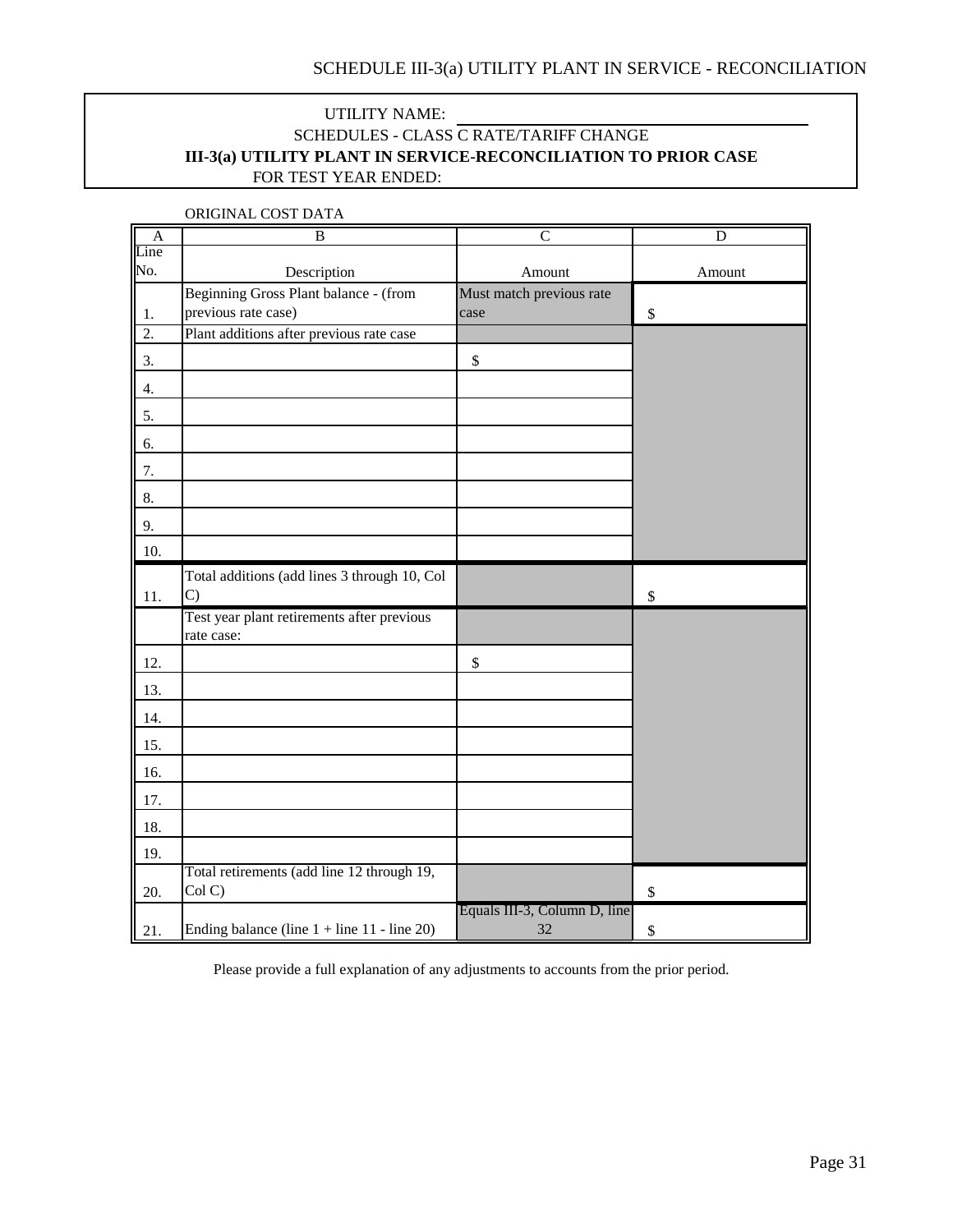### <span id="page-31-0"></span>UTILITY NAME: SCHEDULES - CLASS C RATE/TARIFF CHANGE FOR THE TEST YEAR ENDED: **III-3(b) ACCUMULATED DEPRECIATION FROM PRIOR RATE CASE**

### ACCUMULATED DEPRECIATION:

| Line | Description                                 | Dollar |                                |
|------|---------------------------------------------|--------|--------------------------------|
| No.  |                                             | Amount |                                |
|      | <b>Ending-Prior Rate Case (Docket</b>       |        |                                |
| 1.   |                                             |        | Must match previous rate case. |
|      | Ending balance per Sch III-3, Column G,     |        |                                |
| 2    | Line 32                                     |        |                                |
|      | Describe accounting adjustments made        |        |                                |
|      | between the prior rate case and the current |        |                                |
|      | rate case:                                  |        |                                |
|      |                                             |        |                                |
|      |                                             |        |                                |
|      |                                             |        |                                |
|      |                                             |        |                                |
|      |                                             |        |                                |
|      |                                             |        |                                |
|      |                                             |        |                                |
|      |                                             |        |                                |
|      |                                             |        |                                |
|      |                                             |        |                                |
|      |                                             |        |                                |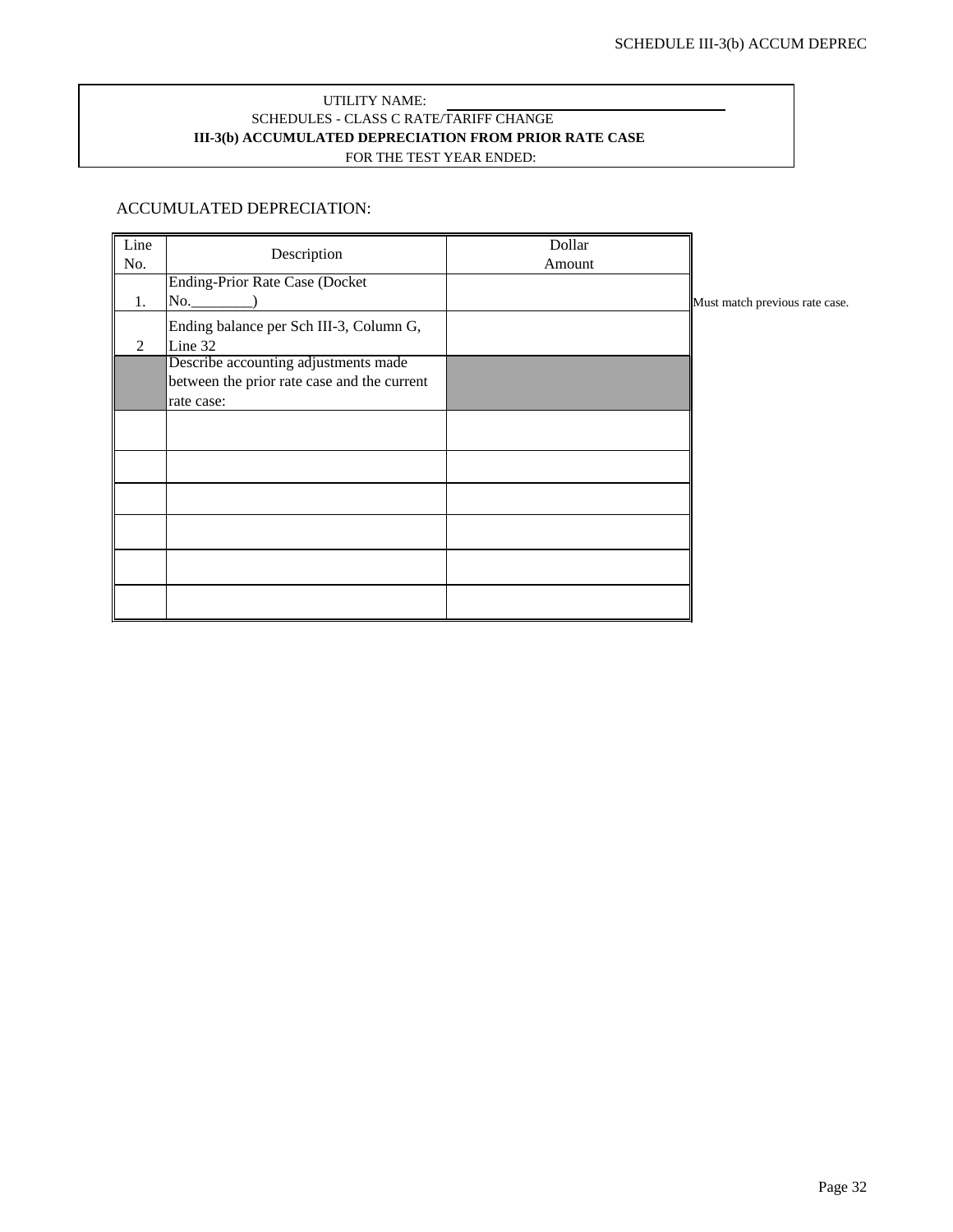## <span id="page-32-0"></span>UTILITY NAME: SCHEDULES - CLASS C RATE/TARIFF CHANGE **III-4 AVERAGE CONSTRUCTION WORK IN PROGRESS, MATERIALS & SUPPLIES INVENTORY & PREPAYMENTS**

\_\_\_\_\_\_\_\_\_\_\_\_\_\_\_\_\_\_\_\_\_\_\_\_\_

### FOR THE TEST YEAR ENDED:

Complete if the utility maintains these accounts. **Do not include this amount in your rate base unless the utility provides testimony meeting the requirements of PUCT Subst. Rule § 24.41(c)(4).**

## **III-4(a) AVERAGE CONSTRUCTION WORK IN PROGRESS**

| А           |                                                                   |                            |                |
|-------------|-------------------------------------------------------------------|----------------------------|----------------|
| Line<br>No. | Description                                                       | <b>Test Year</b><br>Amount |                |
|             | Beginning balance                                                 |                            |                |
| 2.          | Test year costs added                                             |                            |                |
| 3.          | Test year construction costs completed                            |                            |                |
| 4.          | Ending balance                                                    |                            |                |
| 5.          | Average balance - test year (line 1 plus line)<br>4, divided by 2 |                            | Typically zero |

 $\sigma$ , to Schedule III-2, Line 2

## **III-4(b) MATERIALS & SUPPLIES / PREPAID EXPENSES**

Include the un-expensed or capitalized portion of materials and supplies on your balance sheet. Prepayments include amounts, such as annual insurance, that the utility has prepaid, such as a discount. Prepayments must be reasonable.

|    |                                                                 | Materials & Supplies<br>inventory | Prepaid Expenses |
|----|-----------------------------------------------------------------|-----------------------------------|------------------|
| 1. | Sum of 12 test year month end balances                          |                                   |                  |
| 2. | One month prior to the test year, month end<br>balance          |                                   |                  |
|    | 13 Month Average balance (line 6 plus line)<br>7, divided by 13 |                                   |                  |

To III-2, Line 3. To III-2, Line 4.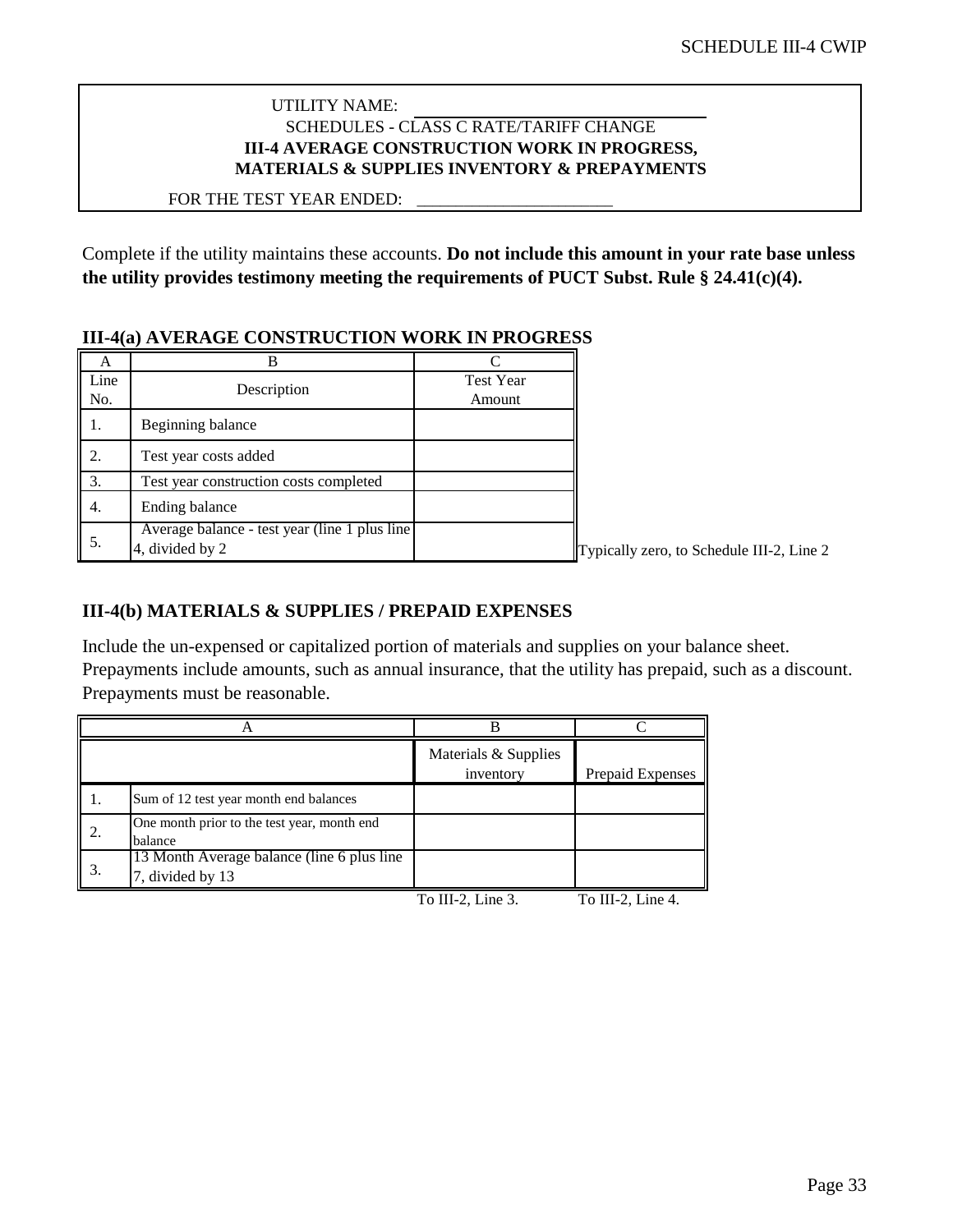#### **III-5 WORKING CASH ALLOWANCE CALCULATIONS** \_\_\_\_\_\_\_\_\_\_\_\_\_\_\_\_\_\_\_\_\_\_\_\_ FOR THE TEST YEAR ENDED: UTILITY NAME: SCHEDULES FOR CLASS C RATE/TARIFF CHANGE

<span id="page-33-0"></span>For Class C Utilities, one-eighth of O&M expense (excluding amounts charged to O&M expense for materials, supplies, expenses recovered through a pass-through provision or through charges other than minimum monthly charge and gallonage charges, and prepayments) will be considered a reasonable allowance for cash working capital. For purposes of working capital calculations, O&M expense does not include depreciation, other taxes, or federal income taxes.

1. No working cash allowance is permitted when a utility bills its customers in advance and provides service to flat rate customers only. Sewer connections count for the purposes of this schedule.

2. A utility that has all metered customers and bills monthly must divide its annual Operating and Maintenance (O&M) expenses (excluding all taxes and depreciation) by 8 if it is a Class C utility; similarly, the divisor is also 8 if the utility is a Class D utility filing a Class C package to calculate working cash allowance. Note the following examples:

|                                   | Class C  | Class D  |
|-----------------------------------|----------|----------|
|                                   |          |          |
| 1. Annual Expenses                | \$70,000 | \$70,000 |
| 2. Taxes and depreciation         | (10,000) | (10,000) |
| 3. Net Expenses (Line 1 - Line 2) | 60,000   | 60,000   |
| 4. Working Cash (Line 3 / line 5) | \$7,500  | \$7,500  |
| 5. Divisor                        |          |          |

| A        |                                | Water | Sewer   | Water   | Sewer |                       |
|----------|--------------------------------|-------|---------|---------|-------|-----------------------|
|          | Line No Description            |       | Class C | Class D |       |                       |
|          | Annual O & M Expenses          |       |         |         |       | From Sch I-1, line 21 |
| $\gamma$ | Working Cash (Line 1 / Line 3) |       |         |         |       | To Sch III-2, line 5  |
|          | Divisor                        |       |         |         |       |                       |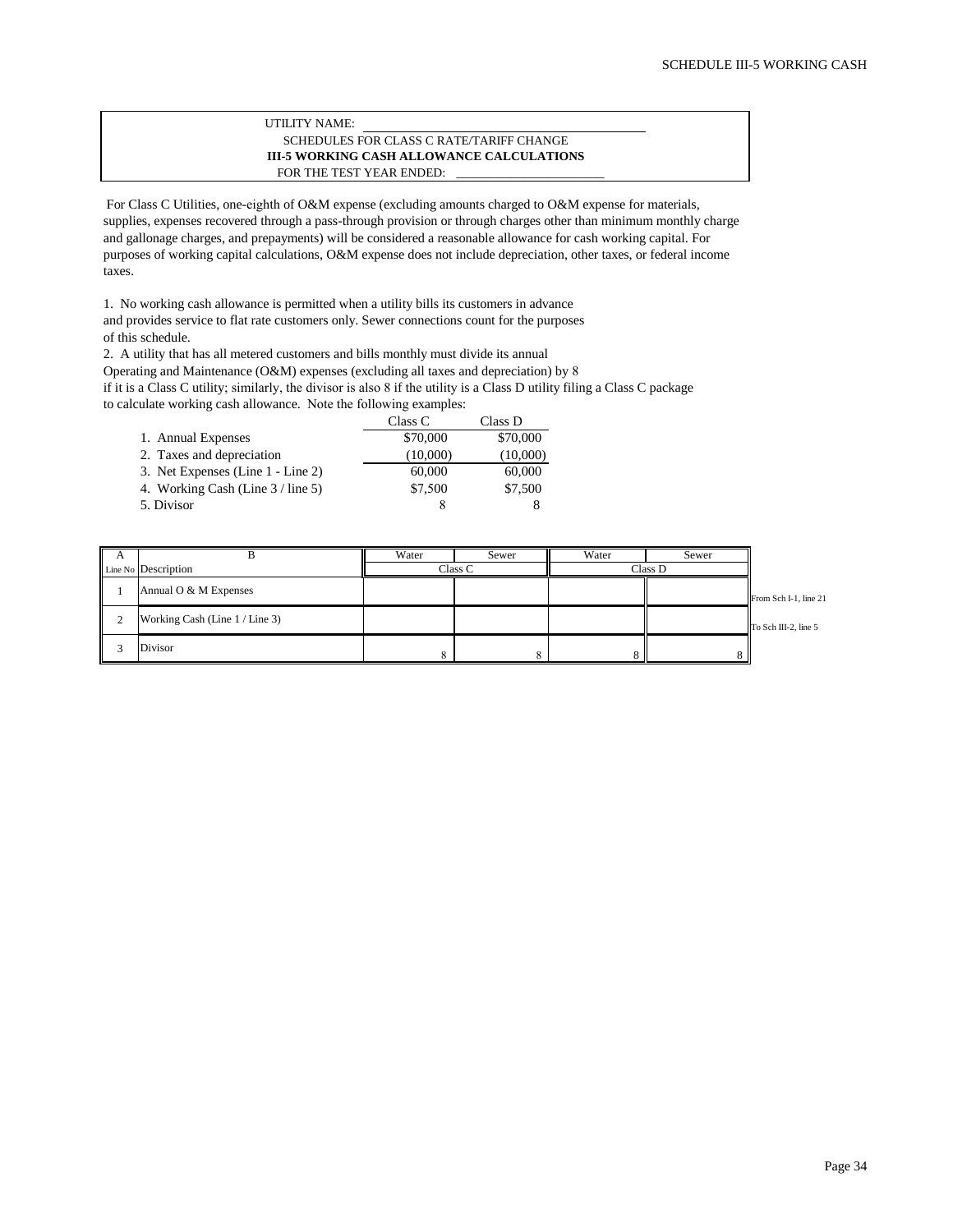## SCHEDULES - CLASS C RATE/TARIFF CHANGE

### **SCHEDULE III-6 NOTES PAYABLE (LONG TERM DEBT) & EQUITY INFORMATION INSTRUCTIONS**

Enter the water and sewer combined debt and equity information in both water and sewer tables. The calculated rate of return should be the same for water and sewer, and should be based on combined water and sewer information. The utility's debt and equity for return purposes relate to water and sewer system assets only and should not include short term debt unless it is used to finance system assets. Do not include personal debt.

Where a utility is part of an affiliated interest or organization, the commission may consider and apply a hypothetical capital structure for the utility.

For each loan enter the following information:

**Column [A] - Name of lender/bank.**

**Column [B] - Date of issue** - enter the date that you actually took out the loan.

**Column [C] - Date of maturity** - enter the date that the loan will be paid off.

**Column [D] - Original amount of loan** - enter how much you originally borrowed.

**Column [E] - Balance due at the end of the test year**, even though the application may be filed at a date later than the end of the test year.

**Column [F] - Interest Rate** - enter the interest rate that your bank/lender is charging you for each of the loans **Column [G] - Weighted Issuances** - outstanding or Unpaid Balance-End of Test Year of issuance divided by total Outstanding or Unpaid Balance-End of Test Year

**Column [H] - Weighted Average** - weighted issuances multiplied by the Interest rate.

If a utility company's debt has been allocated from an affiliated entity, the allocation factors and the methodology used to allocate the debt must be provided.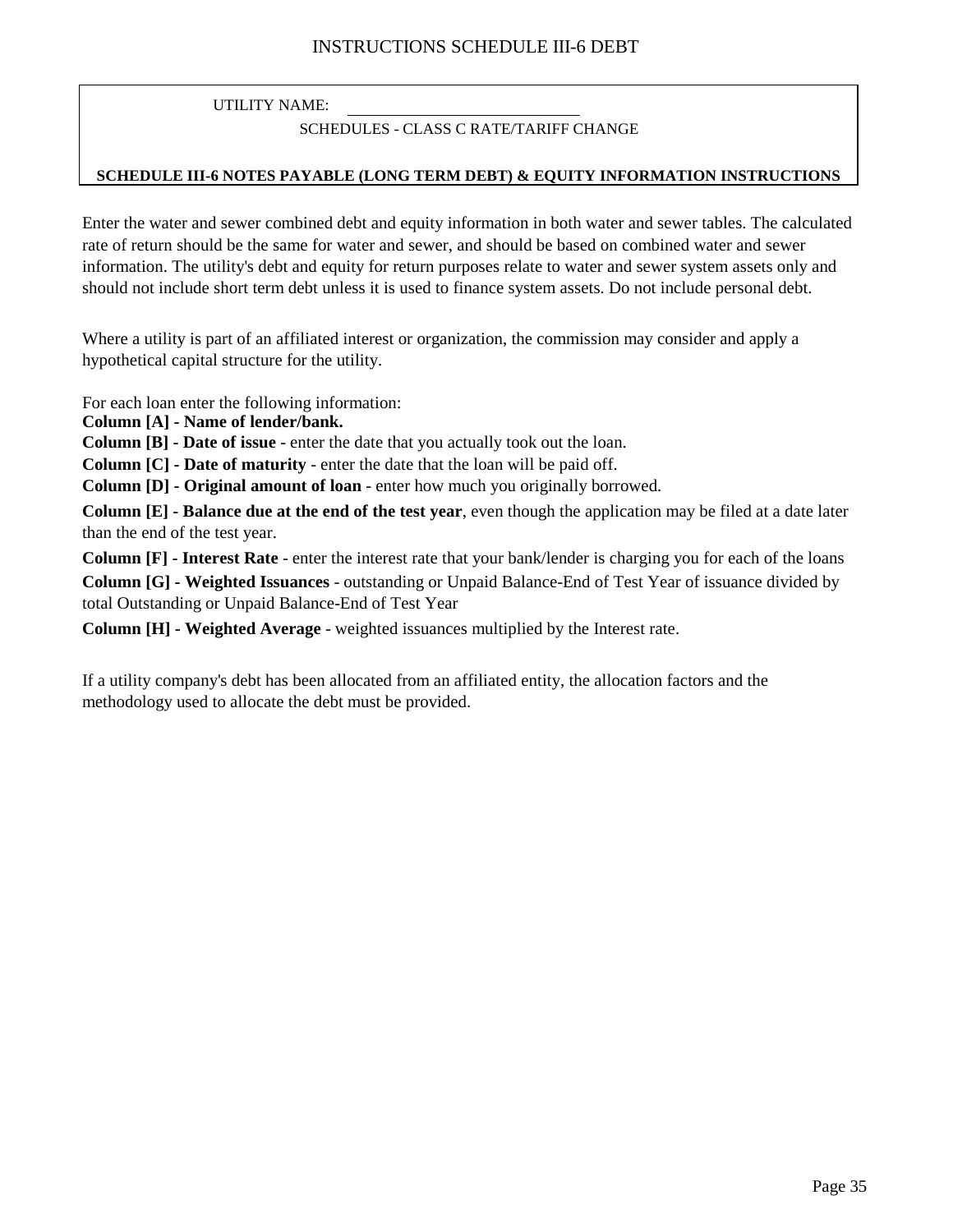#### SCHEDULES - CLASS C RATE/TARIFF CHANGE

#### **III-6 LONG TERM DEBT/ NOTES PAYABLE – WATER AND SEWER**

#### FOR THE YEAR ENDED:

List the following information concerning debt and equity of the utility and attach copies of notes payable used. Round all percentages to two (2) decimal places. If debt from affiliated interests is allocated to the utility, provide workpapers demonstrating and justifying the allocation.

| A                                     | $\overline{B}$ | $\overline{C}$   | $\overline{D}$             | E                                                    | $\overline{F}$       | $\overline{G}$                                       | H                                                             |                                                |
|---------------------------------------|----------------|------------------|----------------------------|------------------------------------------------------|----------------------|------------------------------------------------------|---------------------------------------------------------------|------------------------------------------------|
| Long Term Debt<br>Name of Bank/Lender | Date of Issue  | Date of Maturity | Original Amount of<br>Loan | Outstanding or<br>Unpaid Balance-End<br>of Test Year | <b>Interest Rate</b> | Weighted Issuances<br>[G=Column E/Total<br>Column E] | Weighted Average<br>$[H=Column\ G$ x Column<br>F <sub>1</sub> |                                                |
|                                       |                |                  |                            |                                                      |                      |                                                      |                                                               |                                                |
|                                       |                |                  |                            |                                                      |                      |                                                      |                                                               |                                                |
|                                       |                |                  |                            |                                                      |                      |                                                      |                                                               |                                                |
|                                       |                |                  |                            |                                                      |                      |                                                      |                                                               |                                                |
|                                       |                |                  |                            |                                                      |                      |                                                      |                                                               |                                                |
|                                       |                |                  |                            |                                                      |                      |                                                      |                                                               |                                                |
|                                       |                |                  |                            |                                                      |                      |                                                      |                                                               |                                                |
|                                       |                |                  |                            |                                                      |                      |                                                      |                                                               |                                                |
| 9 Total                               |                |                  |                            |                                                      |                      |                                                      |                                                               | Column H To Sch.<br>III-1, Column D,<br>Line 4 |

List short term debt, if any: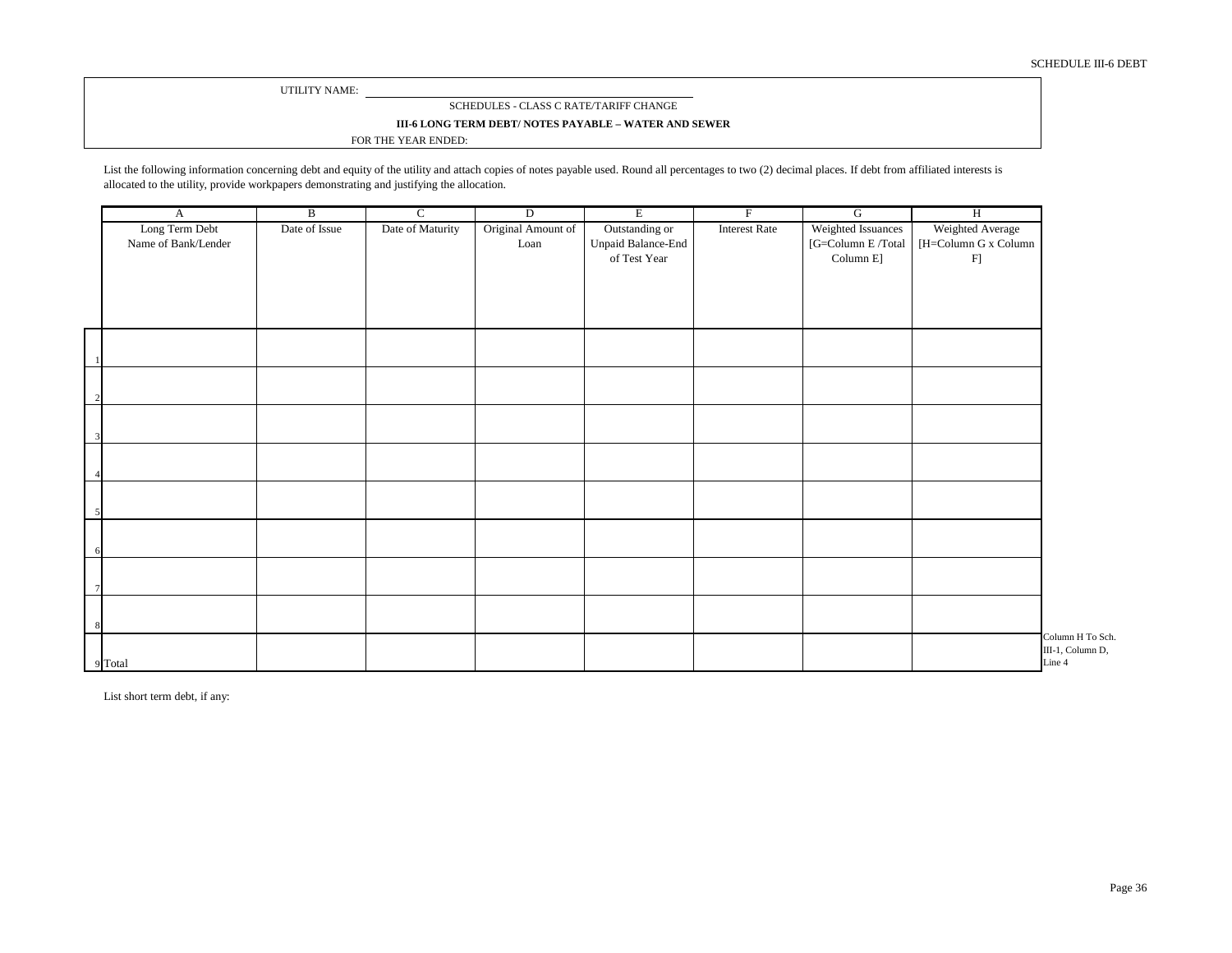## <span id="page-36-0"></span>INSTRUCTIONS SCHEDULE III-7 CONTRIBUTIONS IN AID OF CONSTRUCTION AND ADVANCES

UTILITY NAME:

## SCHEDULES - CLASS C RATE/TARIFF CHANGE

### **SCHEDULE III-7 CONTRIBUTIONS IN AID OF CONSTRUCTION AND ADVANCES INSTRUCTIONS**

### **Schedule III-7(a)**

If any of the items included in utility plant and equipment were 100% financed with customer contributions, assessments, surcharges, extension fees, etc., the utility may not include depreciation or return on those items in the revenue requirement, and the utility should not include them in **Table III-7(a) or (b)**. However, if those customer contributions did **not** cover the entire cost of the asset, the utility may include the excess amount that the utility paid for. Please list below all items that were funded either all or in part by customer contributions and indicate the amount that the customers contributed for each item.

**Column [A]** - List all of the items of plant and equipment that were funded all or in part by Customer Contributions (e.g., meters paid for by tap fee, line extension paid for by customer).

**Column [B]** - List the date each specific item was placed in service.

**Column [C]** - Enter the total cost of each item (regardless of how much was paid for by customers contributions or the utility).

**Column [D]** - Enter the amount of each item that was paid for with customer contributions. In most cases, this will be the same as the number in Column [C]. However, it is possible that the item may cost more or less than the customer contribution amount.

**Column [E]** - Subtract the amount in Column [D] from the amount in Column [C] and enter the result here. If the amount in this column is greater than zero for any specific item, enter those items into the appropriate category in **Table III-2**.

### **Schedule III-7(b)**

List any items of plant or equipment that you listed in **Schedule III-3** that were paid for all or in part by developer contributions. If only paid for in part by developer contributions, enter only the part that was funded by developer contributions. Enter the total Net Book Value from this table in **Schedule III-2**. If you have none, be sure to enter "N/A" on any line in the table.

Customer CIAC is entered directly into **Schedule III-3.**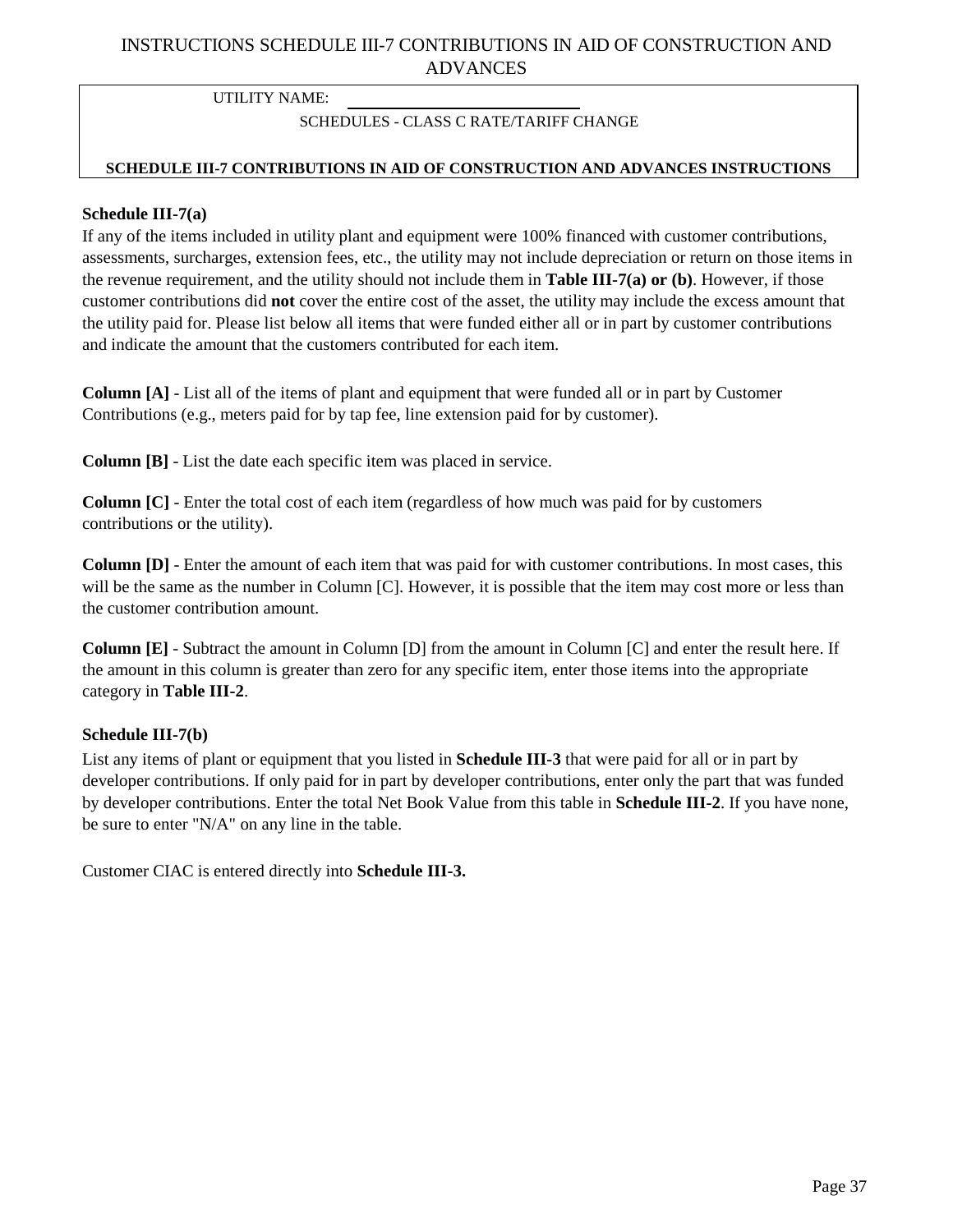### UTILITY NAME: SCHEDULES - CLASS C RATE/TARIFF CHANGE **III-7 ADVANCES FOR CONSTRUCTION AND CONTRIBUTIONS IN AID OF CONSTRUCTION** FOR THE TEST YEAR ENDED:

### **III-7(a) ADVANCES FOR CONSTRUCTION**

|      | А     | B            | C                 | $\overline{D}$ | Ε          | F              | G               |
|------|-------|--------------|-------------------|----------------|------------|----------------|-----------------|
|      |       |              |                   |                |            | $(F)=(D)-(E)$  |                 |
|      |       |              |                   |                |            | Rate base      |                 |
|      |       |              |                   |                | Repayments | Value          | Amount to be    |
| Line |       | Date of      |                   | Amount of      | made to    | (to Sch III-2, | refunded in the |
| No.  | Item  | Installation | <b>Total Cost</b> | Advance        | developer  | Line $9$ )     | future*         |
| 1.   |       |              |                   |                |            |                |                 |
| 2.   |       |              |                   |                |            |                |                 |
| 3.   |       |              |                   |                |            |                |                 |
| 4.   |       |              |                   |                |            |                |                 |
| 5.   |       |              |                   |                |            |                |                 |
| 6.   | Total |              |                   |                |            |                |                 |

\*If any advances or CIAC from developers or customers are refundable, please provide the potential date of refunding, if known.

### **III-7(b) DEVELOPER CONTRIBUTIONS IN AID OF CONSTRUCTION\***

|             | A     | B                                          | $\overline{C}$    | D                                      | E                      | $\boldsymbol{\mathrm{F}}$   | $\overline{G}$                                                |
|-------------|-------|--------------------------------------------|-------------------|----------------------------------------|------------------------|-----------------------------|---------------------------------------------------------------|
| Line<br>No. | Item  | Date of<br>Installation or<br>Contribution | <b>Total Cost</b> | Amount of<br>Developer<br>Contribution | Annual<br>amortization | Accumulated<br>Amortization | $(G)=(D)-(F)$<br>Rate Base Value<br>to Sch III-2, Line<br>10) |
| 1.          |       |                                            |                   |                                        |                        |                             |                                                               |
| 2.          |       |                                            |                   |                                        |                        |                             |                                                               |
| 3.          |       |                                            |                   |                                        |                        |                             |                                                               |
| 4.          |       |                                            |                   |                                        |                        |                             |                                                               |
| 5.          |       |                                            |                   |                                        |                        |                             |                                                               |
| 6.          | Total |                                            |                   |                                        |                        |                             |                                                               |

\*Customer CIAC is entered directly on III-3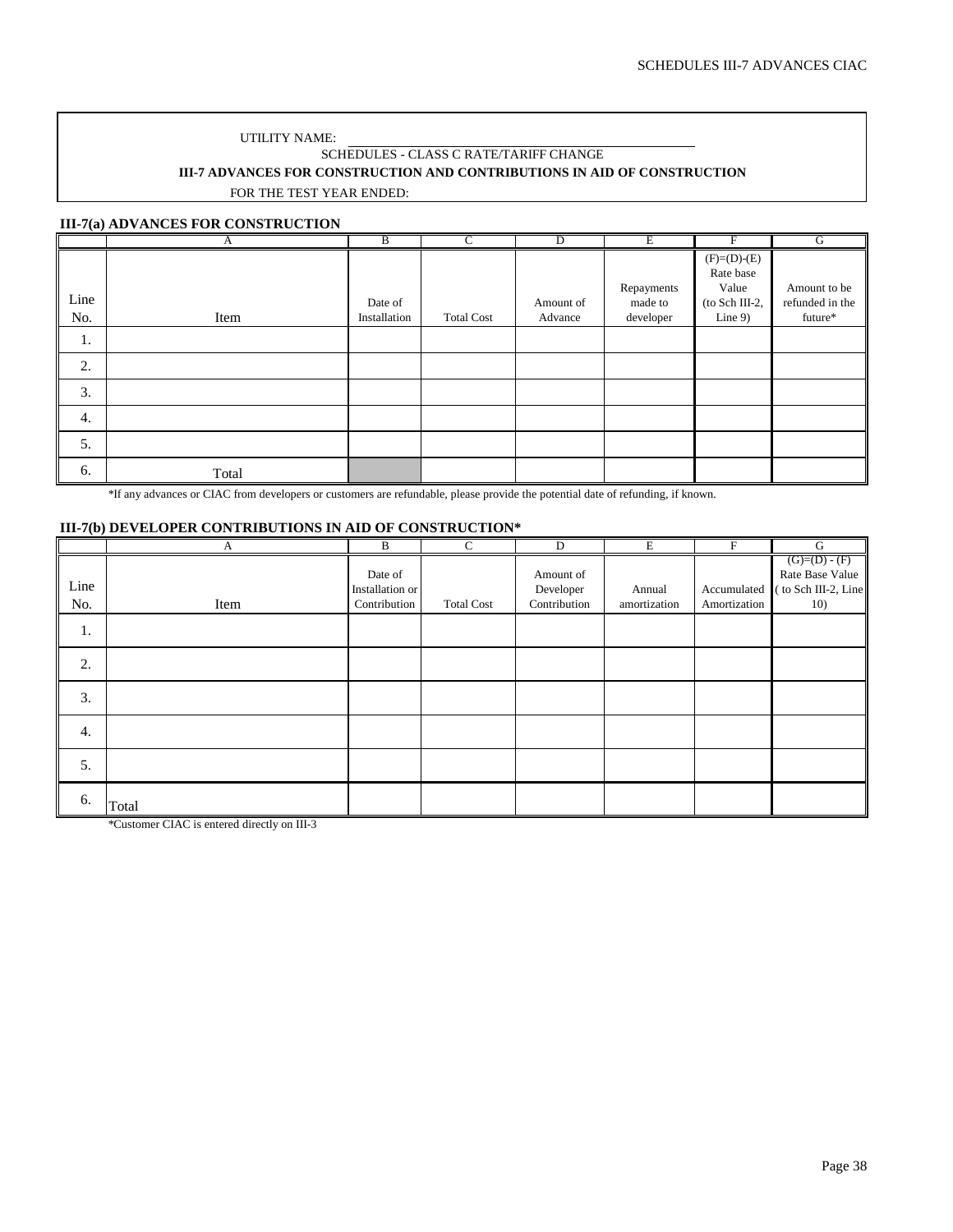## UTILITY NAME: SCHEDULES - CLASS C RATE/TARIFF CHANGE Section IV is used to report taxes other than income for proposed revenues.

## <span id="page-38-0"></span>**Instructions for Section IV**

Follow the instructions included with individual schedules under the heading reference.

## **SECTION IV: TAXES OTHER THAN INCOME**

### **Schedule IV-1**

Complete for property and payroll taxes. The schedule allows for calculations if the utility proposes known and measurable changes to payroll taxes and property taxes. Use your test year property tax bills for the known and measurable calculation. Use wages expense for the adjusted total payroll in the test year to complete this schedule. If wages were capitalized, payroll taxes should be allocated between expense and capital costs in the same ratio as payroll was allocated. Attach a schedule showing the allocation calculations.

## **Schedule IV-2**

Revenue related taxes and expenses are those that change as the gross revenue of the utility changes. Examples are Texas franchise tax and bad debt expense. This schedule allows the "gross up" of these expenses. Obtain copies of the utility's franchise tax report to complete this schedule.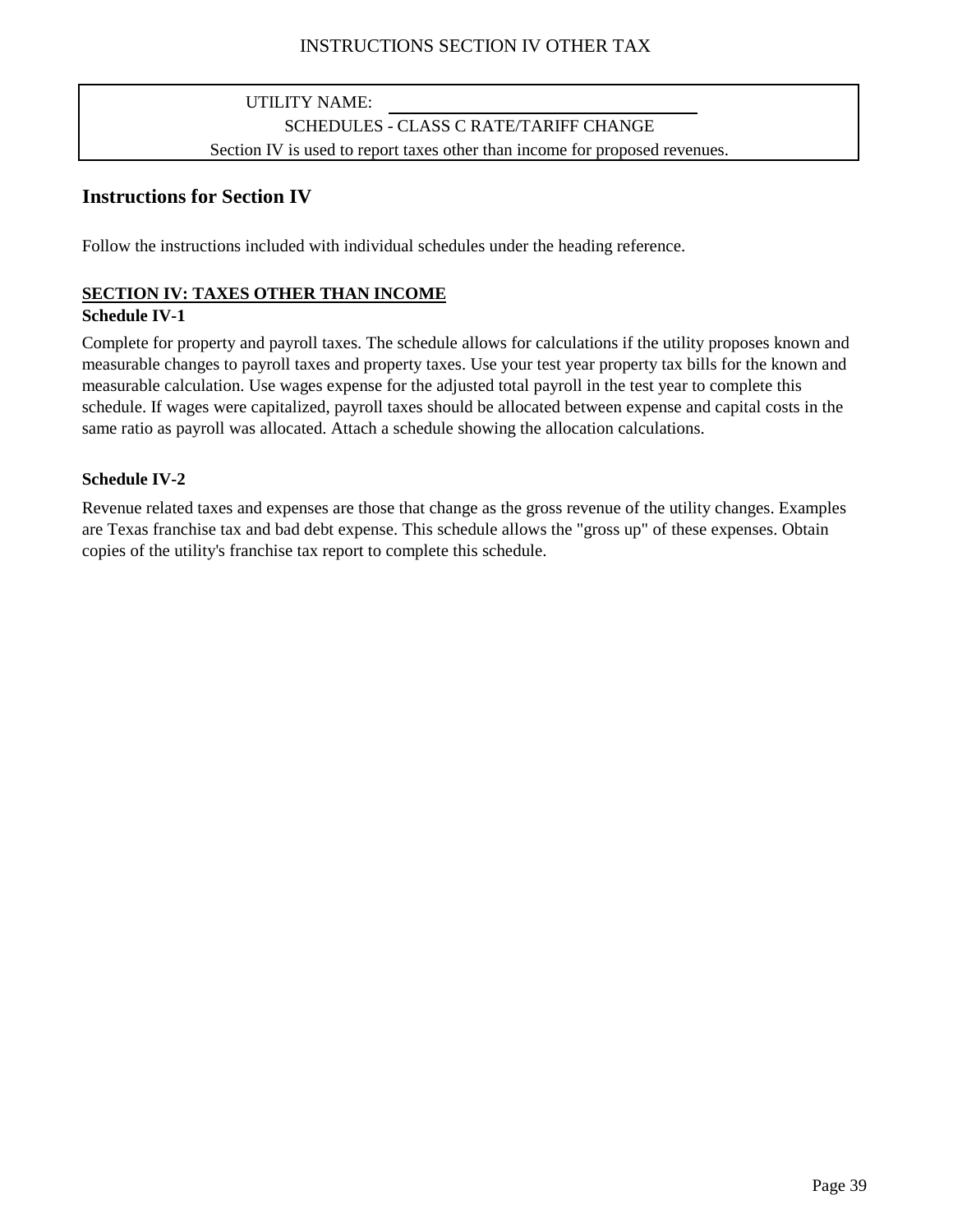### **IV-1 ESTIMATE OF TAXES OTHER THAN INCOME** SCHEDULES - CLASS C RATE/TARIFF CHANGE UTILITY NAME: FOR THE TEST YEAR ENDED:

<span id="page-39-0"></span>**IV-1(a) PROPERTY TAXES**

| A              | B                                                                    | C                      | D              | E                                      |
|----------------|----------------------------------------------------------------------|------------------------|----------------|----------------------------------------|
| Line<br>No.    | Description                                                          | <b>Plant Additions</b> | Property Taxes | Reference                              |
|                | Utility plant added in test year                                     |                        |                | Schedule III-3(a), Column D, Line 11   |
| 2              | Utility plant retirements in test year                               |                        |                | Schedule III-3(a), Column D, Line $20$ |
| 3              | Net additions                                                        |                        |                | Line 1 minus line 2                    |
| $\overline{4}$ | Property taxes paid in in test year                                  |                        |                | per property tax bills                 |
| 5              | Beginning Gross Plant balance                                        |                        |                | Schedule III-3(a), Column D, Line 1    |
| 6              | Net Property tax rate                                                |                        |                | Line 4 divided by Line 5 times 100     |
| $\tau$         | Test year property tax on additions (Known and measurable<br>change) |                        |                | Line 3 times Line 6                    |
| 8              | Adjusted Test year property tax expense                              |                        |                | Line 4 plus Line 7                     |

### **IV-1(b) PAYROLL TAXES (BASED ON ADJUSTED TEST YEAR NUMBERS)**

| $\mathbf{A}$ | B                                       | $\mathsf{C}$                                                                    | D                       | E                | F                                          | G              |
|--------------|-----------------------------------------|---------------------------------------------------------------------------------|-------------------------|------------------|--------------------------------------------|----------------|
| Line<br>No.  | Tax Type                                | Wage<br>Level                                                                   | Tax<br>Rate             | Taxable<br>Wages | Reference                                  | Tax            |
|              |                                         |                                                                                 |                         |                  | $SCHEDULE II-6(a)$                         | $(D \times E)$ |
| 9            | <b>FICA</b>                             | wages to ______                                                                 | $\%$                    |                  | $\overline{\text{Column D+E+F}}$<br>Line 9 |                |
| 10           | Medicare                                | wages to $\_\_\_\_\_\_\_\_\_\_\_\_\_\_\_\_\_\_\_\_\_\_\_\_\_\_\_\_\_\_\_\_\_\_$ | $\%$                    |                  | Column H<br>Line 9                         |                |
| 11           | Added Medicare (Affordable Care<br>Act) | wages to ______                                                                 | $\%$                    |                  |                                            |                |
| 12           | Federal unemployment                    | wages to $\_\_$                                                                 | $\%$                    |                  | Column D<br>Line 9                         |                |
| 13           | State unemployment                      | wages to $\_\_\_\_\_\_\_\_\_\_\_\_\_\_\_\_\_\_\_\_\_\_\_\_\_\_\_\_\_\_\_\_\_\_$ | $\%$                    |                  | Column D+E<br>Line 9                       |                |
| 14           | Total<br>(add Lines 11 through 14)      |                                                                                 |                         |                  |                                            |                |
| 15           | Less: Capitalized                       | Use % on Sch II-6(a), line $10$                                                 | %                       |                  |                                            |                |
| 16           | Test year Payroll Tax Expense           | Line 13 less 14                                                                 |                         |                  |                                            |                |
| 17           | Known and measurable change             |                                                                                 | (Line 13 minus Line 14) |                  |                                            |                |

### **IV-1(c) OTHER TAXES:**

| A  | B                                                                                                                                                    | $\mathcal{C}$ | D                          | E                         |
|----|------------------------------------------------------------------------------------------------------------------------------------------------------|---------------|----------------------------|---------------------------|
|    | Line No. Description                                                                                                                                 | Test year     | <b>K &amp; M</b><br>change | <b>Adjusted Test Year</b> |
| 18 | Other taxes & licenses                                                                                                                               |               |                            |                           |
| 19 |                                                                                                                                                      |               |                            |                           |
| 20 |                                                                                                                                                      |               |                            |                           |
| 21 | Total Other Taxes (Line $18 +$ Line $19 +$ Line $20$ )                                                                                               |               |                            |                           |
| 22 | Total this page - taxes other than income<br>$(Sch IV-1(a) Line 8, Column D) + (Sch IV-1(b) Line 16,$<br>Column G) + (Sch IV-1(c) Line 21, Column E) |               |                            |                           |
| 23 | Total known and measurable change<br>$(Sch IV-1(a) Line 7, Column D) + (Sch IV-1(b) Line 17,$<br>Column G) + (Sch IV-1(c) Line 21, Column D)         |               |                            |                           |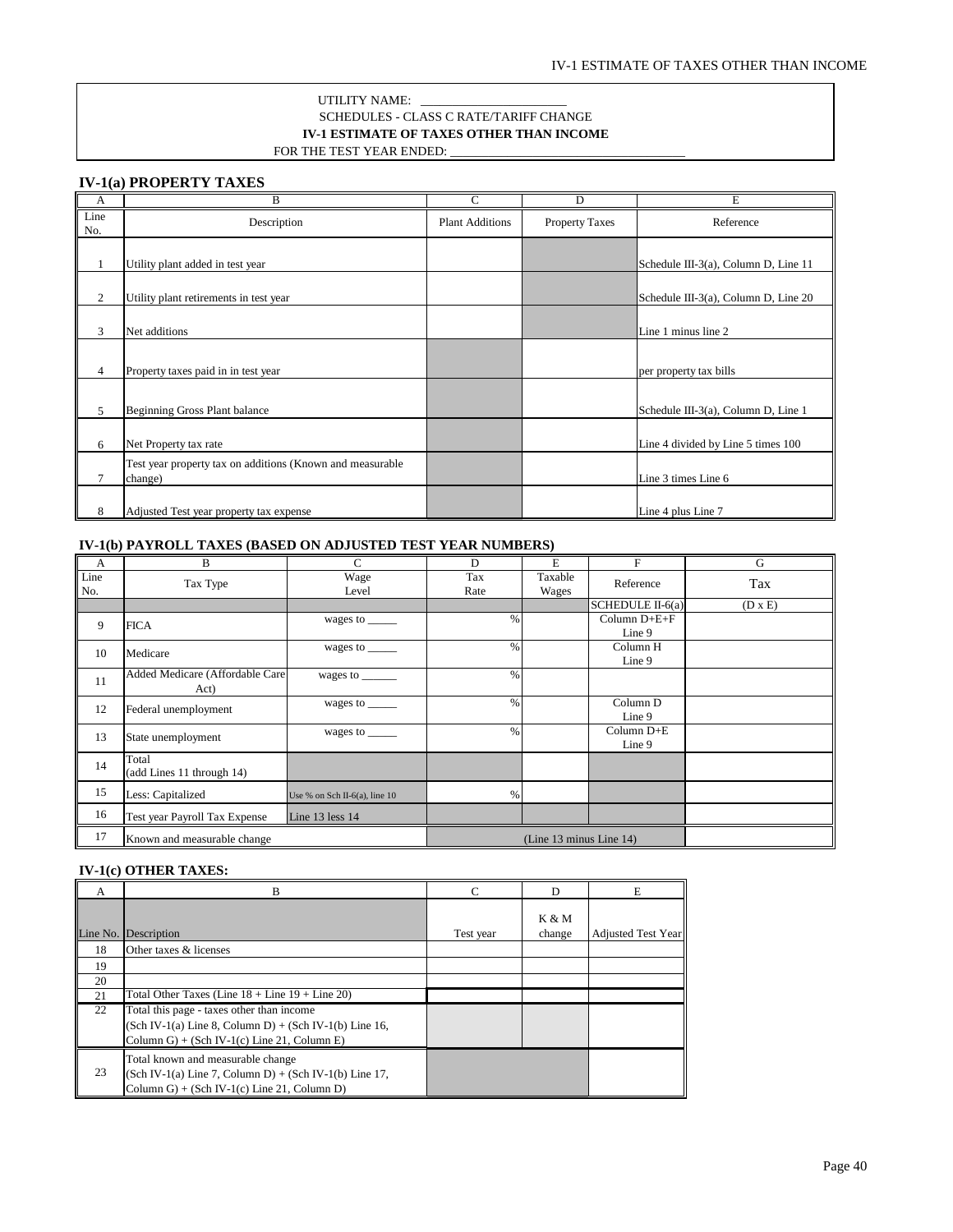### SCHEDULES - CLASS C RATE/TARIFF CHANGE **IV-2 REVENUE RELATED TAXES AND EXPENSES** UTILITY NAME:

### FOR THE TEST YEAR ENDED:

<span id="page-40-0"></span>

|               | А                                                                                       | B                           | C                              | D                          | E                        | F                    |
|---------------|-----------------------------------------------------------------------------------------|-----------------------------|--------------------------------|----------------------------|--------------------------|----------------------|
| Line<br>No.   |                                                                                         | <b>Texas Margins</b><br>Tax | <b>City Franchise</b><br>Taxes | <b>Bad Debt</b><br>Expense | Other Revenue<br>Related | Totals $(F=B+C+D+E)$ |
|               | Test year expense                                                                       |                             |                                |                            |                          |                      |
| 2             | Test year effective rate (test year tax<br>expense/historic test year revenues-Sch I-1) |                             |                                |                            |                          |                      |
| 3             | Gross up factor (1.0 divided by (1.0 minus Line)<br>(example below)                     |                             |                                |                            |                          |                      |
|               |                                                                                         |                             |                                |                            |                          |                      |
| 4             | Change in revenue requirement                                                           |                             |                                |                            |                          |                      |
| $\mathcal{P}$ | Adjusted revenue requirement (Line 3 x Line 4)                                          |                             |                                |                            |                          |                      |
| 6             | Adjusted expense (Line 3 times Line 4)                                                  |                             |                                |                            |                          |                      |
|               | Add Schedule IV-1(c), Line 21, Column E                                                 |                             |                                |                            |                          |                      |
| 8             | Total taxes other than FIT (to Sch I-1, Col F, Line 23)                                 |                             |                                |                            |                          |                      |

Example: Test Year Franchise tax \$ 100 Test Year revenues:  $\qquad$  \$ 2,000 Percentage (100/2000): 0.050<br>Gross up factor (1/(1-0.05)) 1.052631579 Gross up factor  $(1/(1-0.05))$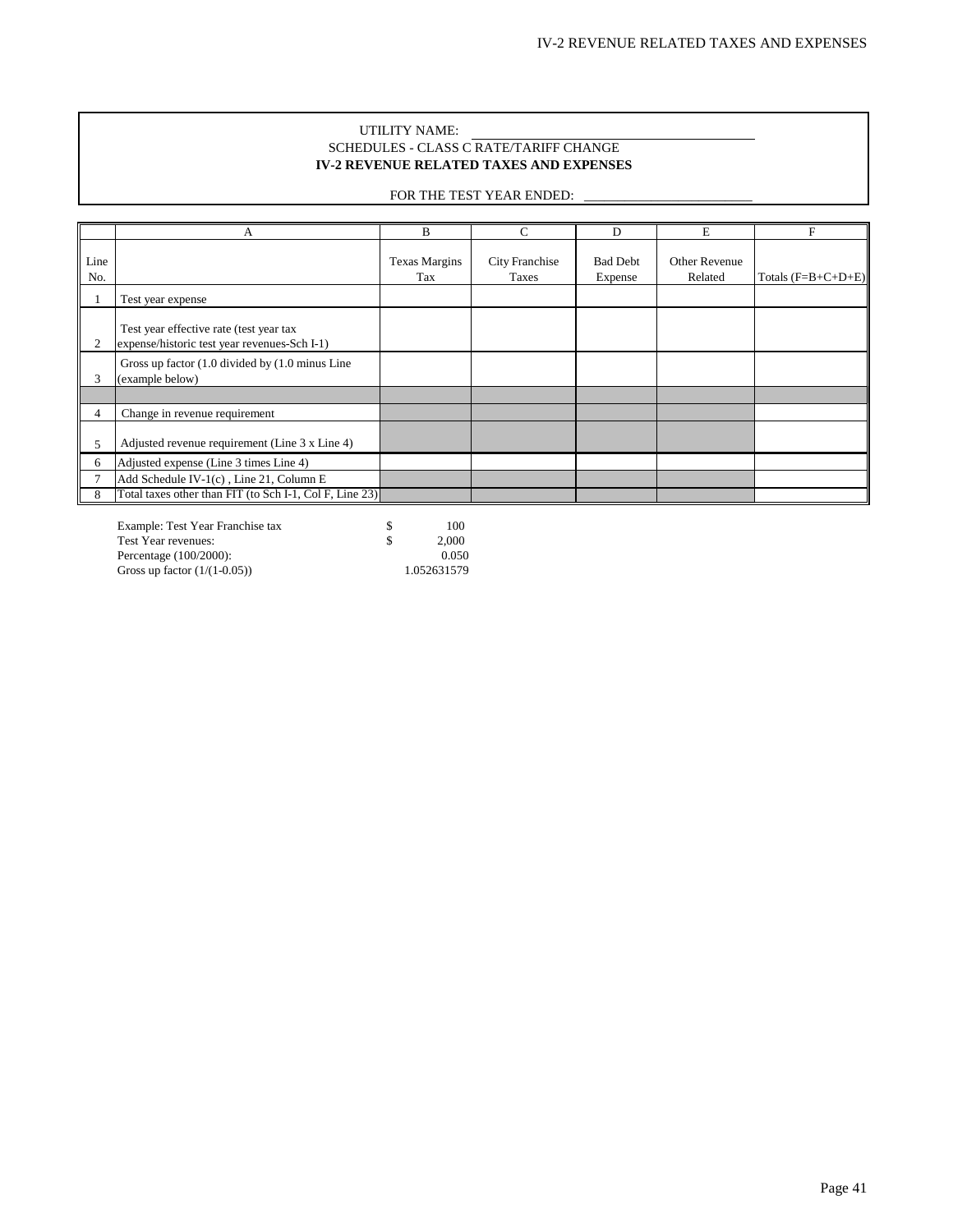### SCHEDULES - CLASS C RATE/TARIFF CHANGE **V SCHEDULE OF EFFECTIVE FEDERAL TAX RATE** FOR THE TEST YEAR ENDED: UTILITY NAME:

<span id="page-41-0"></span>Section V calculated federal income tax at present rates.

PUCT allows utilities to include normalized federal income tax in the cost of service. The federal income tax calculation is based on the utility's return dollars. The schedule includes a "gross up of taxes to allow for the cost of service to include changes in taxes due to the changes in proposed revenues.

| A              | B                             | C           | D                                                                                                                                                                                                          |
|----------------|-------------------------------|-------------|------------------------------------------------------------------------------------------------------------------------------------------------------------------------------------------------------------|
| Line           |                               | Amount      | Reference                                                                                                                                                                                                  |
|                | <b>Requested Return</b>       |             | Schedule III-1, Line 3                                                                                                                                                                                     |
| $\overline{c}$ | Less: Synchronized Interest   |             | Schedule III-1, Column F, Line 4 x<br>Schedule III-2, Column B, Line 14                                                                                                                                    |
| 3              | Requested taxable return      |             | Line 1 minus Line 2                                                                                                                                                                                        |
| 4              | Corp Tax Rate                 |             | Current C corporation federal income<br>tax rate at the time of filing, if the<br>applicant is not a C corporation, then the<br>appropriate alternative federal income<br>tax rate is required to be used. |
| 5              | Tax Factor                    | 1.265822785 | 1.0 divided by (1.0 minus Corp. Tax<br>Rate)*Corp. Tax Rate = $(1/(1-Corp. Tax$<br>Rate)*Corp.Tax Rate)                                                                                                    |
| 6              | Grossed up federal income tax |             | Line 3 times line 5                                                                                                                                                                                        |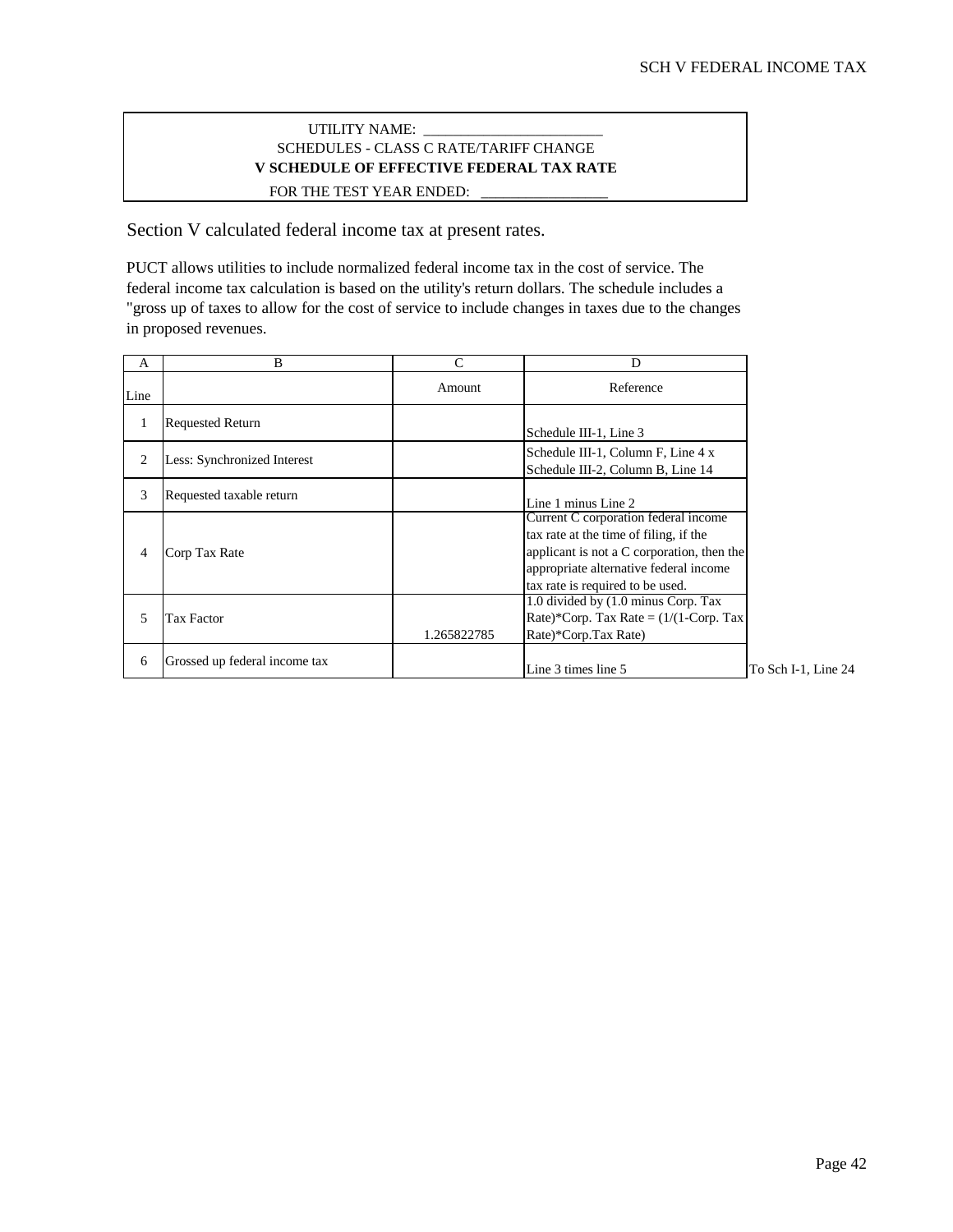# UTILITY NAME: SCHEDULES - CLASS C RATE/TARIFF CHANGE

## <span id="page-42-0"></span>**Instructions for Section VI**

Complete schedules per instructions found in the column headers and reference column.

For a flat rate calculation, use VI-2 Flat Rate Calc

For a fixed rate and a variable rate, use VI-1 Fixed & Variable Alloc and For a single tier variable rate, use VI-3 1 Tier Gallonage Rate Calc For a multi-tier variable rate, use VI-4 Multi-Tier Rate Calc

For surcharges, use VI-5 Surcharge Calc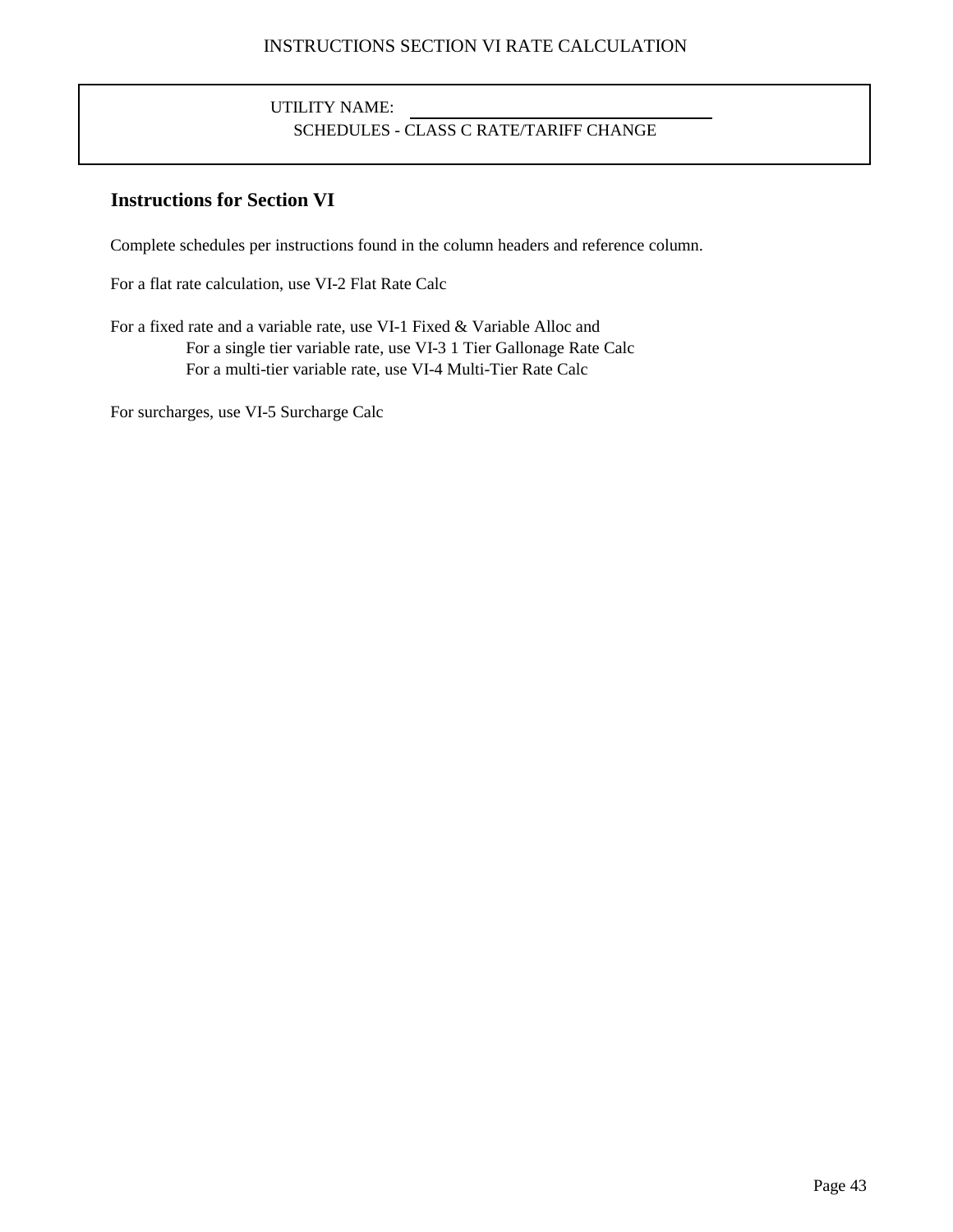UTILITY NAME: \_\_

### **VI-1 FIXED & VARIABLE ALLOCATION FOR RATE DESIGN** SCHEDULES - CLASS C RATE/TARIFF CHANGE

|          |         |              |                                             | $\mathbf{A}$                             | $\, {\bf B}$                                                        | $\mathsf{C}$          | D                        | $\mathbf E$                                                         |
|----------|---------|--------------|---------------------------------------------|------------------------------------------|---------------------------------------------------------------------|-----------------------|--------------------------|---------------------------------------------------------------------|
| Line No. |         | Acct. No.    | <b>Account Name</b>                         | <b>Adjusted Test Year Expenses (From</b> | Fixed % of Col. A (Adjust each                                      | <b>Fixed Expenses</b> | <b>Variable Expenses</b> | Reference                                                           |
|          | Water   | <b>Sewer</b> |                                             | Schedule I-1)                            | row or adjust line 28 for overall<br>percentage for Fixed Expenses) |                       |                          |                                                                     |
|          |         |              |                                             |                                          |                                                                     | $C = A \times B$      | $D = A - C$              |                                                                     |
| 1.       | 610     | 710          | Purchased water/sewer treatment             |                                          |                                                                     |                       |                          | Schedule I-1, Column F, Line 1                                      |
| 2.       |         | 711          | Sludge Removal Expense                      |                                          |                                                                     |                       |                          | Schedule I-1, Column F, Line 2                                      |
| 3.       | 615.1   | 715.1        | Purchased Power-wells, booster pumps        |                                          |                                                                     |                       |                          | Schedule I-1, Column F, Line 3                                      |
| 4.       | 618     | 718          | Chemicals and other volume related expenses |                                          |                                                                     |                       |                          | Schedule I-1, Column F, Line 4                                      |
| 5.       | 601.1   | 701.1        | Employee labor                              |                                          |                                                                     |                       |                          | Schedule I-1, Column F, Line 5                                      |
| 6.       | 620     | 720          | Materials and Supplies                      |                                          |                                                                     |                       |                          | Schedule I-1, Column F, Line 6                                      |
| 7.       | 631-636 | 731-736      | Contract work                               |                                          |                                                                     |                       |                          | Schedule I-1, Column F, Line 7                                      |
| 8.       | 650     | 750          | Transportation expenses                     |                                          |                                                                     |                       |                          | Schedule I-1, Column F, Line 8                                      |
| 9.       | 664     | 764          | Other plant maintenance                     |                                          |                                                                     |                       |                          | Schedule I-1, Column F, Line 9                                      |
| 10.      | 601.2   | 702.2        | Office salaries                             |                                          |                                                                     |                       |                          | Schedule I-1, Column F, Line 10                                     |
| 11.      | 603     | 703          | Management salaries                         |                                          |                                                                     |                       |                          | Schedule I-1, Column F, Line 11                                     |
| 12.      | 604     | 704          | Employee pensions & benefits                |                                          |                                                                     |                       |                          | Schedule I-1, Column F, Line 12                                     |
| 13.      | 615.8   | 715.8        | Purchased power - G&A                       |                                          |                                                                     |                       |                          | Schedule I-1, Column F, Line 13                                     |
| 14.      | 670     | 770          | Bad debt expense                            |                                          |                                                                     |                       |                          | Schedule I-1, Column F, Line 14                                     |
| 15.      | 676     | 776          | Office services & rentals                   |                                          |                                                                     |                       |                          | Schedule I-1, Column F, Line 15                                     |
| 16.      | 677     | 777          | Office supplies & expenses                  |                                          |                                                                     |                       |                          | Schedule I-1, Column F, Line 16                                     |
| 17.      | 656-659 | 756-759      | Insurance                                   |                                          |                                                                     |                       |                          | Schedule I-1, Column F, Line 17                                     |
| 18.      | 667     | 767          | Regulatory expense (other)                  |                                          |                                                                     |                       |                          | Schedule I-1, Column F, Line 18                                     |
| 19.      | 675     | 775          | Miscellaneous expenses                      |                                          |                                                                     |                       |                          | Schedule I-1, Column F, Line 19                                     |
| 20.      |         |              |                                             |                                          |                                                                     |                       |                          | Schedule I-1, Column F, Line 20                                     |
| 21.      |         | 403          | Depreciation                                |                                          |                                                                     |                       |                          | Schedule I-1, Column F, Line 22                                     |
| 22.      |         | 408          | Taxes Other Than Income                     |                                          |                                                                     |                       |                          | Schedule I-1, Column F, Line 23                                     |
| 23.      |         | 409/410      | Income Tax Expense                          |                                          |                                                                     |                       |                          | Schedule I-1, Column F, Line 24                                     |
| 24.      |         |              | <b>TOTAL EXPENSES</b>                       |                                          |                                                                     |                       |                          | Add Lines 1-23                                                      |
| 25.      |         |              | REQUESTED RETURN                            |                                          |                                                                     |                       |                          | Schedule I-1, Column F, Line 28                                     |
| 26.      |         |              | TOTAL REVENUE REQUIREMENT                   |                                          |                                                                     |                       |                          | Line 24 plus Line 25                                                |
| 27.      |         |              | <b>LESS: OTHER REVENUES</b>                 |                                          |                                                                     |                       |                          | Schedule I-1, Column F, Line 30                                     |
| 28.      |         |              | <b>REVENUE for RATE DESIGN</b>              |                                          |                                                                     |                       |                          | Line 26 less Line 27 (if line 27 is<br>negative, add the two lines) |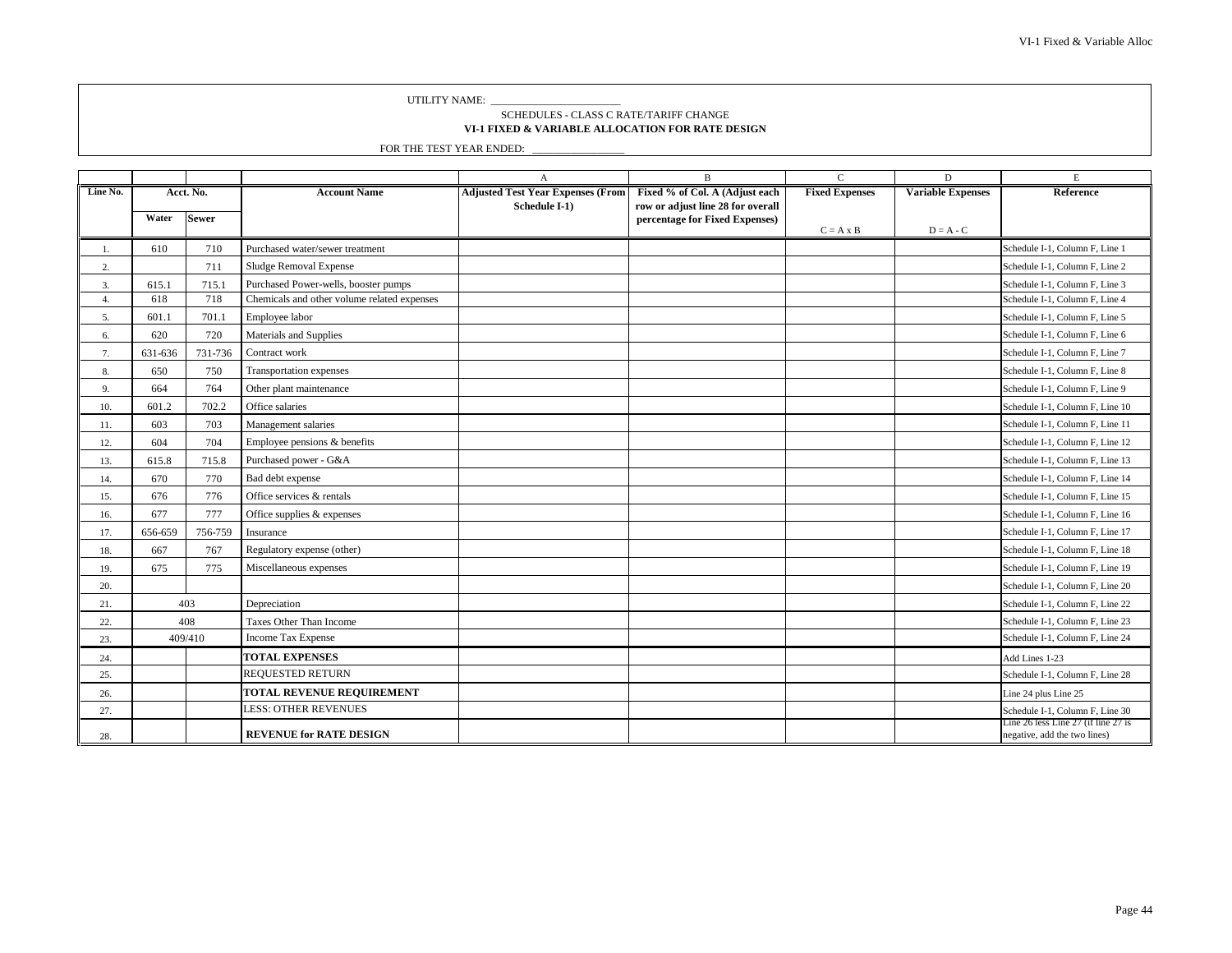<span id="page-44-0"></span>UTILITY NAME: \_\_\_\_\_\_\_\_\_\_\_\_\_\_\_\_\_\_\_\_\_\_\_\_

## SCHEDULES - CLASS C RATE/TARIFF CHANGE **VI-2 Flat Rate Calculation**

| Line No.                 | <b>Description</b>                              | <b>Reference</b>                  | Amount |
|--------------------------|-------------------------------------------------|-----------------------------------|--------|
| 1.                       | Expenses                                        | Schedule VI-1, Column C, Line 28  |        |
| 12.                      | <b>Connection Count</b>                         | Schedule I-3(b), Column E, Line 5 |        |
| $\mathbf{\mathbb{I}}$ 3. | Billing Cycles per Year (Monthly Billing Cycle) |                                   |        |
| Ι4.                      |                                                 | Flat Rate (Line 1/Line 2/Line 3)  |        |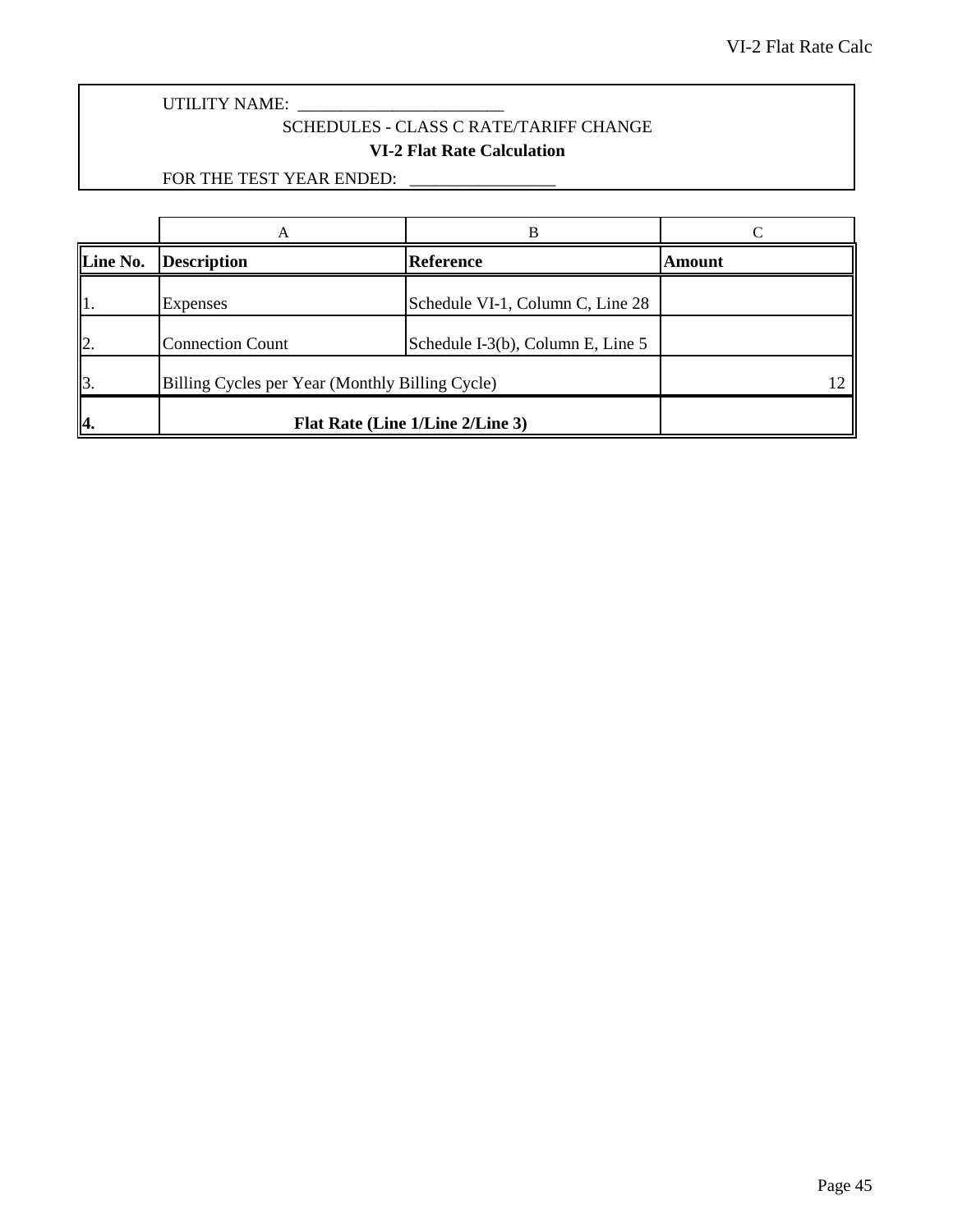## SCHEDULES - CLASS C RATE/TARIFF CHANGE

## **VI-3 Rate Calculation for Single Tier Gallonage Charge for All Usage**

<span id="page-45-0"></span>

|              | В<br>A                                                            |                                      |               |
|--------------|-------------------------------------------------------------------|--------------------------------------|---------------|
| Line No.     | <b>Description</b>                                                | <b>Reference</b>                     | Amount        |
| $\vert$ 1.   | <b>Fixed Expenses</b>                                             | Schedule VI-1, Column C, Line 28     |               |
| $\mathbf{z}$ | <b>Test Year End Meter Equivalencies</b>                          | Schedule I-3(a), Column H, Line 9    |               |
| $\vert$ 3.   | Billing Cycles per Year (Monthly Billing Cycle)                   |                                      |               |
| 14.          | Minimum Monthly Charge (Line 1/Line 2/Line 3)                     |                                      |               |
| Line No.     | <b>Description</b>                                                | <b>Reference</b>                     | <b>Amount</b> |
| $\vert$ 5.   | Variable Expenses                                                 | Schedule VI-1, Column D, Line 28     |               |
| 6.           | <b>Total Test Year Gallons Billed</b>                             | Schedule II-1(a), Column C, Line $4$ |               |
| 17.          | Volumetric Rate (Charge per 1,000 gallons) (Line 5/(Line 6/1000)) |                                      |               |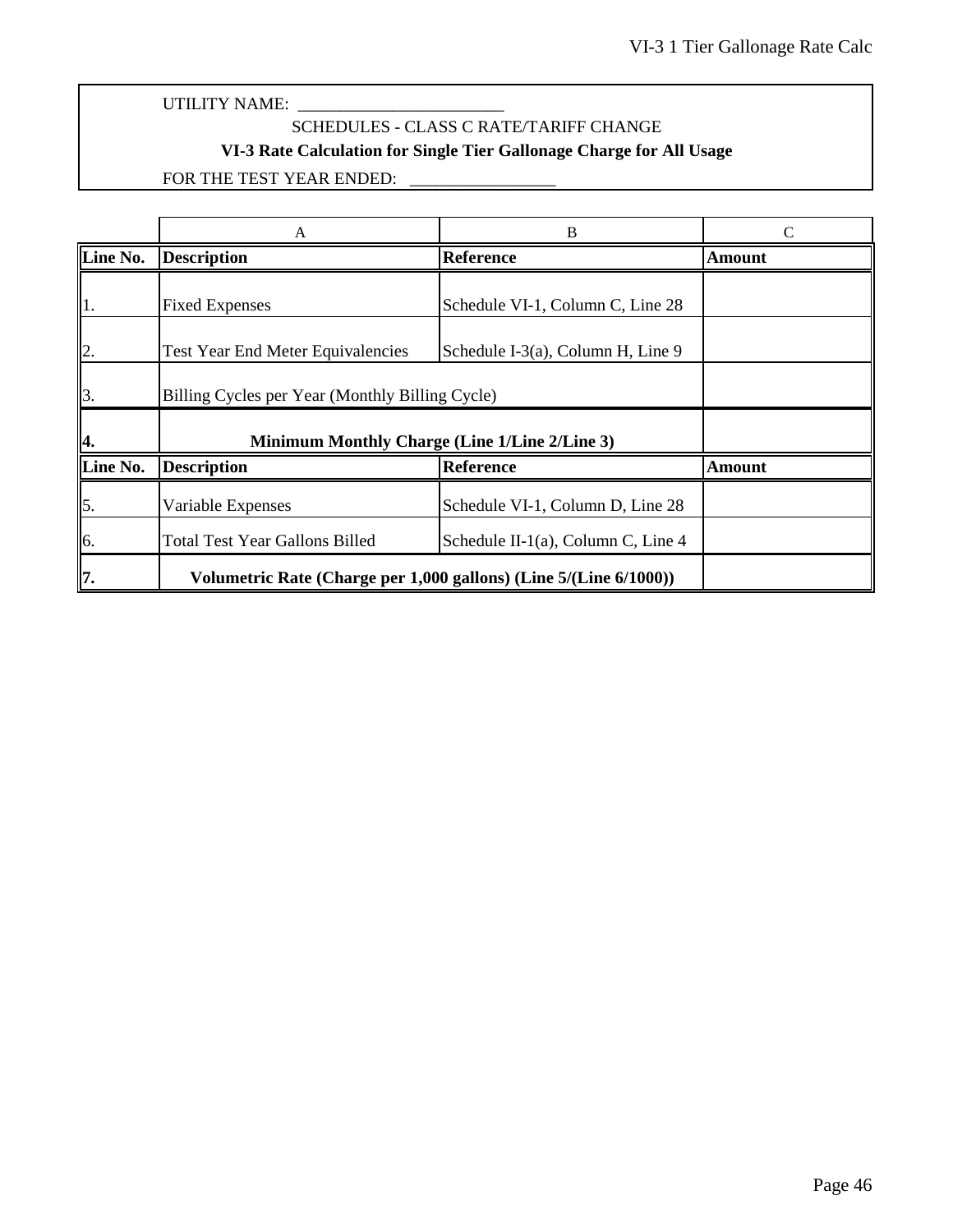## SCHEDULES - CLASS C RATE/TARIFF CHANGE **VI-4 Multi-Tiered Rate Calculation**

<span id="page-46-0"></span>

|                             | A                                        | В                                               |        |  |  |
|-----------------------------|------------------------------------------|-------------------------------------------------|--------|--|--|
| Line No.                    | <b>Description</b>                       | <b>Reference</b>                                | Amount |  |  |
|                             | <b>Fixed Expenses</b>                    | Schedule VI-1, Column C, Line 28                |        |  |  |
| $\mathbf{I}$ <sub>2</sub> . | <b>Test Year End Meter Equivalencies</b> | Schedule I-3(a), Column H, Line 9               |        |  |  |
| $\mathbf{\overline{3}}$ .   |                                          | Billing Cycles per Year (Monthly Billing Cycle) |        |  |  |
| Α.                          |                                          | Minimum Monthly Charge (Line 1/Line 2/Line 3)   |        |  |  |

|          | $\mathbf{A}$                               | $\overline{B}$            | $\overline{C}$                     | $\overline{D}$                   |
|----------|--------------------------------------------|---------------------------|------------------------------------|----------------------------------|
|          |                                            | <b>Multi-Tiered Rates</b> |                                    |                                  |
| Line No. | <b>Gallonage Tier (Gallons)</b>            | Revenue (\$)              | <b>Gallons Billed</b><br>(Gallons) | Rate per 1,000<br><b>Gallons</b> |
|          |                                            |                           | Must be provided                   |                                  |
| 5.       | Variable Expenses                          | VI-1, Col. D, Line 28     | by Utility                         |                                  |
|          | <b>Example: 0-3,000</b>                    |                           |                                    |                                  |
|          | $3,001 - 5,000 +$                          |                           |                                    |                                  |
|          |                                            |                           |                                    |                                  |
| 6.       |                                            |                           |                                    |                                  |
|          |                                            |                           |                                    |                                  |
| 7.       |                                            |                           |                                    |                                  |
|          |                                            |                           |                                    |                                  |
| 8.       |                                            |                           |                                    |                                  |
|          |                                            |                           |                                    |                                  |
| 9.       |                                            |                           |                                    |                                  |
|          |                                            |                           |                                    |                                  |
| 10.      |                                            |                           |                                    |                                  |
|          |                                            |                           |                                    |                                  |
| 11.      |                                            |                           |                                    |                                  |
|          |                                            |                           |                                    |                                  |
| 12.      |                                            |                           |                                    |                                  |
|          |                                            |                           |                                    |                                  |
| 13.      |                                            |                           |                                    |                                  |
| 14.      | Volumetric Rate (Charge per 1,000 gallons) |                           |                                    |                                  |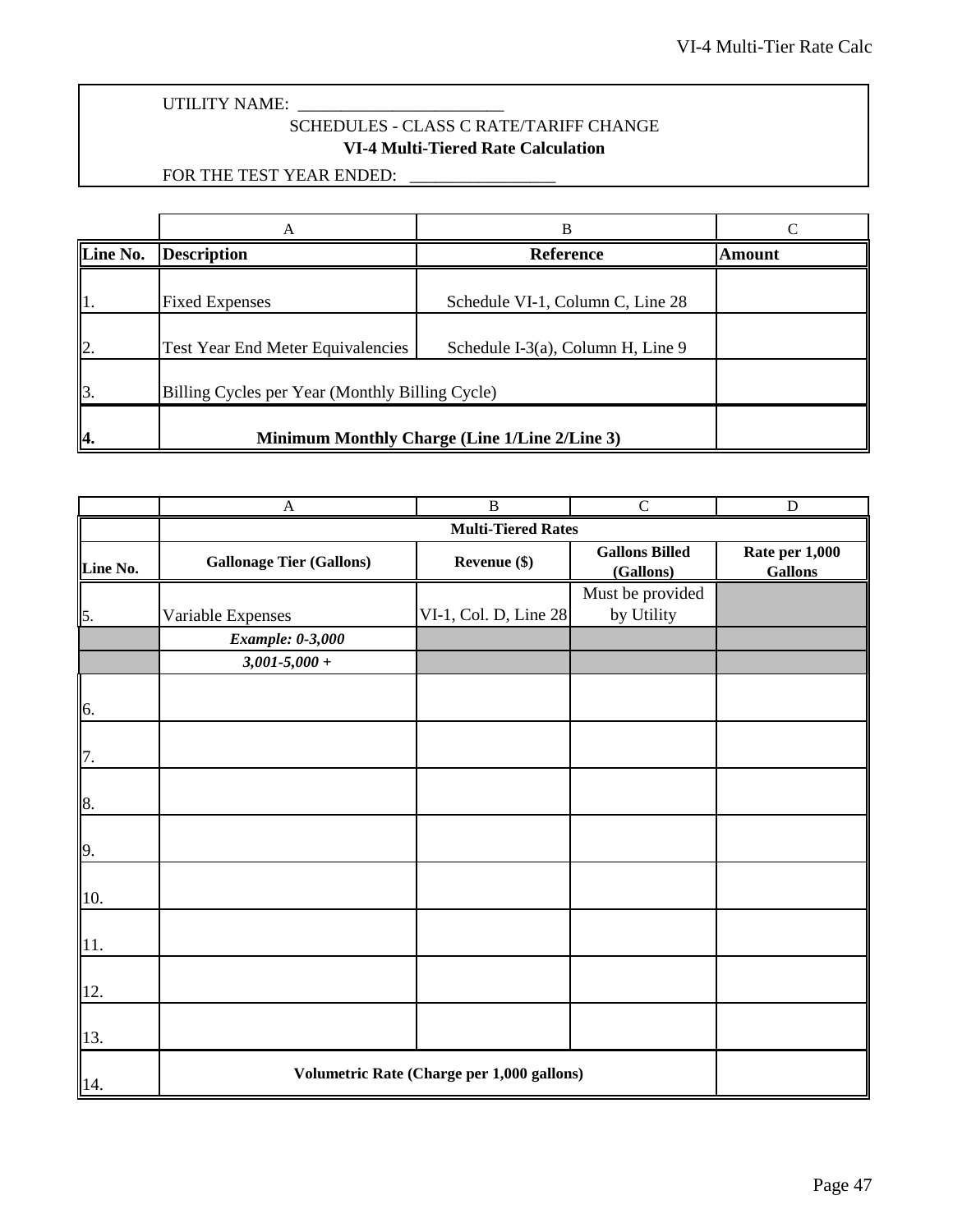## SCHEDULES - CLASS C RATE/TARIFF CHANGE **VI-5 Surcharge Calculation**

FOR THE TEST YEAR ENDED:

## <span id="page-47-0"></span>**VI-5(a): FLAT RATE SURCHARGE CALCULATION**

|                 |                                                                                                                                             | в                                                   |        |
|-----------------|---------------------------------------------------------------------------------------------------------------------------------------------|-----------------------------------------------------|--------|
| Line No.        | <b>Description</b>                                                                                                                          | <b>Reference</b>                                    | Amount |
|                 | Rate Case Expense or Other                                                                                                                  |                                                     |        |
|                 | <b>Surcharged Expense</b>                                                                                                                   | Schedule II-8, Column D, Line 19                    |        |
|                 |                                                                                                                                             | Schedule I-3(a), Column E, Line $9 +$               |        |
| 12              | <b>Connection Count</b>                                                                                                                     | Schedule I-3(b), Column E, Line 5                   |        |
| $\mathbf{I}$ 3. | Enter the number of months for surcharge to be collected (example: 1 year $= 12$ )<br>months, $2 \text{ years} = 24 \text{ months, etc.}$ ) |                                                     |        |
| 14.             |                                                                                                                                             | <b>Surcharge Calculation (Line 1/Line 2/Line 3)</b> |        |

## **VI-5(b): METER EQUIVALENTS SURCHARGE CALCULATION**

|                 | А                                                                                                                        | B                                                   |        |
|-----------------|--------------------------------------------------------------------------------------------------------------------------|-----------------------------------------------------|--------|
| Line No.        | <b>Description</b>                                                                                                       | <b>Reference</b>                                    | Amount |
| 11.             | Rate Case Expense or Other<br><b>Surcharged Expense</b>                                                                  | Schedule II-8, Column D, Line 19                    |        |
| $\mathbf{I}$ 2. | <b>Connection Count</b>                                                                                                  | Schedule I-3(a), Column H, Line 9                   |        |
| $\mathbf{3}$    | Enter the number of months for surcharge to be collected (example: 1 year $= 12$ )<br>months, 2 years = 24 months, etc.) |                                                     |        |
| 4.              |                                                                                                                          | <b>Surcharge Calculation (Line 1/Line 2/Line 3)</b> |        |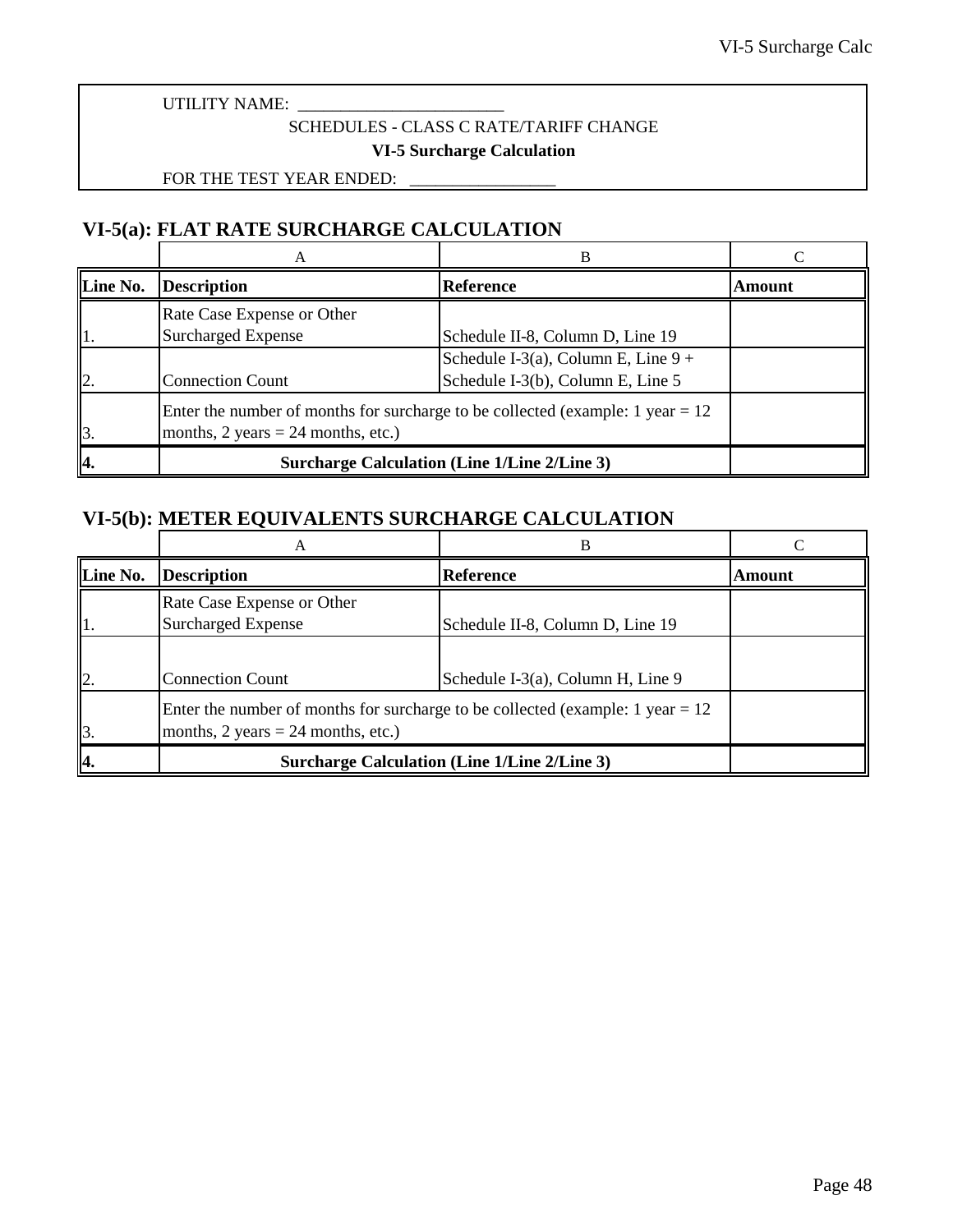## INSTRUCTIONS SECTION VII RATES REVENUE FOR NOTICE

## UTILITY NAME: SCHEDULES - CLASS C RATE/TARIFF CHANGE

## <span id="page-48-0"></span>**Instructions for Section VII**

Complete schedules per instructions found in the reference column.

Use schedules in this section to calculate the proposed rates and total revenue to include in notice to customers. Only use the needed schedule depending on which schedule rates were calculated with.

### For **VI-2 Flat Rate Calc** use **VII-1 Revenue Flat Rate**.

For **VI-3 1 Tier Gallonage Rate Calc** use **VII-2 Revenue Generated 1 Tier**.

For **VI-4 Multi-Tier Rate Calc** use **VII-3 Revenue Gen Multi-Tier**.

For **VI-5(a) Flat Rate Surcharge Calc** use **VII-4(a) Revenue Generated for Flat Rate Surcharge**.

For **VI-5(b) Meter Equivalents Surcharge Calc** use **VII-4(b) Revenue Generated for Meter Equivalents Surcharge**.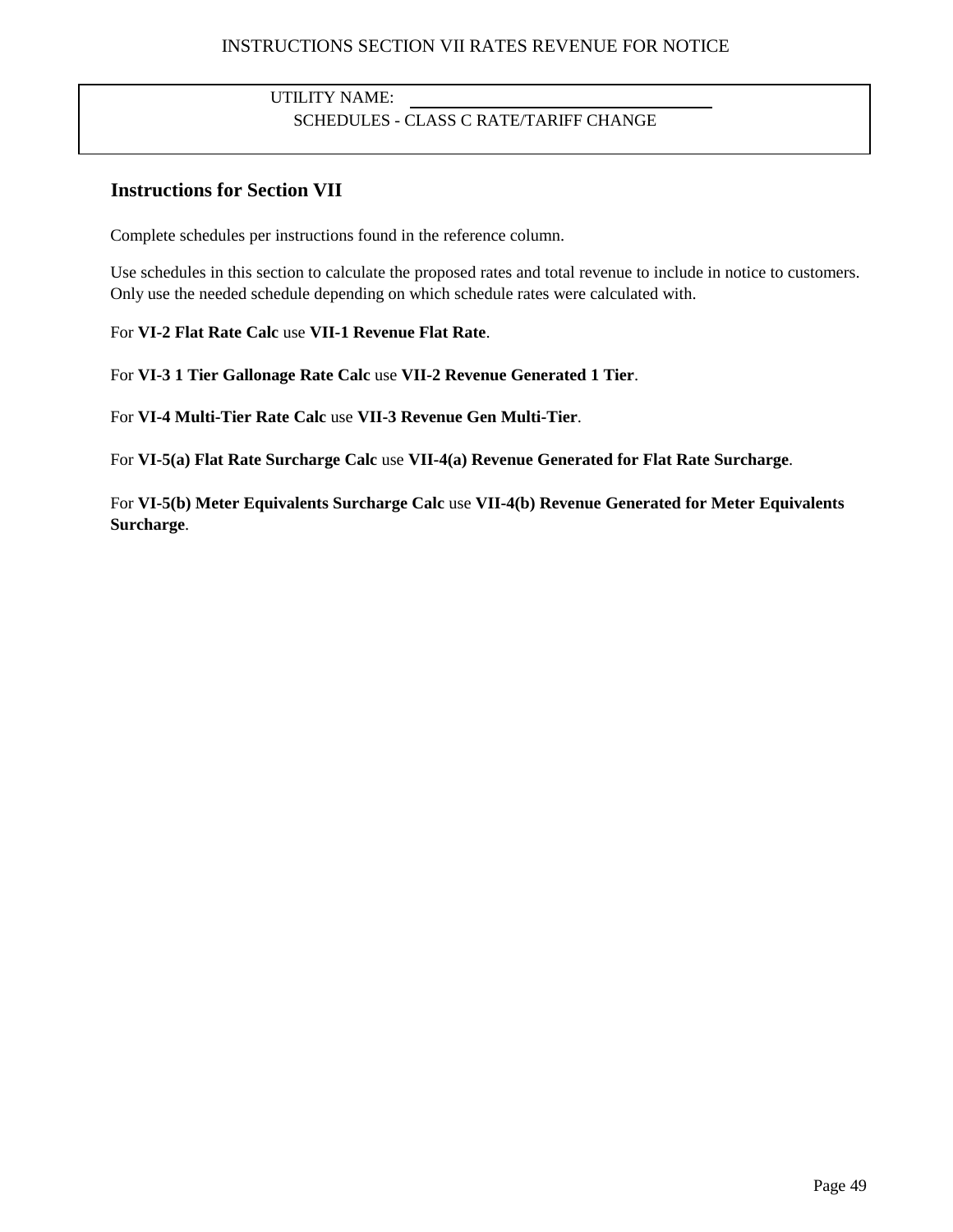UTILITY NAME: \_\_\_\_\_\_\_\_\_\_\_\_\_\_\_\_\_\_\_\_\_\_\_\_

### SCHEDULES - CLASS C RATE/TARIFF CHANGE

### **VII-1 Revenue Generated for Flat Rate**

| Line<br>No. |                                    | <b>Existing Rates</b> | <b>Proposed Rates</b> | Reference (unless otherwise noted reference is for both Column C & D)     | <b>Items to Notice</b> |
|-------------|------------------------------------|-----------------------|-----------------------|---------------------------------------------------------------------------|------------------------|
|             |                                    |                       |                       |                                                                           |                        |
|             | Rate for a Flat Rate Unit          |                       |                       | Column C, Line 1 = Schedule VI-2, Column C, Line 4                        | Column B & C           |
|             |                                    |                       |                       |                                                                           |                        |
|             | No. of Meters                      |                       |                       | Schedule I-3(b), Column E, Line 5                                         |                        |
|             | <b>Total Revenue Generated</b>     |                       |                       | Line 1 multiplied by Line 2                                               |                        |
|             | Revenue Requirement in Application |                       |                       | Schedule I-1, Column F, Line 31                                           |                        |
|             |                                    |                       |                       |                                                                           |                        |
|             | Over / (Under) Recovery            |                       |                       | Line 3 minus Line 4                                                       | Column B               |
|             |                                    |                       |                       | Line 5 divided by Line 4 multiplied by 100 for percentage. If entering in |                        |
| $\sigma$ .  | Percentage of (Under) Recovery     |                       |                       | excel do not multiply by 100, enter number as a decimal.                  | Column B               |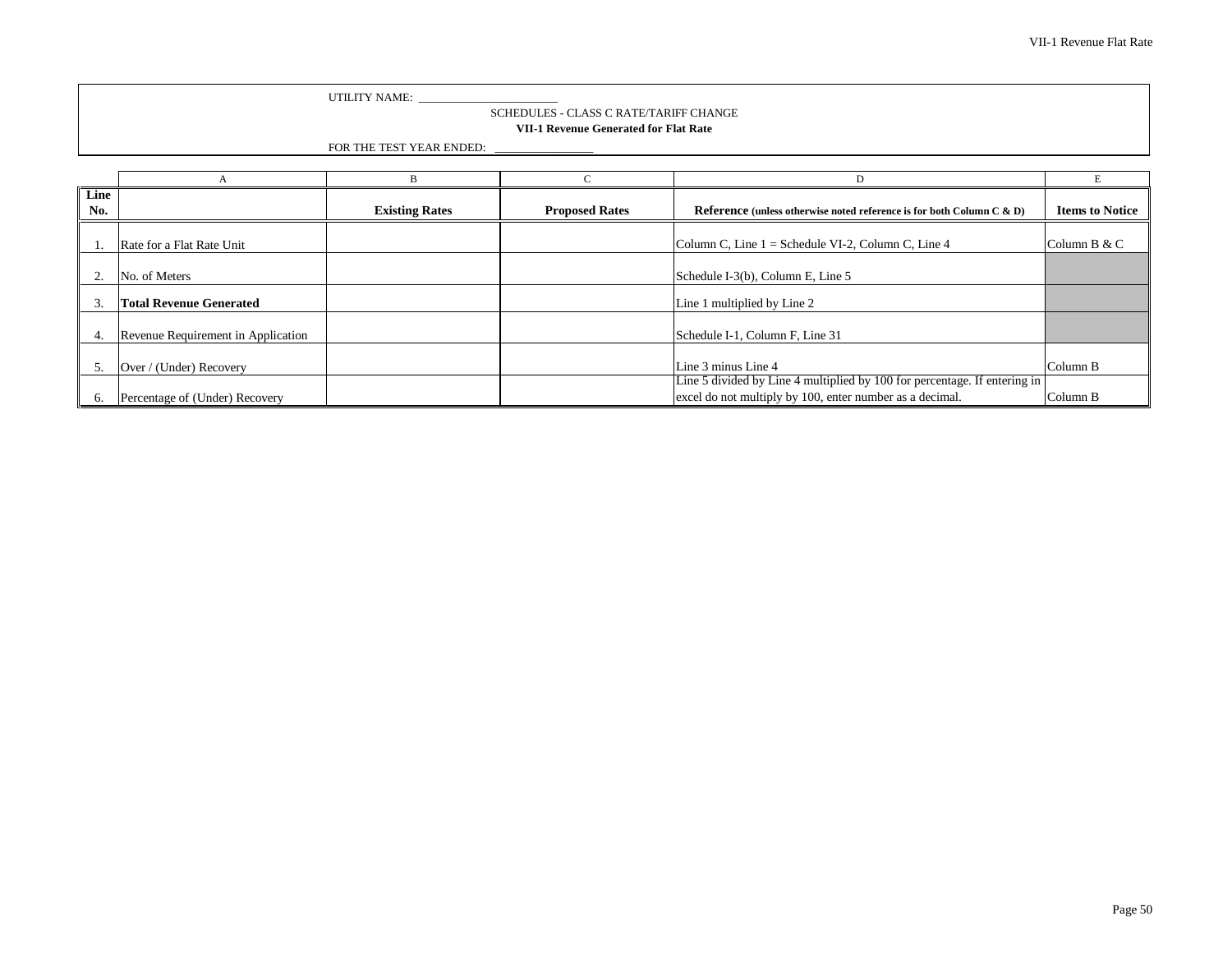<span id="page-50-0"></span>

|            |                                                              | UTILITY NAME:            |                       |                                                                                                                  |                                                                                                                                            |                        |
|------------|--------------------------------------------------------------|--------------------------|-----------------------|------------------------------------------------------------------------------------------------------------------|--------------------------------------------------------------------------------------------------------------------------------------------|------------------------|
|            |                                                              |                          |                       | SCHEDULES - CLASS C RATE/TARIFF CHANGE<br>VII-2 Revenue Generated for Single Tier Gallonage Charge for All Usage |                                                                                                                                            |                        |
|            |                                                              | FOR THE TEST YEAR ENDED: |                       |                                                                                                                  |                                                                                                                                            |                        |
| Line       | A                                                            | $\, {\bf B}$<br>Meter    | $\mathsf C$           | D                                                                                                                | Е<br>Reference (unless otherwise noted reference is for both                                                                               | F                      |
| No.        |                                                              | Ratios                   | <b>Existing Rates</b> | <b>Proposed Rates</b>                                                                                            | Column C & D)                                                                                                                              | <b>Items to Notice</b> |
|            | <b>RATES</b><br><b>Minimum Monthly Charge</b>                |                          |                       |                                                                                                                  |                                                                                                                                            |                        |
| 1.         | 5/8"                                                         | 1.0                      |                       |                                                                                                                  | Column D, Line 1 = Schedule VI-3, Column C, Line                                                                                           | Column C & D           |
| 2.         | 3/4"                                                         | 1.5                      |                       |                                                                                                                  | Column D, Line $2 =$ Column D, Line 1 multiplied by<br>Column B, Line 2                                                                    | Column C & D           |
| 3.         | 1"                                                           | 2.5                      |                       |                                                                                                                  | Column D, Line $3 =$ Column D, Line 1 multiplied by<br>Column B, Line 3                                                                    | Column C & D           |
| 4.         | 11/2"                                                        | 5.0                      |                       |                                                                                                                  | Column D, Line $4 =$ Column D, Line 1 multiplied by<br>Column B, Line 4                                                                    | Column C & D           |
| 5.         | 2"                                                           | 8.0                      |                       |                                                                                                                  | Column D, Line $5 =$ Column D, Line 1 multiplied by<br>Column B, Line 5                                                                    | Column C & D           |
| 6.         | 3"                                                           | 15.0                     |                       |                                                                                                                  | Column D, Line 6 = Column D, Line 1 multiplied by<br>Column B, Line 6                                                                      | Column C & D           |
| 7.         | Other                                                        |                          |                       |                                                                                                                  | Must be provided by Utility, if applicable                                                                                                 | Column C & D           |
|            | Volumetric Charge per tier                                   |                          |                       |                                                                                                                  | Column D, Line 8 = Schedule VI-3, Column C, Line                                                                                           |                        |
| 8.         | All Usage                                                    |                          |                       |                                                                                                                  |                                                                                                                                            | Column C & D           |
| 9.         | <b>No. of Meters</b><br>5/8"                                 |                          |                       |                                                                                                                  | Schedule I-3(a), Column E, Line 1                                                                                                          |                        |
| 10.        | 3/4"                                                         |                          |                       |                                                                                                                  | Schedule I-3(a), Column E, Line 2                                                                                                          |                        |
| 11.        | 1"                                                           |                          |                       |                                                                                                                  | Schedule I-3(a), Column E, Line 3                                                                                                          |                        |
|            |                                                              |                          |                       |                                                                                                                  |                                                                                                                                            |                        |
| 12.        | 11/2"                                                        |                          |                       |                                                                                                                  | Schedule I-3(a), Column E, Line 4                                                                                                          |                        |
| 13.        | $2"$<br>$3"$                                                 |                          |                       |                                                                                                                  | Schedule I-3(a), Column E, Line 5<br>Schedule I-3(a), Column E, Line 6                                                                     |                        |
| 14.<br>15. | Other                                                        |                          |                       |                                                                                                                  | Schedule I-3(a), Column E, Line 7                                                                                                          |                        |
|            | <b>Total</b>                                                 |                          |                       |                                                                                                                  | Add Lines 9-15                                                                                                                             |                        |
| 16.        | <b>Gallons Billed</b>                                        |                          |                       |                                                                                                                  |                                                                                                                                            |                        |
| 17.        | All Usage                                                    |                          |                       |                                                                                                                  | Schedule II-1(a), Column C, Line 4                                                                                                         |                        |
|            | <b>REVENUE</b><br><b>Minimum Monthly Charge</b>              |                          |                       |                                                                                                                  |                                                                                                                                            |                        |
|            | 5/8"                                                         |                          |                       |                                                                                                                  |                                                                                                                                            |                        |
| 18.<br>19. | 3/4"                                                         |                          |                       |                                                                                                                  | Line 1 multiplied by Line 9 multiplied by 12<br>Line 2 multiplied by Line 10 multiplied by 12                                              |                        |
| 20.        | 1"                                                           |                          |                       |                                                                                                                  | Line 3 multiplied by Line 11 multiplied by 12                                                                                              |                        |
| 21.        | 11/2"                                                        |                          |                       |                                                                                                                  | Line 4 multiplied by Line 12 multiplied by 12                                                                                              |                        |
| 22.        | 2"                                                           |                          |                       |                                                                                                                  | Line 5 multiplied by Line 13 multiplied by 12                                                                                              |                        |
| 23.        | $3"$                                                         |                          |                       |                                                                                                                  | Line 6 multiplied by Line 14 multiplied by 12                                                                                              |                        |
| 24.        | Other                                                        |                          |                       |                                                                                                                  | Line 7 multiplied by Line 15 multiplied by 12                                                                                              |                        |
| 25.        | <b>Total revenue generated by</b><br>minimum monthly charges |                          |                       |                                                                                                                  | Add Lines 18-24                                                                                                                            |                        |
|            | <b>Volumetric Revenue</b>                                    |                          |                       |                                                                                                                  |                                                                                                                                            |                        |
| 26.        | Total revenue generated by<br><b>Volumetric Usage</b>        |                          |                       |                                                                                                                  | Line 8 multiplied by (Line 17/1000)                                                                                                        |                        |
| 27.        | <b>Total Revenue Generated</b>                               |                          |                       |                                                                                                                  | Line 25 plus Line 26                                                                                                                       |                        |
| 28.        | Revenue Requirement in Application                           |                          |                       |                                                                                                                  | Schedule I-1, Column F, Line 31                                                                                                            |                        |
| 29.        | Over / (Under) Recovery                                      |                          |                       |                                                                                                                  | Line 27 minus Line 28                                                                                                                      | Column C               |
|            | 30. Percentage of (Under) Recovery                           |                          |                       |                                                                                                                  | Line 29 divided by Line 28 multiplied by 100 for<br>percentage. If entering in excel do not multiply by<br>100, enter number as a decimal. | Column C               |

30. Percentage of (Under) Recovery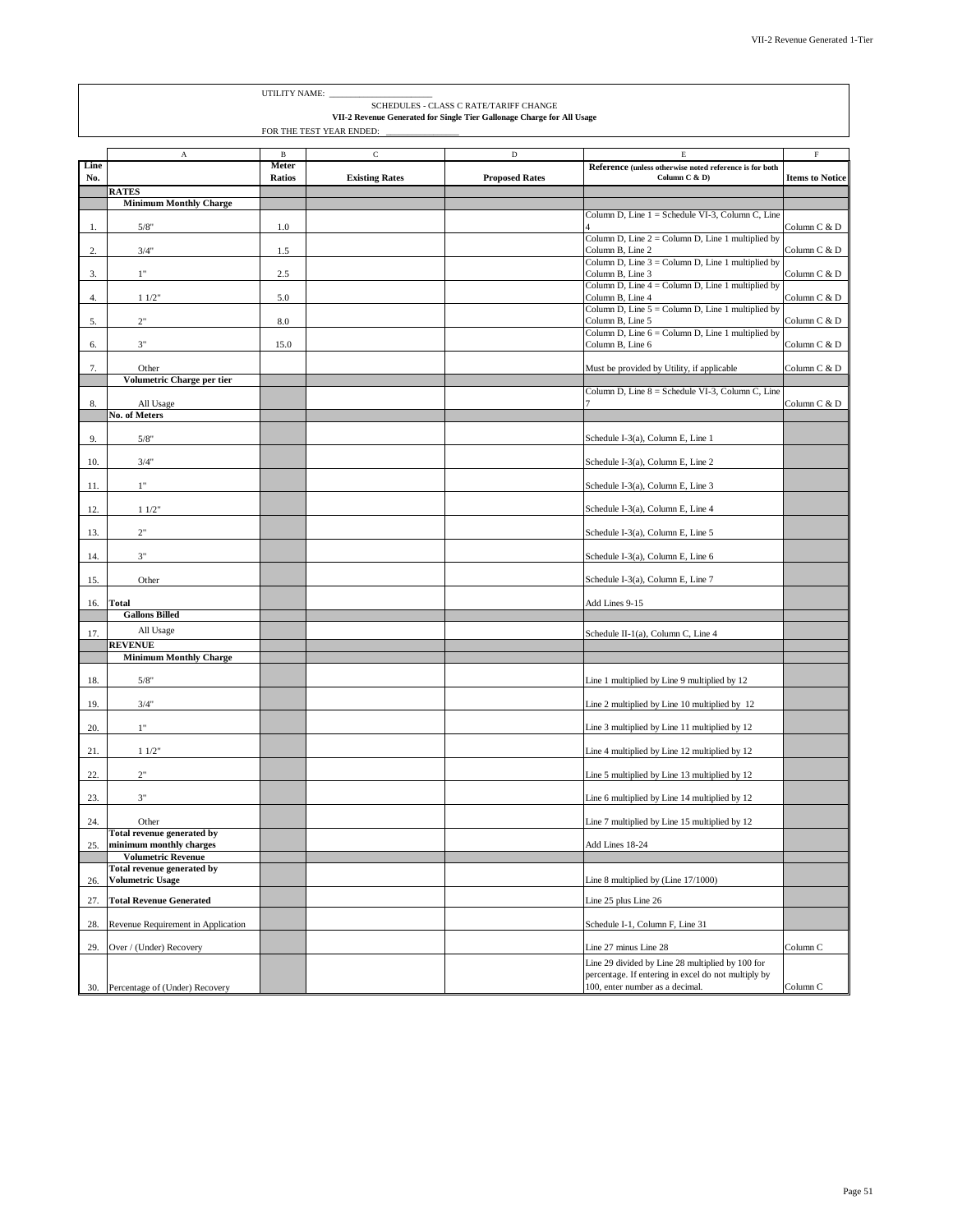#### SCHEDULES - CLASS C RATE/TARIFF CHANGE

### **VII-3 Revenue Generated for Multi-Tier Gallonage Charges**

<span id="page-51-0"></span>

|      | $\mathbf{A}$                        | $\, {\bf B}$  | $\mathsf C$           | $\mathbf D$           | $\mathbf E$                                                       | $\mathbf F$            |
|------|-------------------------------------|---------------|-----------------------|-----------------------|-------------------------------------------------------------------|------------------------|
| Line |                                     | <b>Meter</b>  |                       |                       | Reference (unless otherwise noted reference is for both           |                        |
| No.  |                                     | <b>Ratios</b> | <b>Existing Rates</b> | <b>Proposed Rates</b> | Column C & D)                                                     | <b>Items to Notice</b> |
|      | <b>RATES</b>                        |               |                       |                       |                                                                   |                        |
|      | <b>Minimum Monthly Charge</b>       |               |                       |                       |                                                                   |                        |
|      |                                     |               |                       |                       |                                                                   |                        |
| -1.  | 5/8"                                | 1.0           |                       |                       | Column D, Line $1 =$ Schedule VI-4, Column C, Line 4 Column C & D |                        |
|      |                                     |               |                       |                       | Column D, Line $2 =$ Column D, Line 1 multiplied by               |                        |
| 2.   | 3/4"                                | 1.5           |                       |                       | Column B, Line 2                                                  | Column C & D           |
|      |                                     |               |                       |                       | Column D, Line $3 =$ Column D, Line 1 multiplied by               |                        |
| 3.   | 1"                                  | 2.5           |                       |                       | Column B, Line 3                                                  | Column C & D           |
|      |                                     |               |                       |                       | Column D, Line $4 =$ Column D, Line 1 multiplied by               |                        |
| 4.   | 11/2"                               | 5.0           |                       |                       | Column B, Line 4                                                  | Column C & D           |
|      |                                     |               |                       |                       | Column D, Line $5 =$ Column D, Line 1 multiplied by               |                        |
| 5.   | 2"                                  | 8.0           |                       |                       | Column B, Line 5                                                  | Column C & D           |
|      |                                     |               |                       |                       | Column D, Line $6 =$ Column D, Line 1 multiplied by               |                        |
| 6.   | 3"                                  | 15.0          |                       |                       | Column B, Line 6                                                  | Column C & D           |
|      |                                     |               |                       |                       |                                                                   |                        |
| 7.   | Other<br>Volumetric Charge per tier |               |                       |                       | Must be provided by Utility, if applicable                        | Column C & D           |
|      | Example: 0-3,000                    |               |                       |                       |                                                                   |                        |
|      | $3,001 - 5,000 +$                   |               |                       |                       |                                                                   |                        |
|      |                                     |               |                       |                       |                                                                   |                        |
| 8.   |                                     |               |                       |                       | Column D, Line $8 =$ Schedule VI-4, Column C, Line 6 Column C & D |                        |
|      |                                     |               |                       |                       |                                                                   |                        |
| 9.   |                                     |               |                       |                       | Column D, Line $9 =$ Schedule VI-4, Column C, Line 7 Column C & D |                        |
|      |                                     |               |                       |                       | Column D, Line 10 = Schedule VI-4, Column C, Line                 |                        |
| 10.  |                                     |               |                       |                       |                                                                   | Column C & D           |
|      |                                     |               |                       |                       | Column D, Line 11 = Schedule VI-4, Column C, Line                 |                        |
| 11.  |                                     |               |                       |                       |                                                                   | Column C & D           |
|      |                                     |               |                       |                       | Column D, Line 12 = Schedule VI-4, Column C, Line                 |                        |
| 12.  |                                     |               |                       |                       | 10                                                                | Column C & D           |
|      |                                     |               |                       |                       | Column D, Line 13 = Schedule VI-4, Column C, Line                 |                        |
| 13.  |                                     |               |                       |                       | 11                                                                | Column C & D           |
|      |                                     |               |                       |                       | Column D, Line 14 = Schedule VI-4, Column C, Line                 |                        |
| 14.  |                                     |               |                       |                       | 12                                                                | Column C & D           |
|      |                                     |               |                       |                       | Column D, Line 15 = Schedule VI-4, Column C, Line                 |                        |
| 15.  |                                     |               |                       |                       | 13                                                                | Column C & D           |
|      | <b>No. of Meters</b>                |               |                       |                       |                                                                   |                        |
|      |                                     |               |                       |                       |                                                                   |                        |
| 16.  | 5/8"                                |               |                       |                       | Schedule I-3(a), Column E, Line 1                                 |                        |
|      |                                     |               |                       |                       |                                                                   |                        |
| 17.  | 3/4"                                |               |                       |                       | Schedule I-3(a), Column E, Line 2                                 |                        |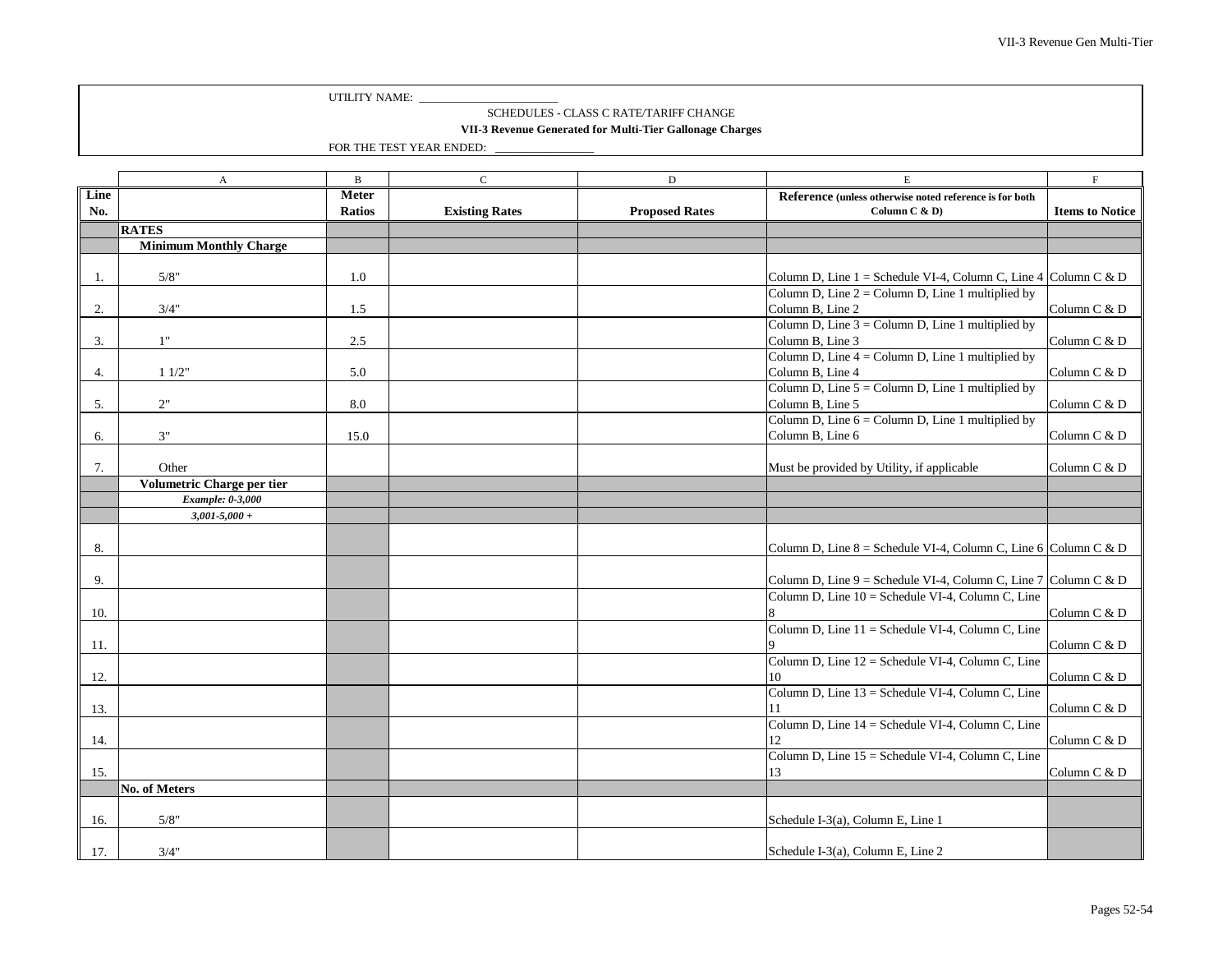#### SCHEDULES - CLASS C RATE/TARIFF CHANGE

### **VII-3 Revenue Generated for Multi-Tier Gallonage Charges**

<span id="page-52-0"></span>

|      | $\boldsymbol{\rm{A}}$         | $\, {\bf B}$  | $\mathbf C$           | $\mathbf D$           | $\mathbf E$                                             | $\mathbf F$            |
|------|-------------------------------|---------------|-----------------------|-----------------------|---------------------------------------------------------|------------------------|
| Line |                               | <b>Meter</b>  |                       |                       | Reference (unless otherwise noted reference is for both |                        |
| No.  |                               | <b>Ratios</b> | <b>Existing Rates</b> | <b>Proposed Rates</b> | Column C $\& D$                                         | <b>Items to Notice</b> |
|      |                               |               |                       |                       |                                                         |                        |
| 18.  | 1"                            |               |                       |                       | Schedule I-3(a), Column E, Line 3                       |                        |
|      |                               |               |                       |                       |                                                         |                        |
| 19.  | 11/2"                         |               |                       |                       | Schedule I-3(a), Column E, Line 4                       |                        |
|      |                               |               |                       |                       |                                                         |                        |
| 20.  | $2"$                          |               |                       |                       | Schedule I-3(a), Column E, Line 5                       |                        |
|      |                               |               |                       |                       |                                                         |                        |
| 21.  | $3"$                          |               |                       |                       | Schedule I-3(a), Column E, Line 6                       |                        |
|      |                               |               |                       |                       |                                                         |                        |
| 22.  | Other                         |               |                       |                       | Schedule I-3(a), Column E, Line 7                       |                        |
|      |                               |               |                       |                       |                                                         |                        |
| 23.  | <b>Total</b>                  |               |                       |                       | Add Lines 16-22                                         |                        |
|      | <b>Gallons Billed</b>         |               |                       |                       |                                                         |                        |
|      |                               |               |                       |                       |                                                         |                        |
| 24.  |                               |               |                       |                       | Column A, C & D - Must be provided by the Utility       |                        |
|      |                               |               |                       |                       |                                                         |                        |
| 25.  |                               |               |                       |                       | Column A, C & D - Must be provided by the Utility       |                        |
|      |                               |               |                       |                       |                                                         |                        |
| 26.  |                               |               |                       |                       | Column A, C & D - Must be provided by the Utility       |                        |
|      |                               |               |                       |                       |                                                         |                        |
| 27.  |                               |               |                       |                       | Column A, C & D - Must be provided by the Utility       |                        |
|      |                               |               |                       |                       |                                                         |                        |
| 28.  |                               |               |                       |                       | Column A, C & D - Must be provided by the Utility       |                        |
|      |                               |               |                       |                       |                                                         |                        |
| 29.  |                               |               |                       |                       | Column A, C & D - Must be provided by the Utility       |                        |
|      |                               |               |                       |                       |                                                         |                        |
| 30.  |                               |               |                       |                       | Column A, C & D - Must be provided by the Utility       |                        |
|      |                               |               |                       |                       |                                                         |                        |
| 31.  |                               |               |                       |                       | Column A, C & D - Must be provided by the Utility       |                        |
|      | <b>REVENUE</b>                |               |                       |                       |                                                         |                        |
|      | <b>Minimum Monthly Charge</b> |               |                       |                       |                                                         |                        |
|      |                               |               |                       |                       |                                                         |                        |
| 32.  | 5/8"                          |               |                       |                       | Line 1 multiplied by Line 16 multiplied by 12           |                        |
|      |                               |               |                       |                       |                                                         |                        |
| 33.  | 3/4"                          |               |                       |                       | Line 2 multiplied by Line 17 multiplied by 12           |                        |
|      | 1"                            |               |                       |                       |                                                         |                        |
| 34.  |                               |               |                       |                       | Line 3 multiplied by Line 18 multiplied by 12           |                        |
| 35.  | 11/2"                         |               |                       |                       | Line 4 multiplied by Line 19 multiplied by 12           |                        |
|      |                               |               |                       |                       |                                                         |                        |
| 36.  | $2"$                          |               |                       |                       | Line 5 multiplied by Line 20 multiplied by 12           |                        |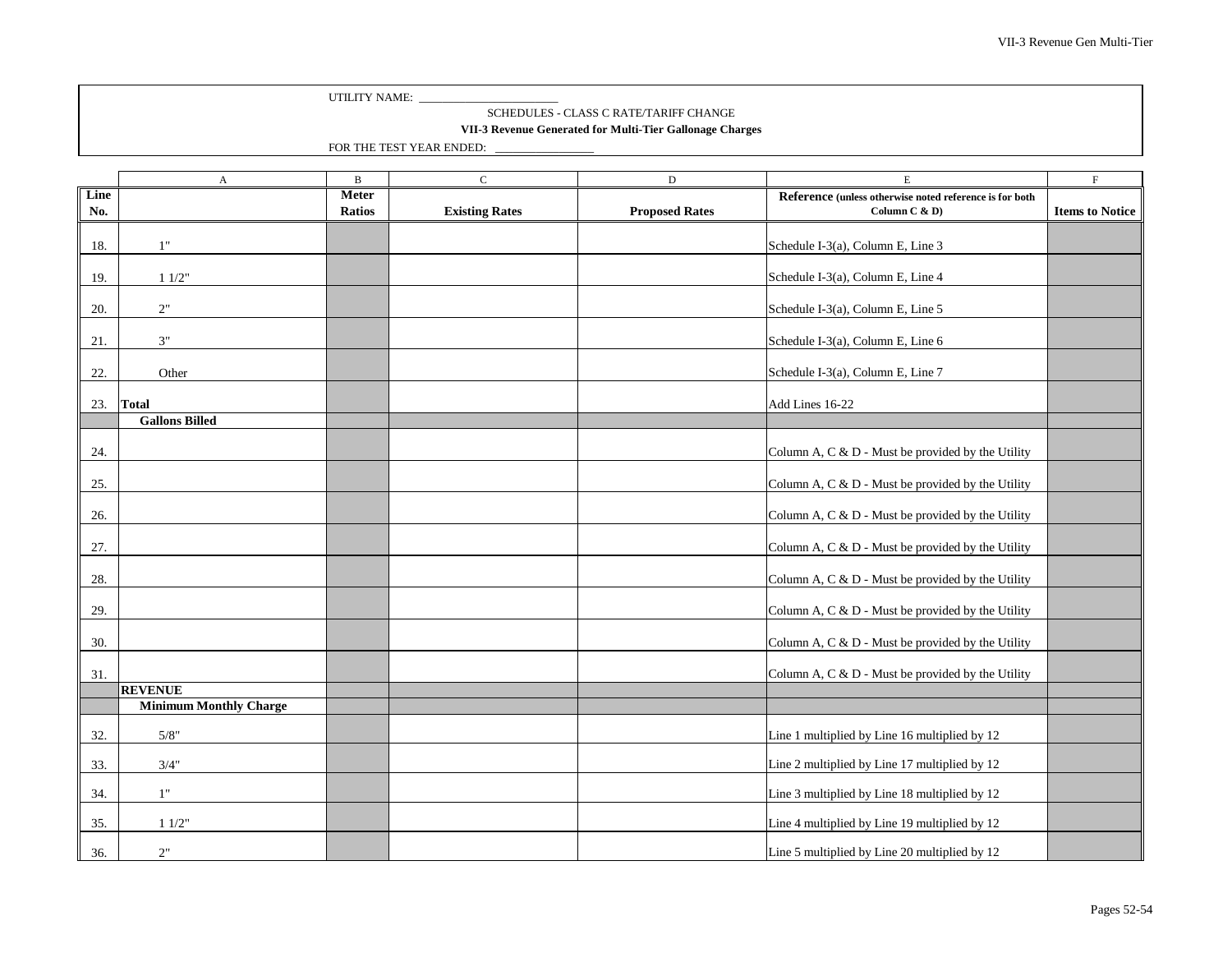#### SCHEDULES - CLASS C RATE/TARIFF CHANGE

### **VII-3 Revenue Generated for Multi-Tier Gallonage Charges**

|      | A                                  | $\mathbf B$   | $\mathbf{C}$          | D                     | E                                                                                                       | $\mathbf{F}$           |
|------|------------------------------------|---------------|-----------------------|-----------------------|---------------------------------------------------------------------------------------------------------|------------------------|
| Line |                                    | <b>Meter</b>  |                       |                       | Reference (unless otherwise noted reference is for both                                                 |                        |
| No.  |                                    | <b>Ratios</b> | <b>Existing Rates</b> | <b>Proposed Rates</b> | Column C & D)                                                                                           | <b>Items to Notice</b> |
|      |                                    |               |                       |                       |                                                                                                         |                        |
| 37.  | 3"                                 |               |                       |                       | Line 6 multiplied by Line 21 multiplied by 12                                                           |                        |
| 38.  | Other                              |               |                       |                       | Line 7 multiplied by Line 22 multiplied by 12                                                           |                        |
|      | Total revenue generated by minimum |               |                       |                       |                                                                                                         |                        |
| 39.  | monthly chargess                   |               |                       |                       | Add Lines 30-38                                                                                         |                        |
|      | <b>Volumetric Revenue</b>          |               |                       |                       |                                                                                                         |                        |
| 40.  |                                    |               |                       |                       | Line 8 multiplied by (Line 24/1000)                                                                     |                        |
| 41.  |                                    |               |                       |                       | Line 9 multiplied by (Line 25/1000)                                                                     |                        |
| 42.  |                                    |               |                       |                       | Line 10 multiplied by (Line 26/1000)                                                                    |                        |
| 43.  |                                    |               |                       |                       | Line 11 multiplied by (Line 27/1000)                                                                    |                        |
| 44.  |                                    |               |                       |                       | Line 12 multiplied by (Line 28/1000)                                                                    |                        |
| 45.  |                                    |               |                       |                       | Line 13 multiplied by (Line 29/1000)                                                                    |                        |
| 46.  |                                    |               |                       |                       | Line 14 multiplied by (Line 30/1000)                                                                    |                        |
| 47.  |                                    |               |                       |                       | Line 15 multiplied by (Line 31/1000)                                                                    |                        |
|      | Total revenue generated by         |               |                       |                       |                                                                                                         |                        |
| 48.  | <b>Volumetric Usage</b>            |               |                       |                       | Add Lines 40-47                                                                                         |                        |
| 49.  | <b>Total Revenue Generated</b>     |               |                       |                       | Line 39 plus Line 48                                                                                    |                        |
| 50.  | Revenue Requirement in Application |               |                       |                       | Schedule I-1, Column F, Line 31                                                                         |                        |
| 51.  | Over / (Under) Recovery            |               |                       |                       | Line 49 less Line 50                                                                                    | Column <sub>C</sub>    |
|      |                                    |               |                       |                       |                                                                                                         |                        |
|      |                                    |               |                       |                       | Line 51 divided by Line 50 multiplied by 100 for<br>percentage. If entering in excel do not multiply by |                        |
|      |                                    |               |                       |                       | 100, enter number as a decimal.                                                                         | Column <sub>C</sub>    |
|      | 52. Percentage of (Under) Recovery |               |                       |                       |                                                                                                         |                        |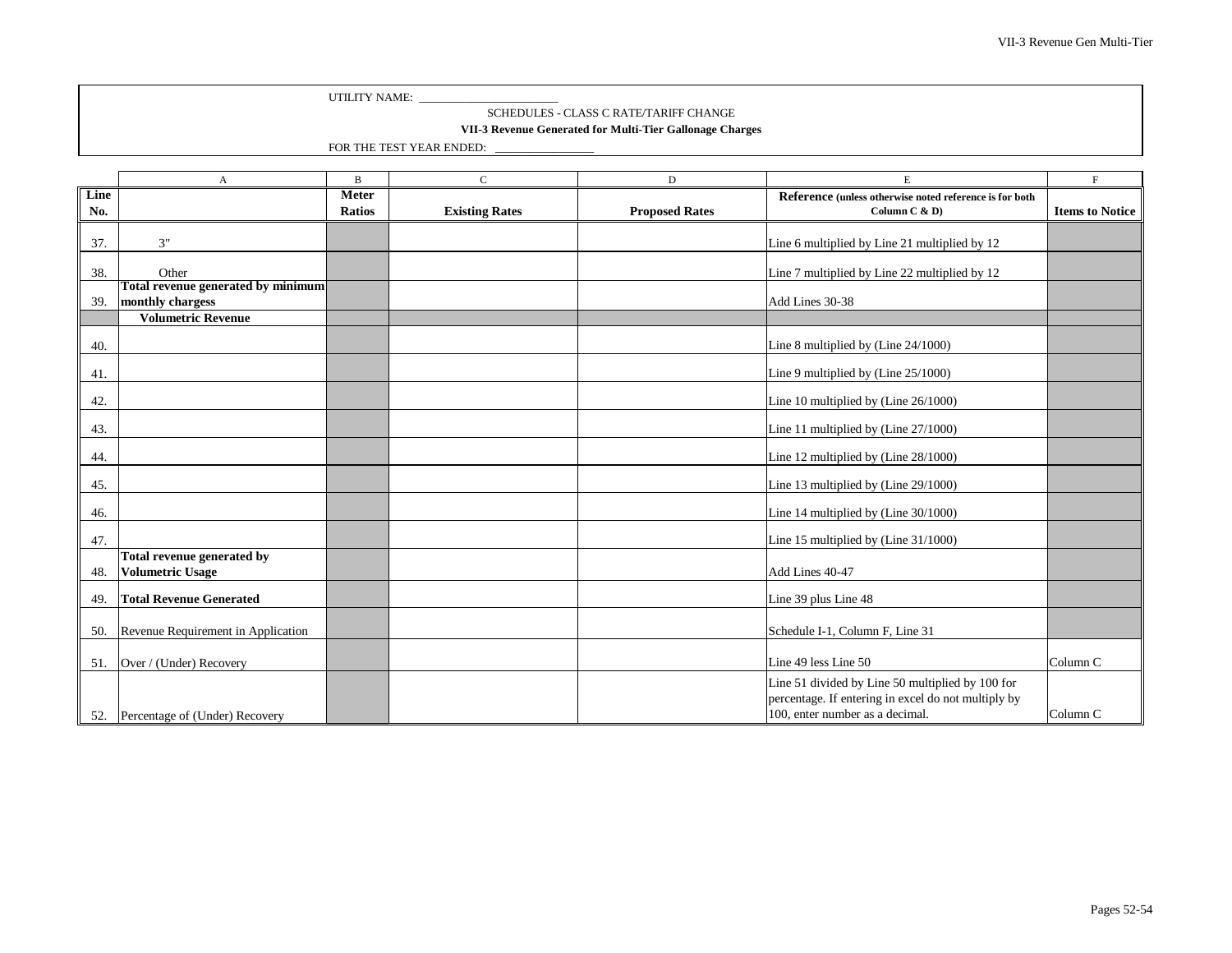### SCHEDULES - CLASS C RATE/TARIFF CHANGE

### **VII-4 Surcharge Revenue Calculation**

FOR THE TEST YEAR ENDED:

### **VII-4(a): REVENUE GENERATED FOR FLAT RATE SURCHARGE**

|                          | A                                        | B                         |                                                      |                        |
|--------------------------|------------------------------------------|---------------------------|------------------------------------------------------|------------------------|
| $\overline{\text{Line}}$ |                                          | <b>Proposed Surcharge</b> | Reference (unless otherwise noted reference is       |                        |
| No.                      |                                          | Rate                      | for both Column C & D)                               | <b>Items to Notice</b> |
|                          |                                          |                           | Column B, Line $1 =$ Schedule VI-5(a),               |                        |
|                          | Surcharge Rate                           |                           | Column C, Line 4                                     | Column B               |
|                          |                                          |                           | Schedule I-3(a), Column E, Line 9 or                 |                        |
|                          | No. of Meters                            |                           | Schedule I-3(b), Column E, Line 5                    |                        |
|                          |                                          |                           |                                                      |                        |
| 3.                       | <b>Total Surcharge Revenue Generated</b> |                           | Line 1 multiplied by Line 2                          |                        |
|                          | Rate Case Expense or Other               |                           |                                                      |                        |
| 4.                       | <b>Surcharged Expense</b>                |                           | Schedule II-8, Column D, Line 19                     |                        |
|                          |                                          |                           |                                                      |                        |
| -5.                      | Over / (Under) Recovery                  |                           | Line 3 minus Line 4                                  | Column B               |
|                          |                                          |                           | Line 5 divided by Line 4 multiplied by 100           |                        |
|                          |                                          |                           | for percentage. . If entering in excel do not        |                        |
| 6.                       | Percentage of (Under) Recovery           |                           | multiply by 100, enter number as a decimal. Column B |                        |

### **VII-4(b): REVENUE GENERATED FOR METER EQUIVALENTS SURCHARGE**

|             | A                     | B                   | $\mathsf{C}$                    | D                                                                        | $\mathbf E$            |
|-------------|-----------------------|---------------------|---------------------------------|--------------------------------------------------------------------------|------------------------|
| Line<br>No. |                       |                     |                                 |                                                                          |                        |
|             |                       | <b>Meter Ratios</b> | <b>Proposed Surcharge Rates</b> | Reference (unless otherwise noted reference is for both Column C & D)    | <b>Items to Notice</b> |
|             | <b>Surcharge Rate</b> |                     |                                 |                                                                          |                        |
| 1.          | 5/8"                  | 1.0                 |                                 | Column C, Line $1 =$ Schedule VI-5(b), Column C, Line 4                  | Column <sub>C</sub>    |
| 2.          | 3/4"                  | 1.5                 |                                 | Column C, Line $2 =$ Column C, Line 1 multiplied by Column B, Line 2     | Column C               |
| 3.          | 1"                    | 2.5                 |                                 | Column C, Line $3 =$ Column C, Line 1 multiplied by Column B, Line 3     | Column <sub>C</sub>    |
| 4.          | 11/2"                 | 5.0                 |                                 | Column C, Line $4 =$ Column C, Line 1 multiplied by Column B, Line $4$   | Column C               |
| 5.          | 2"                    | 8.0                 |                                 | Column C, Line $5 =$ Column C, Line 1 multiplied by Column B, Line $5 =$ | Column C               |
| 6.          | 3"                    | 15.0                |                                 | Column C, Line $6 =$ Column C, Line 1 multiplied by Column B, Line $6 =$ | Column C               |
| 7.          | Other                 |                     |                                 | Must be provided by Utility, if applicable                               | Column <sub>C</sub>    |
|             | <b>No. of Meters</b>  |                     |                                 |                                                                          |                        |
| 8.          | 5/8"                  |                     |                                 | Schedule I-3(a), Column E, Line 1                                        |                        |
| 9.          | 3/4"                  |                     |                                 | Schedule I-3(a), Column E, Line 2                                        |                        |
| 10.         | 1"                    |                     |                                 | Schedule I-3(a), Column E, Line 3                                        |                        |
| 11.         | 11/2"                 |                     |                                 | Schedule I-3(a), Column E, Line 4                                        |                        |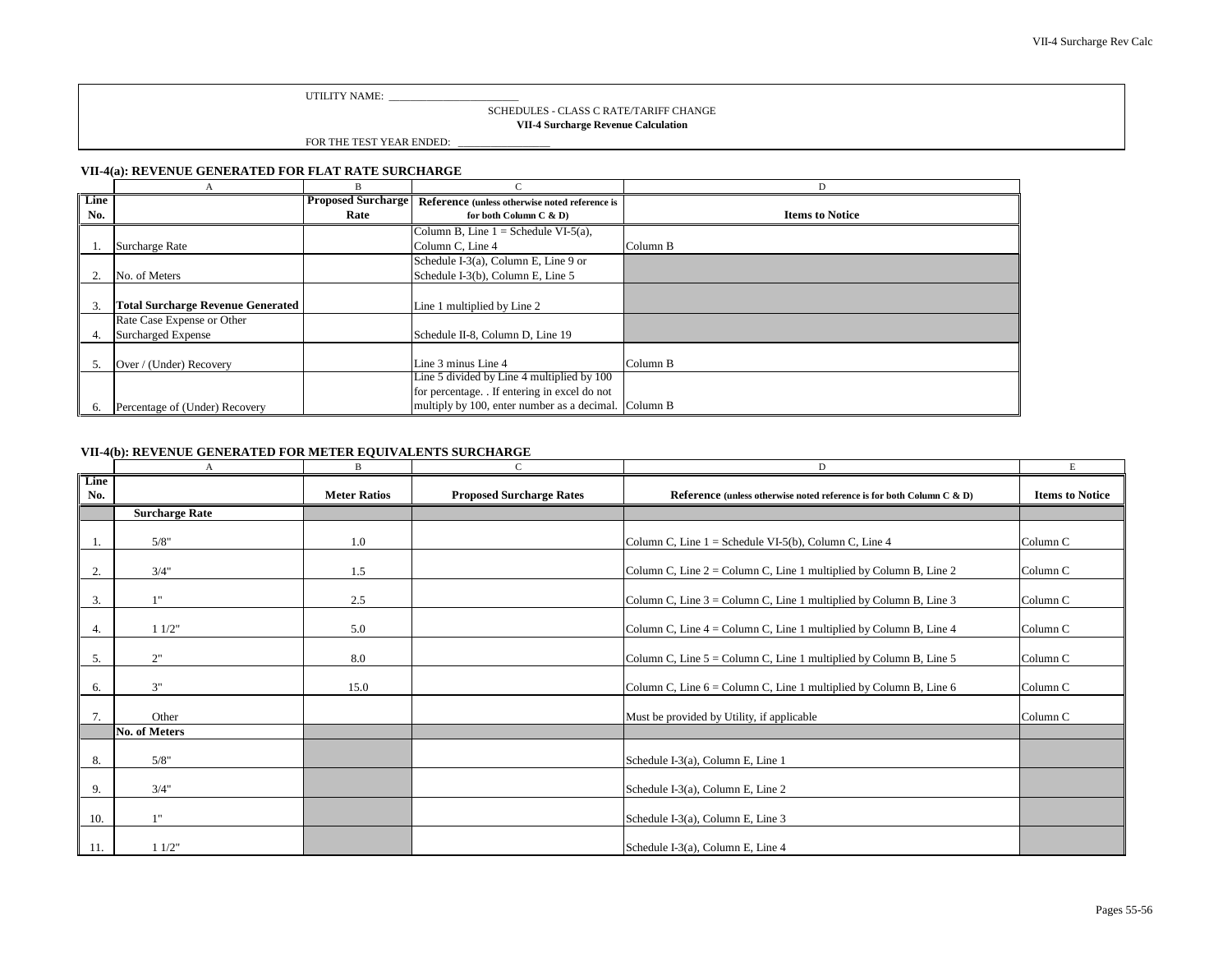#### SCHEDULES - CLASS C RATE/TARIFF CHANGE **VII-4 Surcharge Revenue Calculation**

FOR THE TEST YEAR ENDED:

### <span id="page-55-0"></span>**SCHEDULE VII-4(b): REVENUE GENERATED FOR METER EQUIVALENTS SURCHARGE**

|             | $\mathbf{A}$                       | B                   | $\mathsf{C}$                    | D                                                                                                                                       | Е                      |
|-------------|------------------------------------|---------------------|---------------------------------|-----------------------------------------------------------------------------------------------------------------------------------------|------------------------|
| Line<br>No. |                                    | <b>Meter Ratios</b> | <b>Proposed Surcharge Rates</b> | Reference (unless otherwise noted reference is for both Column C & D)                                                                   | <b>Items to Notice</b> |
|             | No. of Meters                      |                     |                                 |                                                                                                                                         |                        |
| 12.         | 2"                                 |                     |                                 | Schedule I-3(a), Column E, Line 5                                                                                                       |                        |
| 13.         | 3"                                 |                     |                                 | Schedule I-3(a), Column E, Line 6                                                                                                       |                        |
| 14.         | Other                              |                     |                                 | Schedule I-3(a), Column E, Line 7                                                                                                       |                        |
| 15.         | <b>Total</b>                       |                     |                                 | Add Lines 8-14                                                                                                                          |                        |
|             | <b>SURCHARGE RATE REVENUE</b>      |                     |                                 |                                                                                                                                         |                        |
| 16.         | 5/8"                               |                     |                                 | Line 1 multiplied by Line 8 multiplied by 12                                                                                            |                        |
| 17.         | 3/4"                               |                     |                                 | Line 2 multiplied by Line 9 multiplied by 12                                                                                            |                        |
| 18.         | 1"                                 |                     |                                 | Line 3 multiplied by Line 10 multiplied by 12                                                                                           |                        |
| 19.         | 11/2"                              |                     |                                 | Line 4 multiplied by Line 11 multiplied by 12                                                                                           |                        |
| 20.         | 2"                                 |                     |                                 | Line 5 multiplied by Line 12 multiplied by 12                                                                                           |                        |
| 21.         | 3"                                 |                     |                                 | Line 6 multiplied by Line 13 multiplied by 12                                                                                           |                        |
| 22.         | Other                              |                     |                                 | Line 7 multiplied by Line 14 multiplied by 12                                                                                           |                        |
|             | <b>Total revenue generated by</b>  |                     |                                 |                                                                                                                                         |                        |
| 23.         | surcharge rate                     |                     |                                 | Add Lines 16-22                                                                                                                         |                        |
| 24.         | Revenue Requirement in Application |                     |                                 | Schedule I-1, Column F, Line 31                                                                                                         |                        |
| 25.         | Over / (Under) Recovery            |                     |                                 | Line 23 minus Line 24                                                                                                                   | Column <sub>C</sub>    |
|             | 26. Percentage of (Under) Recovery |                     |                                 | Line 25 divided by Line 24 multiplied by 100 for percentage. If entering in excel do<br>not multiply by 100, enter number as a decimal. | Column C               |